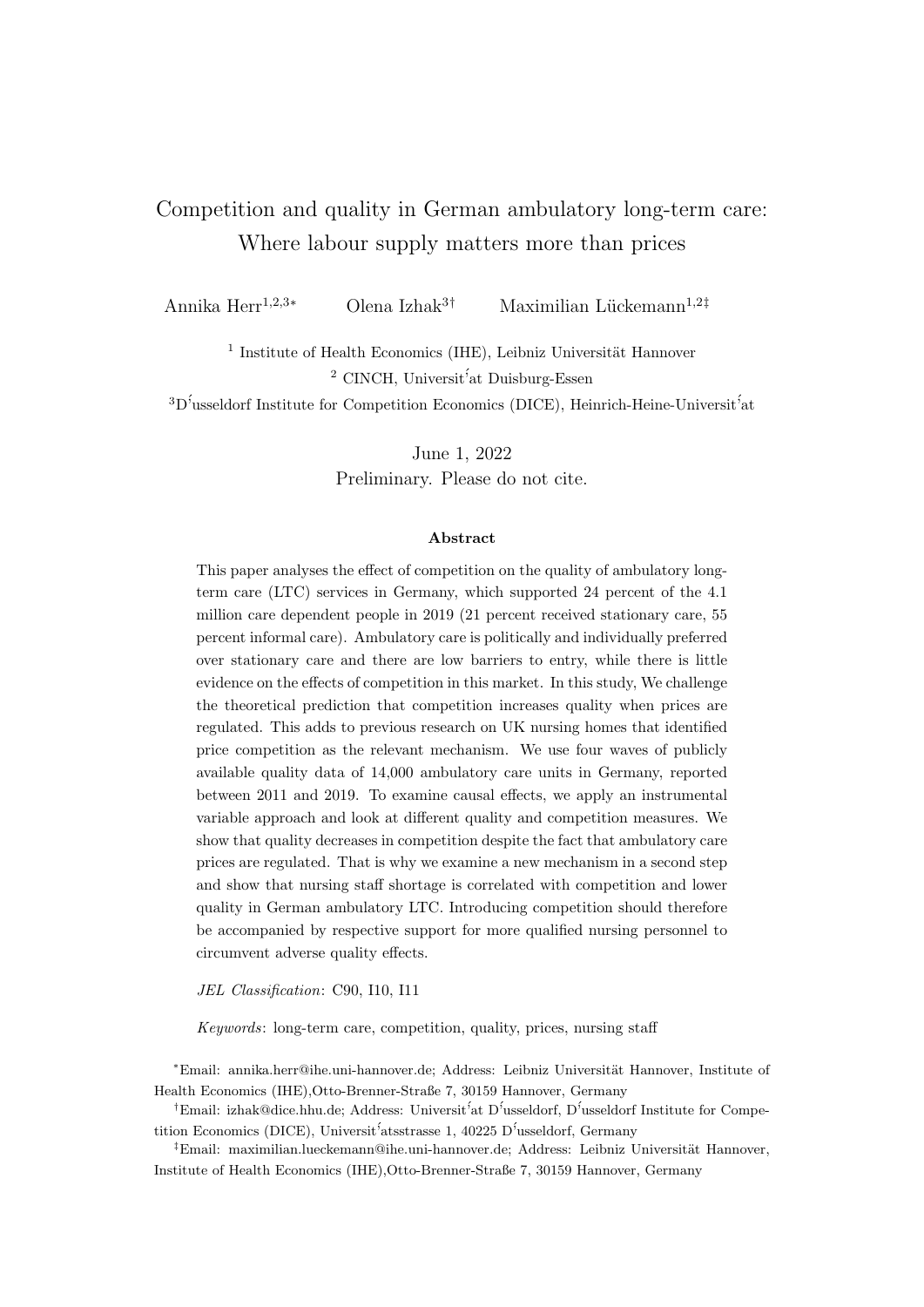## 1 Introduction

Ambulatory long-term care (LTC) aims at supporting a self-determined life for elderly people by providing medical care and support for basic daily life at home. Demographic trends towards an ageing population result in a growing interest in ambulatory LTC. In Germany, outpatient long-term care is also crucial to satisfy the overall demand for LTC (Blümel et al. [2021\)](#page-25-0). Therefore, Germany promotes the supply of care services by keeping market entry barriers low (Schürmann [2016\)](#page-30-0). A market-opening clause (§72 SGB XI) forces long-term care insurances to offer supplier contracts to all market entrants who fulfill minimum staffing requirements (Schürmann [2016\)](#page-30-0). However, only a high-quality ambulatory LTC provision can significantly delay transition to stationary nursing home care, increase patient satisfaction and finally reduce the long-run costs for complex care treatment (Pick and Brüggemann [2016\)](#page-30-1). Since one side-effect of German regulation is promoting competition through low entry barriers and long-term care insurance, it is relevant to understand the effect of competition on the quality of ambulatory LTC.

Simple micro-economic models of market competition and quality predict higher quality in more competitive areas when prices are regulated and when they are above marginal costs (Bardey and Siciliani [2021;](#page-25-1) Gaynor and Town [2011;](#page-27-0) Brekke, Siciliani, and Straume [2010;](#page-26-0) Brekke, Nuscheler, and Straume [2007;](#page-25-2) Karlsson [2007;](#page-28-0) Beitia [2003;](#page-25-3) Nuscheler [2003;](#page-29-0) Gravelle and Masiero [2000\)](#page-27-1). On the other hand, theoretical models expect mixed results in unregulated markets. Here, competition may also reduce both prices and quality depending on consumer preferences (Spence [1975;](#page-30-2) Kranton [2003;](#page-29-1) Allard, Léger, and Rochaix [2009\)](#page-25-4).

While theory provides unambiguous expectations of the real world if prices are regulated, the empirical literature indicates mixed results for the related hospital sector. Gaynor and Town [\(2011\)](#page-27-0) conclude in a review of the empirical evidence: If prices are regulated, services will compete on non-price dimensions to attract consumers in order to gain market shares, for instance by offering higher quality.

Prominent literature considers the American Medicare programme and the British NHS. For Medicare (fixed hospital prices), Shen [\(2003\)](#page-30-3), Tay [\(2003\)](#page-31-0), and Kessler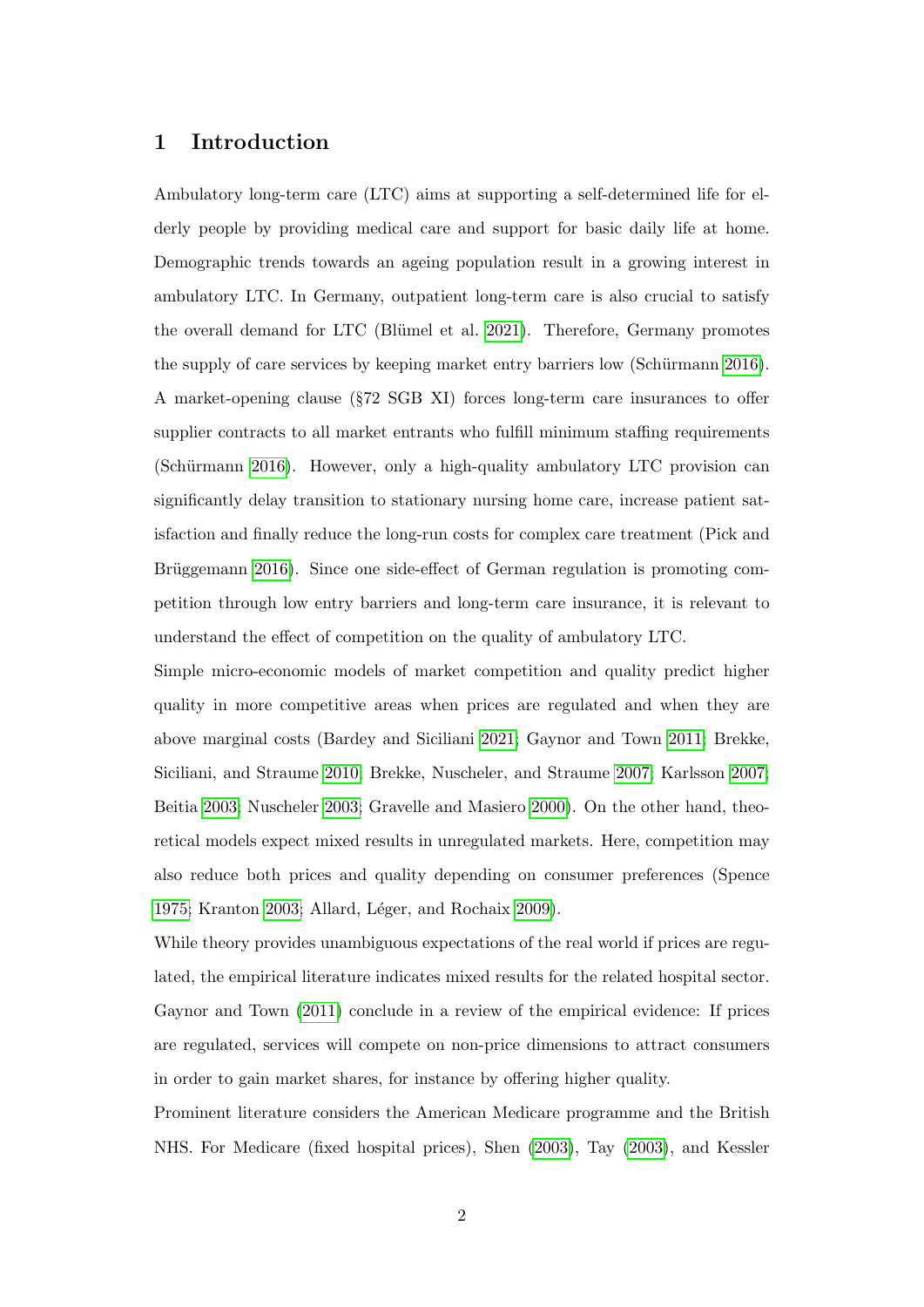and McClellan [\(2000\)](#page-28-1) find that competition leads to an increase in quality, while Gowrisankaran and Town [\(2003\)](#page-27-2), Volpp et al. [\(2003\)](#page-31-1), and Mukamel and Spector [\(2002\)](#page-29-2) present a negative or no significant effect. Moreover, Kessler and Geppert [\(2005\)](#page-28-2) find mixed evidence, depending on the respective quality outcome. In the NHS, hospital prices are fixed. Brekke et al. [\(2021\)](#page-25-5), Moscelli et al. [\(2018\)](#page-29-3), Bloom et al. [\(2015\)](#page-25-6), Gaynor, Moreno-Serra, and Propper [\(2013\)](#page-27-3), and Cooper et al. [\(2011\)](#page-26-1) present quality improvements due to more competition. Moscelli et al. [\(2018\)](#page-29-3) examine a competition promoting reform in the NHS and confirm quality improving effects (emergency quality indicators). However, applying other quality indicators, (non-emergency quality indicators) Moscelli, Gravelle, and Siciliani [\(2021\)](#page-29-4) present quality decreases, which highlights the importance of being able to choose specific quality indicators.

While the economic literature has addressed quality effects extensively in the related hospital setting, LTC research concerning competition is scarce. Zinn [\(1994\)](#page-31-2) finds first evidence of a negative relationship between market concentration and quality indicators in the LTC market. Forder and Allan [\(2014\)](#page-26-2) examine the British nursing home sector with prices set by providers. They show that competition decreases quality due to increased price pressure, using an instrumental variable approach with regional instruments in a cross-sectional setting. Jung and Polsky [\(2014\)](#page-28-3) are the first to analyse the effect of competition on the quality of ambulatory care services in the United States. Results reveal a nonlinear relation that differs in the quality indicators and the degree of competition.

In this paper, we examine the German ambulatory LTC market. We can characterise this market by the quality disclosures, secret price negotiations between the mostly small services and the insurance funds, and low barriers to market entry. Because ambulatory LTC services deliver care in the homes of people in need of care instead of providing care in own facilities, the fixed costs of entering the market are limited, which makes providers more flexible (Jung and Polsky [2014\)](#page-28-3). This market structure hampers a transfer of results from other countries or the stationary setting to German outpatient LTC.

With this research, we contribute to the literature in several ways. First, we are the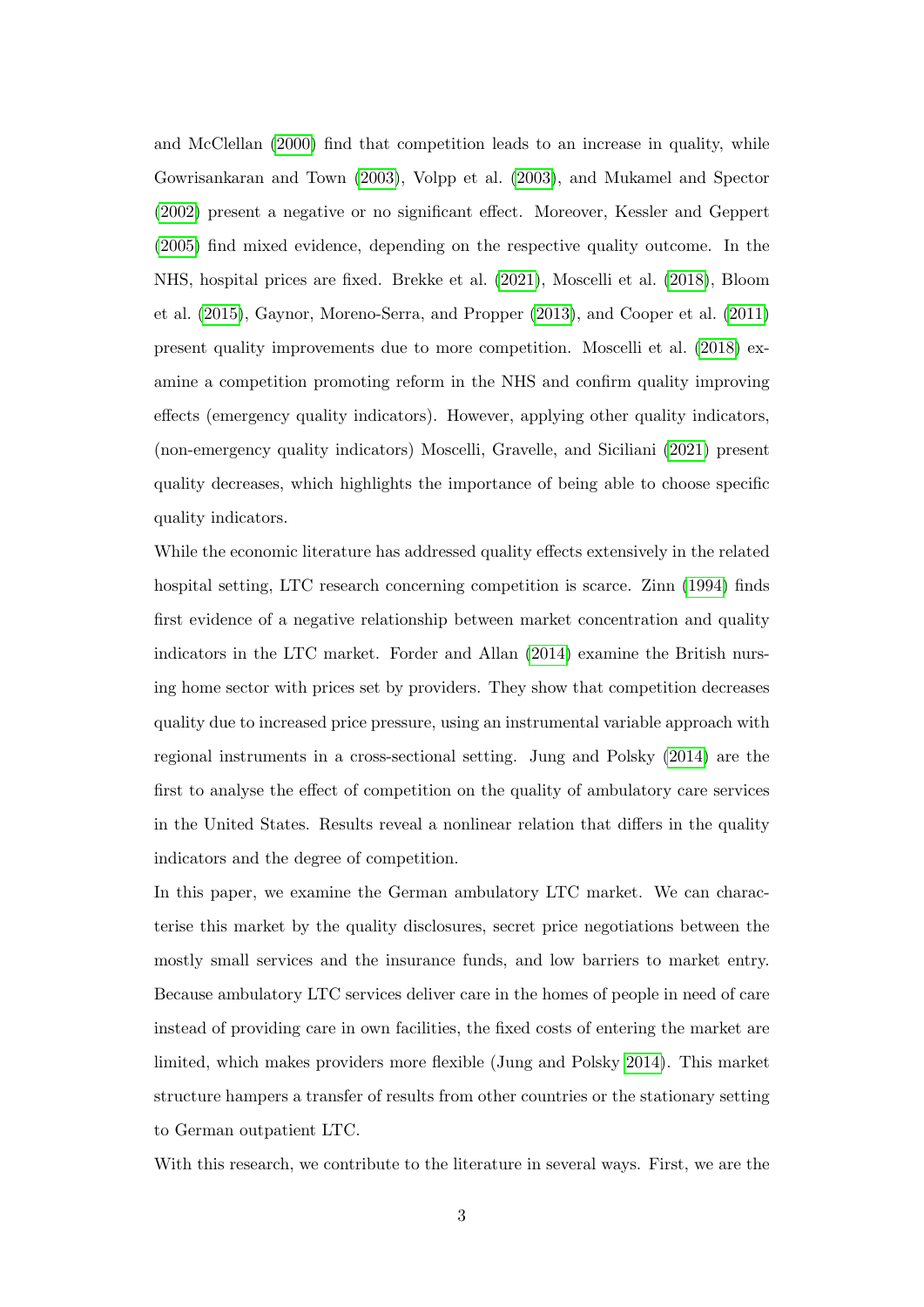first to analyse ambulatory LTC competition in Germany. This paper is also the first to use the German ambulatory care quality report cards. Second, our results contradict the theoretical prediction that competition will increases the quality in price-regulated health care markets. Third, we point out the relevance of sufficient qualified nursing staff, which has not been part of theoretical and empirical approaches so far.

In our analyses, we exploit variation in the market structure of outpatient care services. Since quality and market concentration are likely to be endogenously related, we apply an instrumental variable approach, instrumenting the ambulatory LTC competition by the regional stationary LTC market concentration. Care dependents are free to choose a service, however, long travel time is inefficient for the providers. Thus, we apply a 10-kilometre radius around the ambulatory care service to investigate the market concentration.

We conduct repeated pooled cross-sectional analyses using a unique set of quality report cards published between 2011 and 2019. To measure LTC quality, we construct indices based on selected relevant indicators.

Our results reveal, counter-intuitively, that competition decreases ambulatory LTC quality. Since we do not find any significant correlations between prices and competition, we suggest a (qualified) nursing shortage as a channel for the quality deteriorating effect. To pursue this hypothesis, we use data from the German employment agency (IAB) and find an increase in job offers and vacancies in more competitive areas. The shortage of qualified nursing personnel in turn is associated with low quality. We conclude that the nursing shortage reverses the quality increasing effects of competition in a regulated price setting.

# 2 Background

The Medical Review Board of German Statutory Health Insurance (MRB) classifies people in need of care into five levels of care dependency  $(\$15 \text{ SGB XI})$  $(\$15 \text{ SGB XI})$  $(\$15 \text{ SGB XI})$ .<sup>1</sup> Level one

<sup>1.</sup> The MRB is a non-profit organisation providing socio-medical specialist advice to the German Statutory Health and Nursing Care Insurances.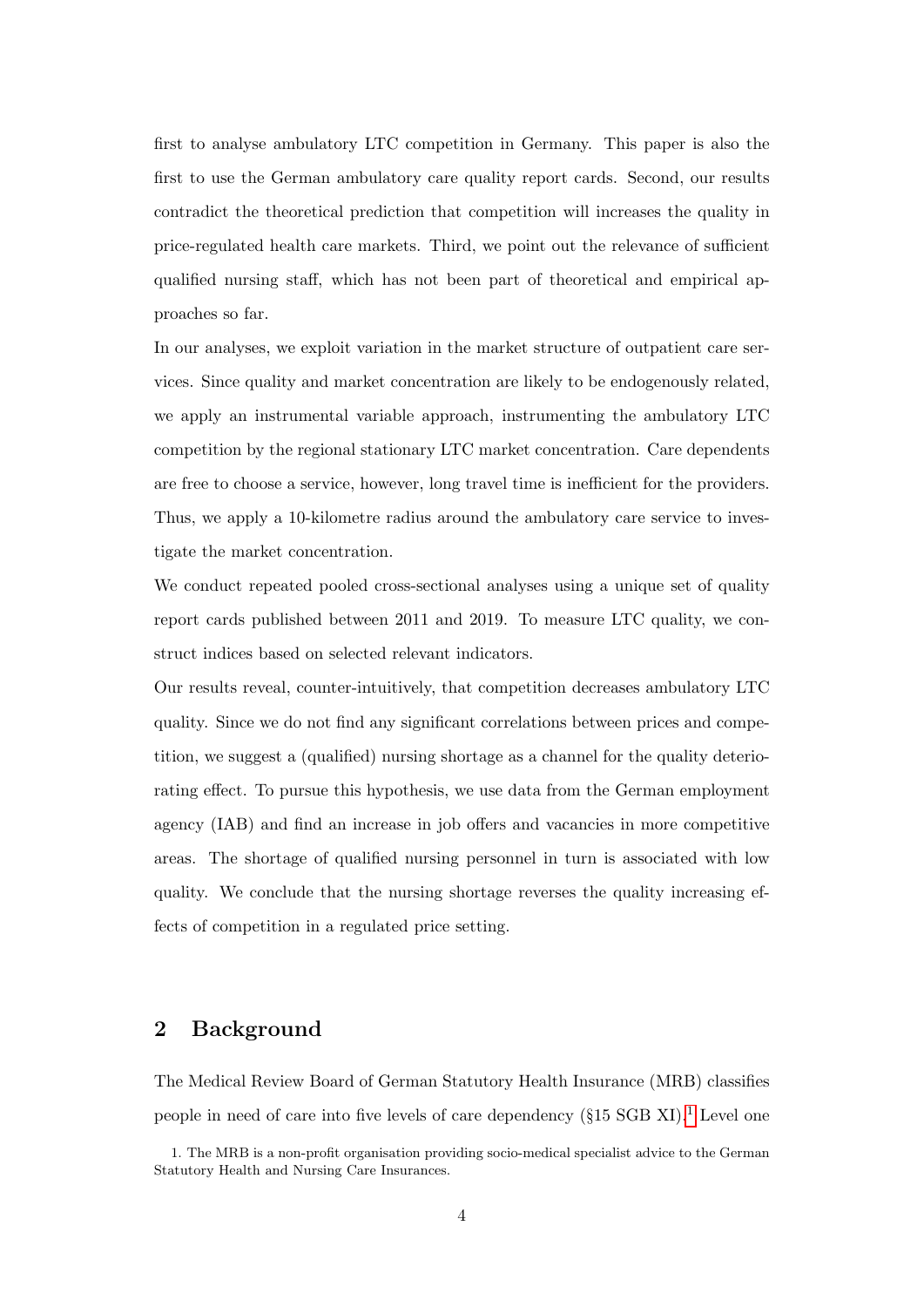implies minor physical and cognitive constraints, while level five points to severe cognitive and physical limitations. German statutory LTC insurance contributes a lump-sum premium according to the degree of care for professional care services or primary cash benefits for informal care while care recipients pay the remaining costs as a private contribution (§4 SGB XI).

Ambulatory LTC services negotiate prices with the insurance funds. Due to price negotiations, providers cannot set their own prices, nor may they offer services in addition to the agreed ones (Heiber [2019\)](#page-27-4). Prices are negotiated between the LTC insurance and the provider based on §89 SGB XI. The negotiated prices shall allow for economically managing the service, e.g. prices are higher when the pay for nursing personnel is based on union tariffs or employing higher qualified staff. However, these regulations do not allow for price adjustments with respect to market concentration. LTC insurance would not agree to prices that are decoupled from remuneration tariffs or average costs. Therefore, we consider the ambulatory LTC prices as regulated.

To shed light on the provided LTC quality, the MRB regularly inspects the quality of nursing homes and ambulatory LTC services. The latter are evaluated based on 46 criteria, aggregated into four broad categories: nursing services, medical services, organisation and customer satisfaction. These categories measure the outcome quality of care, the quality of medically indicated procedures, the corresponding quality of organisational and contractual arrangements as well as the quality based on a customer survey, respectively (Hasseler and Wolf-Ostermann [2010\)](#page-27-5). The MRB assesses ambulatory care services based on audits and surveying of the care recipients. Therefore, monitoring personnel select and interview up to nine patients regarding each service to ensure the inspection criteria are being met (Sünderkamp, Weiß, and Rothgang [2014\)](#page-31-3).

Insurance companies publish summarised results of the MRB inspections and price information online on public comparison engines (AOK's<www.pflege-navigator.de> or BKK's [https://pflegefinder.bkk-dachverband.de/\)](https://pflegefinder.bkk-dachverband.de/). The primary purpose of these engines is to enhance the transparency of the care market and to help seniors and their relatives make better choices of care providers. The report cards also provide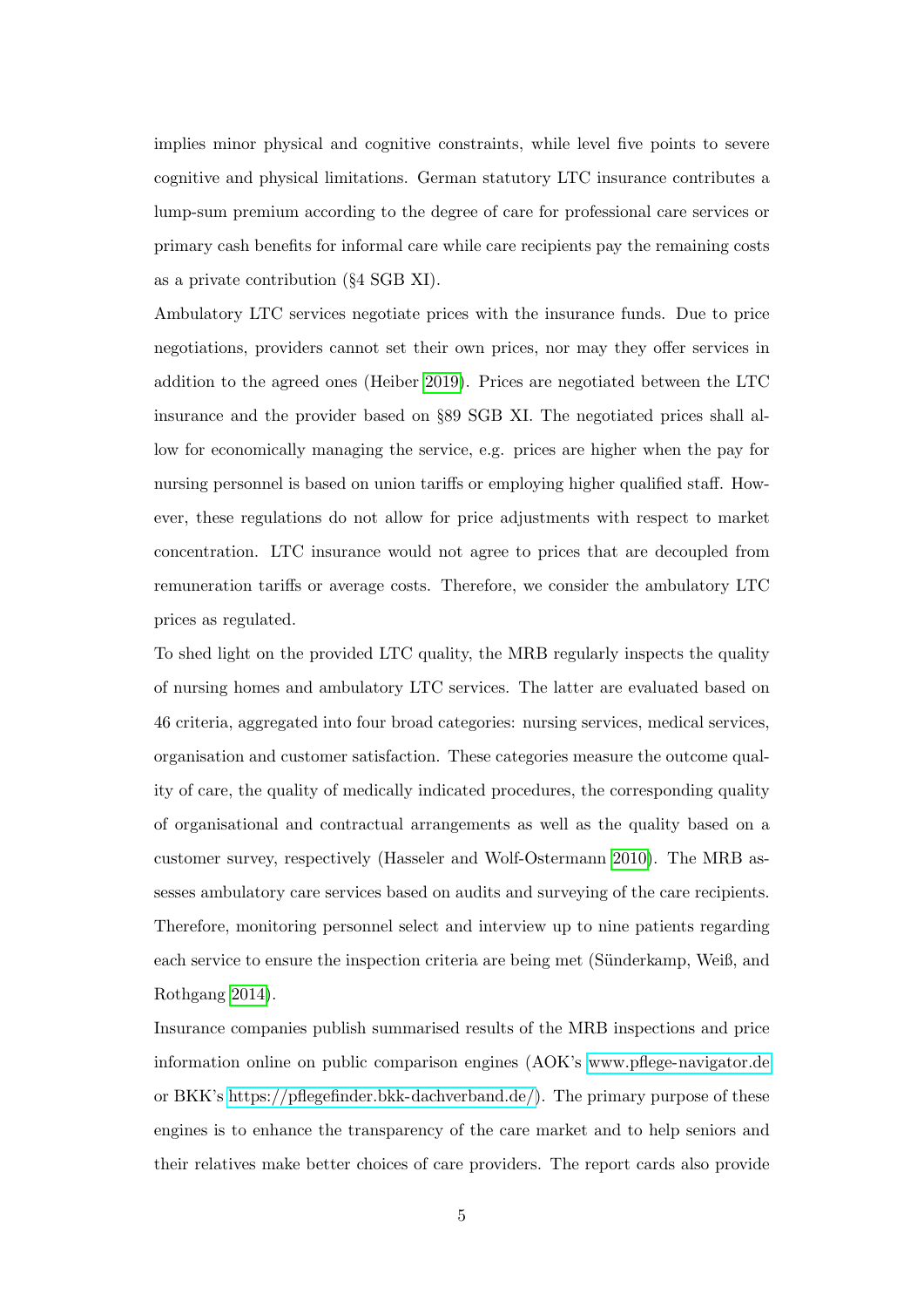all reported quality criteria. We provide an example of an English translation of the quality report cards and the 46 quality criteria in Appendix [A.](#page-32-0)

## <span id="page-5-0"></span>3 Theoretical considerations

We assume ambulatory LTC services produce a single differentiated good: the provision of care services, with higher quality being strictly preferred (Tirole, Jean, and Bonin [1988\)](#page-31-4). As explained above, we consider the negotiated prices as regulated for ambulatory LTC in Germany.

Our theoretical considerations are inspired by Gaynor and Town [\(2011\)](#page-27-0) and Brekke et al.  $(2021)$ . We describe the demand for service i as a function of market share  $(s_i)$  and market demand  $(D)$ :

$$
q_i = s_i(z_i, \mathbf{z}_{-i}) D(\overline{p_i}, z_i, \mathbf{z}_{-i})
$$
\n(1)

Firm i's quantity  $(q_i)$  is increasing in its quality  $(z_i)$  and decreasing in the competitors' quality  $(z_{-i})$ . Market demand  $(D)$  decreases in regulated prices  $(\bar{p})$ , and increases in quality. All firms use the same resources and have the same input prices. Thus, firms face the same cost function:

$$
c_i = c(q_i, z_i) + F \tag{2}
$$

consisting of variable costs and a fixed cost component. The variable costs depend on the number of treatments  $(q_i)$  and the level of quality  $(z_i)$ . Following §72 SGB XI, there is free entry and exit as long as the minimum quality standards are met. All firms earn zero profits in equilibrium. Assuming Nash behaviour and profit maximisation, the equilibrium profit equation is:

$$
\pi_i = \overline{p} \cdot q_i - c_i = 0 \tag{3}
$$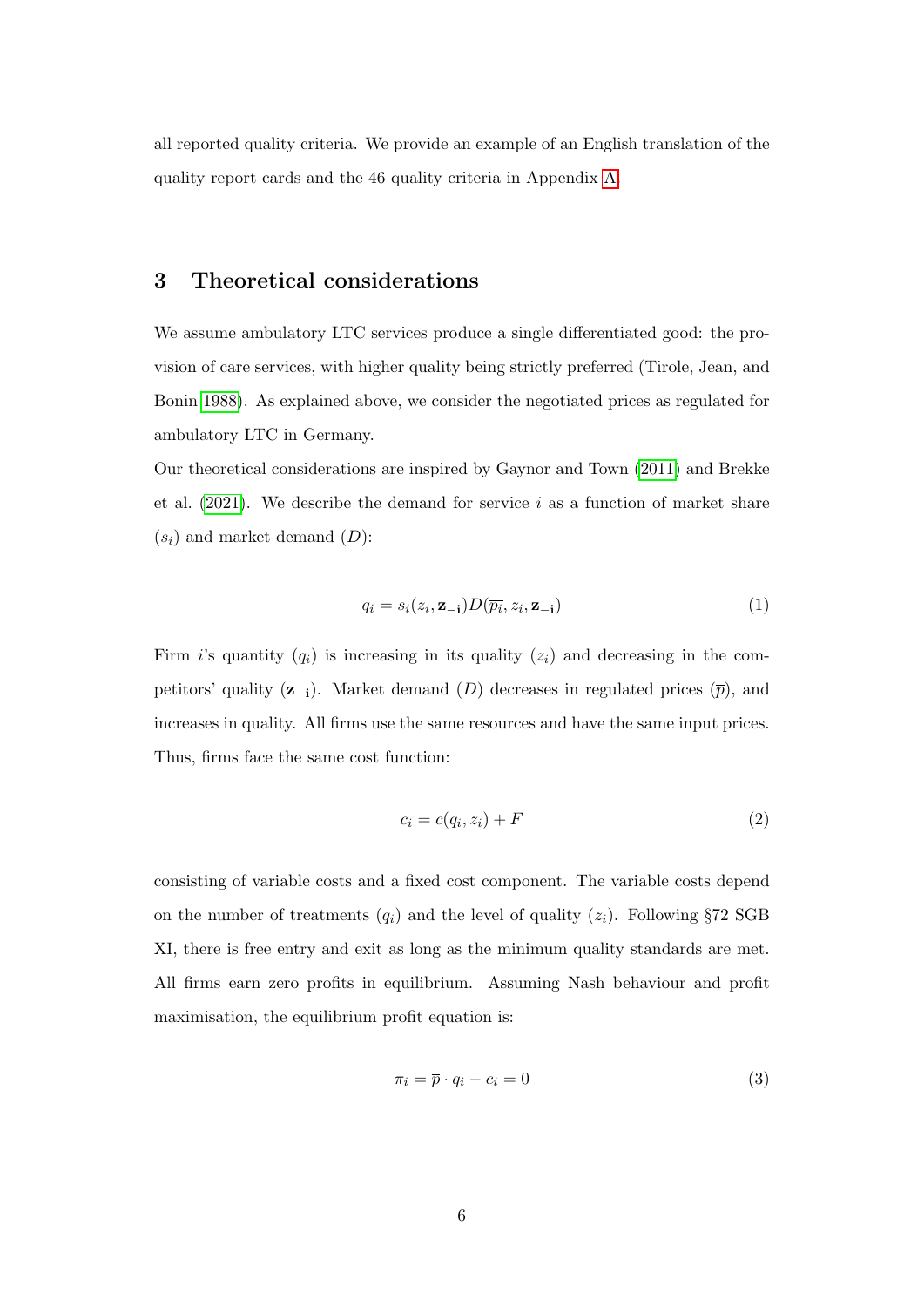Maximising profits with respect to quality results in the following first derivative:

<span id="page-6-0"></span>
$$
\frac{\partial \pi_i}{\partial z_i} = [\overline{p_i} - \frac{\partial c_i}{\partial q_i}] \{ \frac{\partial s_i}{\partial z_i} D(\cdot) + s_i \frac{\partial D(\cdot)}{\partial z_i} \} - \frac{\partial c_i}{\partial z_i} = 0 \tag{4}
$$

Gaynor and Town rearrange equation [\(4\)](#page-6-0) by extending the expression to obtain elasticities and implicitly explain quality. Now, quality increases in price, the quality elasticity of market share  $\eta_z^s$  and demand  $\eta_z^D$ . On the other hand, quality is decreasing in the marginal costs of quantity  $(c_q)$  and quality  $(c_z)$ :

<span id="page-6-2"></span>
$$
z_i = \frac{(\overline{p_i} - c_q)[\eta_z^s + \eta_z^D](s_i \cdot D)}{c_z} \tag{5}
$$

Originally, demand elasticity for quality increases with the number of alternatives in a market. Following this, an increase in firms is accompanied by an increase in equilibrium quality (Gaynor and Town [2011\)](#page-27-0). However, Brekke et al. [\(2021\)](#page-25-5) state: "If competition has an effect on cost [. . . ], it always goes in the same direction as the effect of quality."

The costs for quality are predominantly determined by the share of qualified nursing personnel who provide a quality level between the minimum requirements  $(z)$  and a maximum quality  $(\overline{z})$ : perfect mix of professionals and assistants). We assume that the staff is differentiated in their qualification and motivation, i.e. the services can pick personnel from a distribution and prefer higher qualified staff to lower qualified staff since prices are related to actual personnel costs.

$$
c_z = c_z(z, \theta) \qquad , \text{ where } \underline{z} \le z \le \overline{z} \tag{6}
$$

<span id="page-6-1"></span>However, Germany is dealing with a serious nursing personnel shortage. Due to this shortage, firms compete not only for patients, but also for a limited pool of qualified nursing personnel to maintain a high level of LTC quality. Transferring Gaynor and Town into the German LTC market, we highlight that costs for retaining or recruiting skilled personnel play an important role, especially in low concentration and contested markets. Costs for skilled personnel increase disproportionately in quantities, while price adjustments are inertial. In Equation [\(6\)](#page-6-1),  $\theta$  describes the in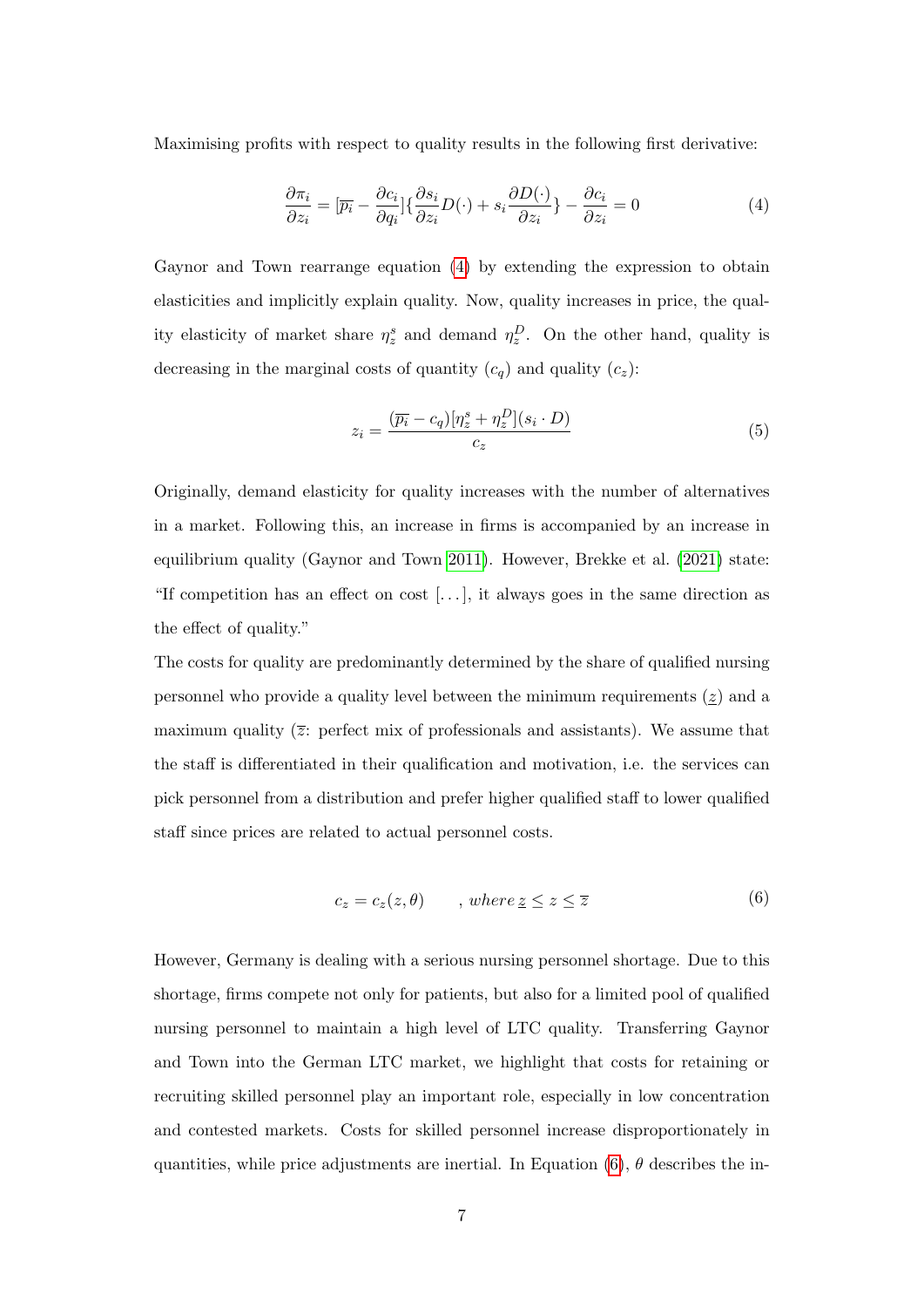tensity of competition that increases costs for skilled personnel  $(\partial c_z/\partial \theta) > 0$ . Thus, marginal costs for quality in highly competitive markets are higher, which results in a lower quality in equilibrium (see Equation [\(5\)](#page-6-2)). Another quality decreasing side-effect follows if assistant nurses or unskilled staff serve as a substitute for the lack of skilled nursing personnel. In contrast to Gaynor and Town [\(2011\)](#page-27-0), we focus on a situation of limited resources. Thus, when discussing the mechanisms, we test whether the lack of skilled nursing personnel reverses the original quality enhancing competition effect. We postulate that quality decreases in competition if there is a lack of qualified staff.

## 4 Estimation strategy

We estimate a multivariate linear model with repeated cross-sections and regional and time fixed effects. This model has been widely used to estimate the effects of hospital competition (Gaynor and Town [2011\)](#page-27-0) and is also part of the Jung and Polsky [\(2014\)](#page-28-3) study, which is related to our framework.

Equation  $(7)$  presents our empirical model for service i in year t, where disclosed quality  $z_{it}$  varies between 0 and 100.

<span id="page-7-0"></span>
$$
z_{it} = \beta_0 + \beta_1 CI_{irt} + \beta_2 DS_{ct} + \beta_3 CS_{it} + \gamma \bar{p}_{mt}^{nh} + F_f + T_t + \varepsilon_{it}
$$
(7)

We use three different market concentration indicators  $CI_{irt}$  at a 10-kilometre radius  $r$  around the location of the ambulatory care service. We also apply other radii, such as 20 kilometres, or use the municipality borders to examine competition of different market sizes as robustness checks. However, we expect a radius larger than 10 kilometres to be unlikely after discussions with ambulatory care providers. Nurses would have to spend too much time travelling, which is inefficient and unprofitable for a provider.

We also include a vector of regional socio-economic characteristics to approximate demand characteristics at the county level  $(DS<sub>ct</sub>)$ . Basically, we sort the regional characteristics into five categories: age-specific factors, wealth, settlement structure,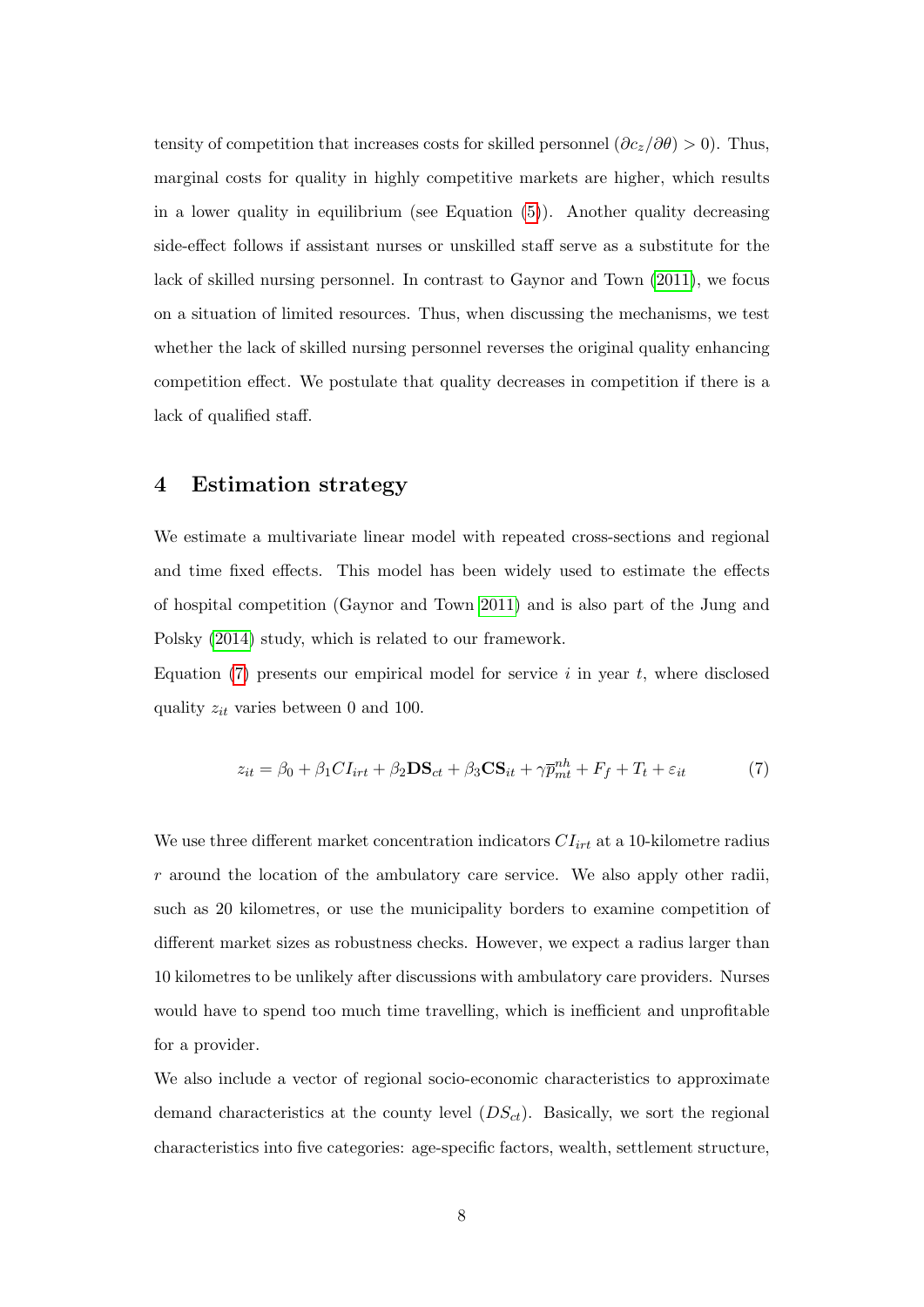supply of and demand for medical infrastructure. We provide further details about the controls in Appendix [A.3.](#page-39-0) Additionally, we include provider size quartiles with respect to the number of care dependent people being treated by the service, which allows us to control for different cost structures  $(CS_{it})$ . We face many missing values regarding ambulatory care prices in our data, except for the 2019 wave. While earlier studies omit price information in their model (Gaynor and Town [2011\)](#page-27-0), we use the municipality's average nursing homes' out-of-pocket contribution per month as a proxy for the regulated regional price level  $(\bar{p}_{mt}^{nh})$ . Nursing home price regulation deviates from the ambulatory care regulation. However, the stationary care prices correlate with the ambulatory care price level in a region. We also add federal state  $(F_f)$  and time  $(T_t)$  fixed effects to control for state policies and audit wave-specific properties. We cluster standard errors at month and location of the quality-assessing MRB (federal state  $\cdot$  assessment month  $\cdot$  year).

We expect the market structure to be endogenous to quality, e.g. due to reverse causality or omitted variable bias (Yang, Yong, and Scott [2021\)](#page-31-5) and therefore to bias the competition variable's point estimates in Equation [\(7\)](#page-7-0). We assume that the source of endogeneity is driven by the demand side. Options and preferences for informal care by relatives or friends are unobservable and depend on cultural background, income, family structures, flexible work arrangements or the opportunity cost of providing informal care (Plöthner et al. [2019\)](#page-30-4). Although we control for some of these factors, there is still variation left to bias our results.

Ambulatory care providers and informal care arrangements are substitutes for care dependants with moderate care needs (Care level 1–3). We expect ambulatory care concentration to increase with a higher supply of informal care. Furthermore, we postulate higher quality in more concentrated markets for two reasons. First, lower demand relaxes the time pressure for nursing staff and allow more time per service provided. Second, in regions with a high motivation for informal care, for example, due to cultural background, we expect nurses and also nursing assistants to be more used to LTC and thus to be more experienced than in other regions. Furthermore, relatives may set and request higher standards. We therefore expect our OLS results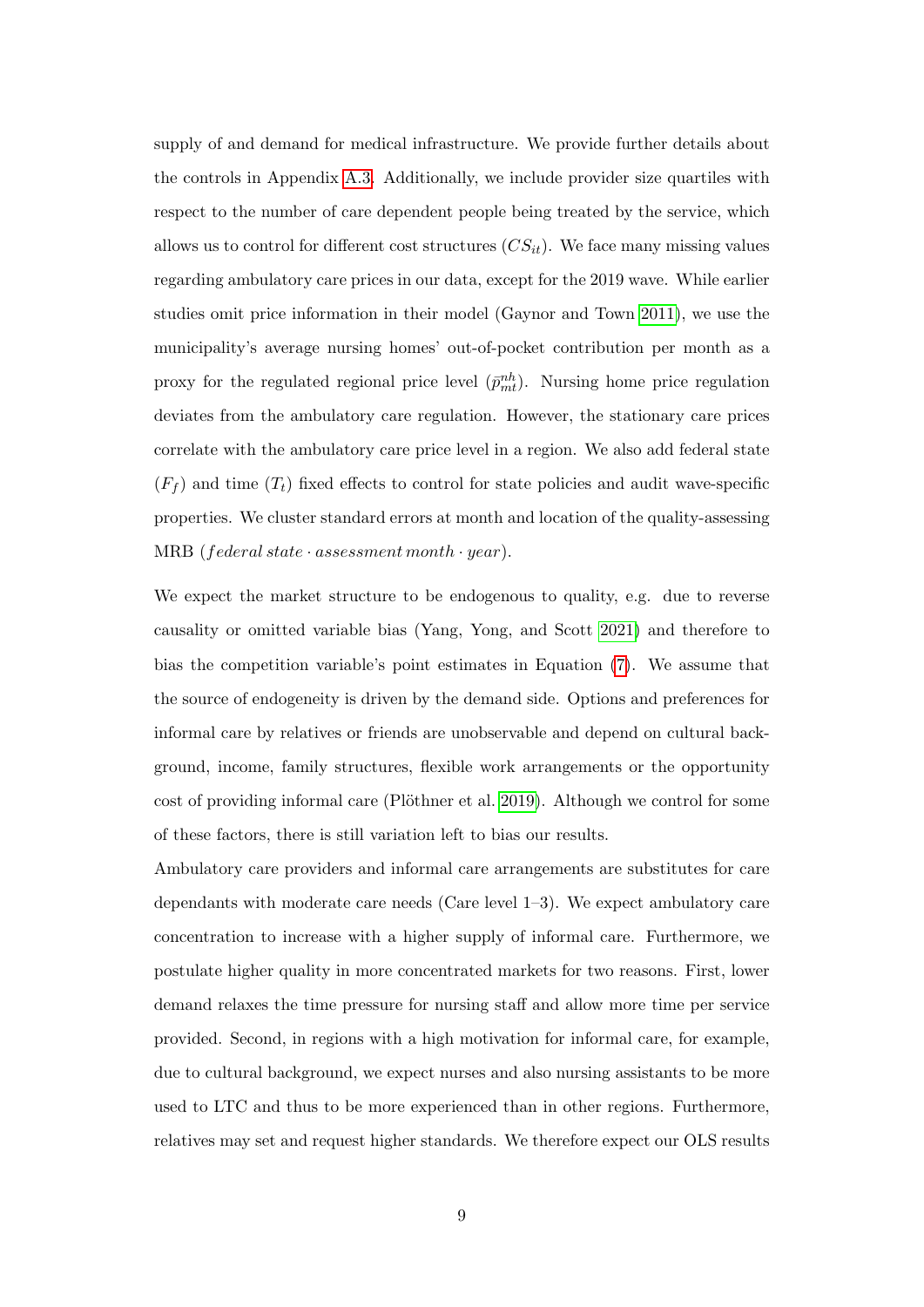to be underestimated and downward biased.

To eliminate the endogeneity in this relation, we instrument the ambulatory LTC market concentration with the respective average 10 km competition indicator of nursing homes that are located 15 to 20 km around the ambulatory care unit. Figure [1](#page-9-0) illustrates the idea. The nursing home competition is exogenous to the ambula-

Figure 1: Competition instrument: graphical explanation

<span id="page-9-0"></span>

tory and informal care demand since the stationary and the outpatient LTC sector serve different consumer groups. The literature indicates that the elderly prefer to receive LTC at home for as long as they can (Karsch-Völk et al. [2012;](#page-28-4) Plöthner et al. [2019\)](#page-30-4). This is in line with the regulatory suggestion:"ambulatory care preferred to stationary care" (§3 SGB XI), since ambulatory care is less resource-intensive than stationary care. Moreover, once transferred to stationary LTC, people are unlikely to recover and return to ambulatory care.

Another endogeneity concern could lie in the poaching of nursing staff and substitution of ambulatory and stationary care workers. To minimise this factor, our instrument includes nursing homes that are located at least 15 km away from the service. This is driven by the idea, that care workers (often with part-time jobs) are unlikely to respond to job offers outside their catchment area.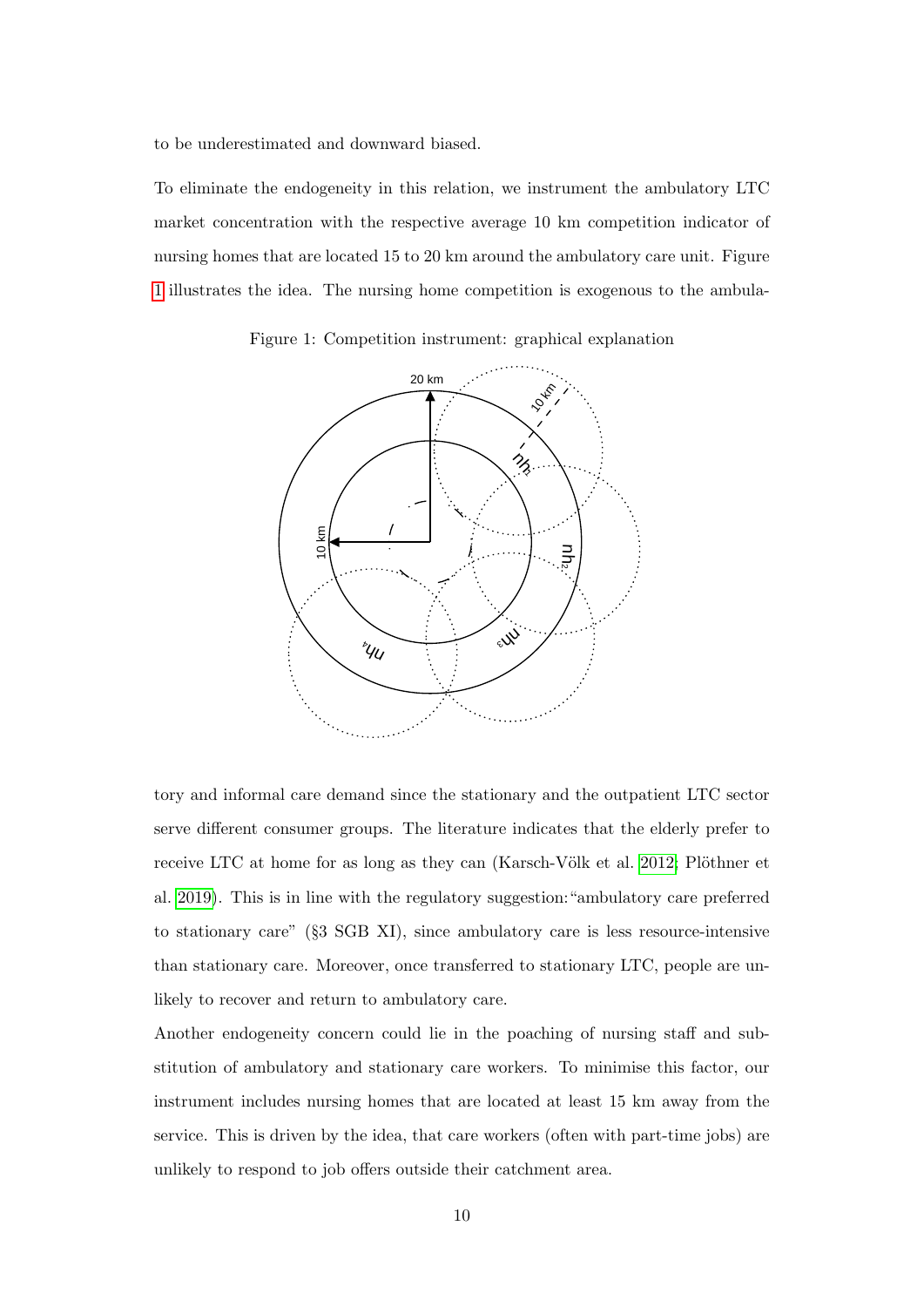We expect ambulatory and stationary market concentration to be positively correlated (no substitutes). Regions that are attractive to ambulatory LTC are also favoured by stationary care providers. This is triggered by regional conditions such as population density or income levels. Regional policies in favour of LTC could also stimulate this positive correlation.

Equations [\(8\)](#page-10-0) and [\(9\)](#page-10-1) provide our two-stage least squares model, including the instrumented competition measure.

First stage:

<span id="page-10-0"></span>
$$
CI_{rt}^{amb} = \alpha_0 + \gamma_1 CI_{rt}^{stat} + \alpha_1 DS_{ct} + \alpha_2 CS_{it} + \alpha_3 \bar{p}_{mt}^{nh} + F_f + T_t + v_{it}
$$
(8)

Second stage:

<span id="page-10-1"></span>
$$
Z_{it} = \beta_0 + \beta_1 \widehat{CI_{rt}^{amb}} + \gamma_1 \mathbf{DS}_{ct} + \gamma_2 \mathbf{CS}_{it} + \gamma_3 \overline{p}_{mt}^{nh} + F_f + T_t + u_{it}
$$
(9)

We will formulate our model in terms of concentration instead of competition since the applied competition measures decrease in competition and increase in concentration, which makes interpretations easier. The ambulatory care market is characterised by many small firms (low concentration). Potential providers observe price levels and demand to decide on the entry and size of their services. Adjustments for general price increases are captured by time fixed effects. All providers then decide on quantities, which define the market concentration. As a last step, they decide on the quality given the competition.

## 5 Data

We include two data sets in our analyses. The MRB quality report cards provide individual information for all ambulatory and stationary LTC providers. Data from "Indicators and Maps of Regional and Urban Development" (BBR<sup>[2](#page-0-0)</sup>) comprise socio-economic and demographic indicators at municipality and county levels. Our facility data covers four waves, corresponding to the biannual rhythm of the

<sup>2.</sup> German:"Indikatoren und Karten zur Raum- und Stadtentwicklung."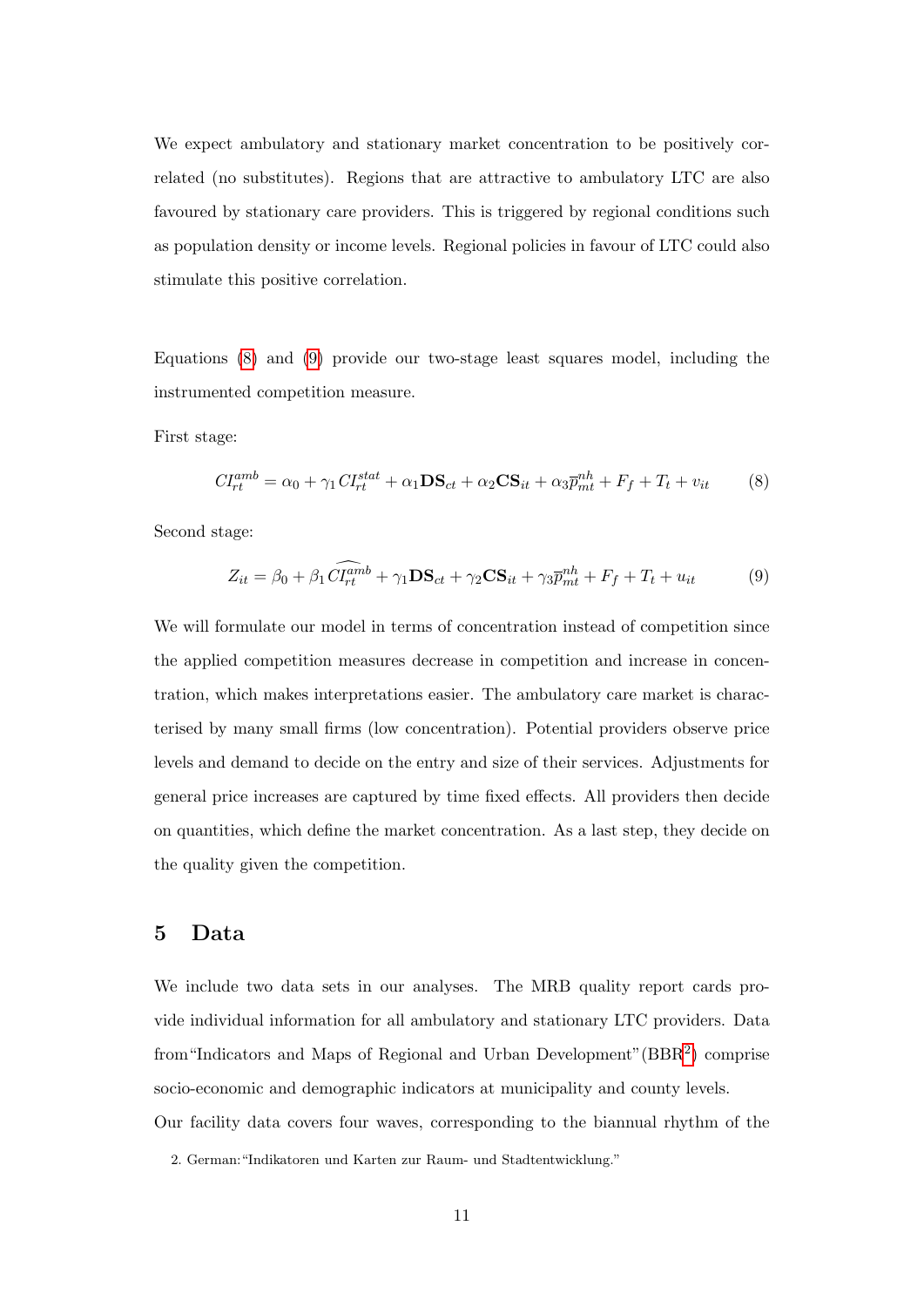German care statistic in 2011, 2013, 2015 and 2019. The transparency reports contain detailed quality information, the number of customers on the day of inspection and prices for stationary care (for ambulatory care in wave 2019 only). Since our data provides information about nearly every LTC service in Germany, we are able to derive market concentration estimates based on the number of customers within a specific radius, for both stationary and ambulatory LTC.

#### 5.1 Quality measures

Besides aggregated quality categories (compare Appendix [A\)](#page-32-0), the quality reports provide detailed information on 46 different indicators of ambulatory LTC. Following Hasseler and Wolf-Ostermann [\(2010\)](#page-27-5), the report cards' indicators need to be treated carefully since not all of them provide valid information on the actual quality. This is why we choose a subsample of relevant questions identified in interviews with nursing practitioners. We distinguish between criteria regarding the patients' documented nursing care (commonly published as"completely fulfilled with n out of N persons in need of care") and yes-no questions referring to a facility's organisational structure.

We allocate the indicators from the MRB report to three categories and call them nursing quality, medical quality, and organisational quality.

The nursing quality indicator captures the quality provided by nurses following the protocol and fulfilling the contractual agreements. For medical quality, we investigate the share of care recipients for whom the medication provided by the ambulatory care provider corresponds to the doctor's prescription.

Questions regarding organisational quality provide information about responsibilities and training sessions for the nursing team, which is associated with smooth processes and higher qualifications. We construct a broad and a narrow organisational quality index, where the latter focuses on the distribution of responsibilities within the nursing service. In Appendix [A.2,](#page-37-0) we list the corresponding single quality questions. As provided in Equation [\(10\)](#page-12-0), for each criterion, we assign the value of 100 if it is met for all inspected residents and zero otherwise following Herr, Nguyen, and Schmitz [\(2016\)](#page-27-6). Subsequently, we construct our indices  $(Z_i)$  as averages over all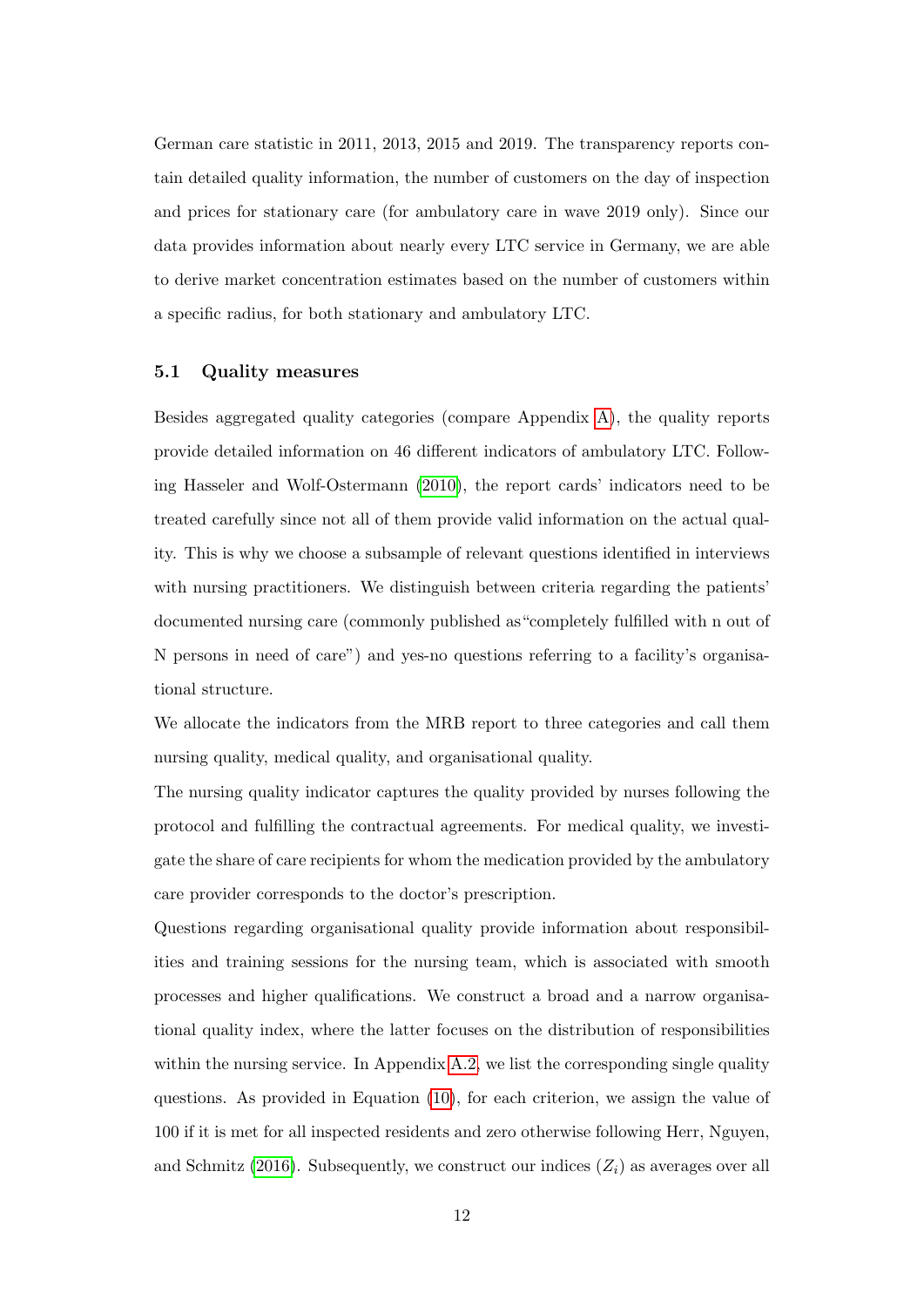the respectively selected criteria  $(z<sub>i</sub>)$  and obtain values from zero to one hundred.

<span id="page-12-0"></span>
$$
Z_i = \frac{1}{n} \sum_{i=1}^{N} z_i \quad i = 1, \dots, n
$$
 (10)

#### 5.2 Market concentration measures

Competing ambulatory LTC services are located within a fixed regional market area (§72 SGB XI). To quantify the intensity of competition, we use three indicators. Besides the inverse number of services  $(1/N)$  located in the relevant area  $(10 \text{ km or})$ 20 km radius or municipality), we apply two indicators including market shares: the two-firm concentration ratio  $(CR(2))$  and the Herfindahl-Hirschman Index (HHI) (Cheung and Shen [2017\)](#page-26-3).

The Herfindahl-Hirschman index is defined as the sum of the squared market shares of all suppliers within a defined market and takes values between close to zero and one hundred percent  $(HHI_{rt} = \sum_{l=1}^{N}$  $i=1$  $s_{it}^2$ ), where  $s_{it}$  is the market share of an ambulatory care service  $i$ , i.e. the proportion of all ambulatory care recipients within radius  $r$  served by the service  $i$ . A value of one hundred corresponds to a monopoly market (Hirschman [1980\)](#page-28-5). These competition measures are widely applied in the hospital competition research (Gaynor and Town [2011\)](#page-27-0). Among others, Jung and Polsky [\(2014\)](#page-28-3) and Forder and Allan [\(2014\)](#page-26-2) made use of this index in the context of LTC.

The two-firm concentration ratio  $CR(2)$  is given by the sum of market shares of the two largest players in the ambulatory care market. A value tending towards 0 indicates a low concentrated market density since the number of companies in the market tends toward infinity while the respective market shares are negligibly small. If the top two services supply the whole market the value is equal to one hundred percent (Perloff, Karp, and Golan [2007\)](#page-30-5). The CR(2) formula is given as  $CR(2)_{rt} = \sum^2$  $i=1$  $s_{it}$ . To ease interpretation, we formulate the results section in terms of concentration (negative competition).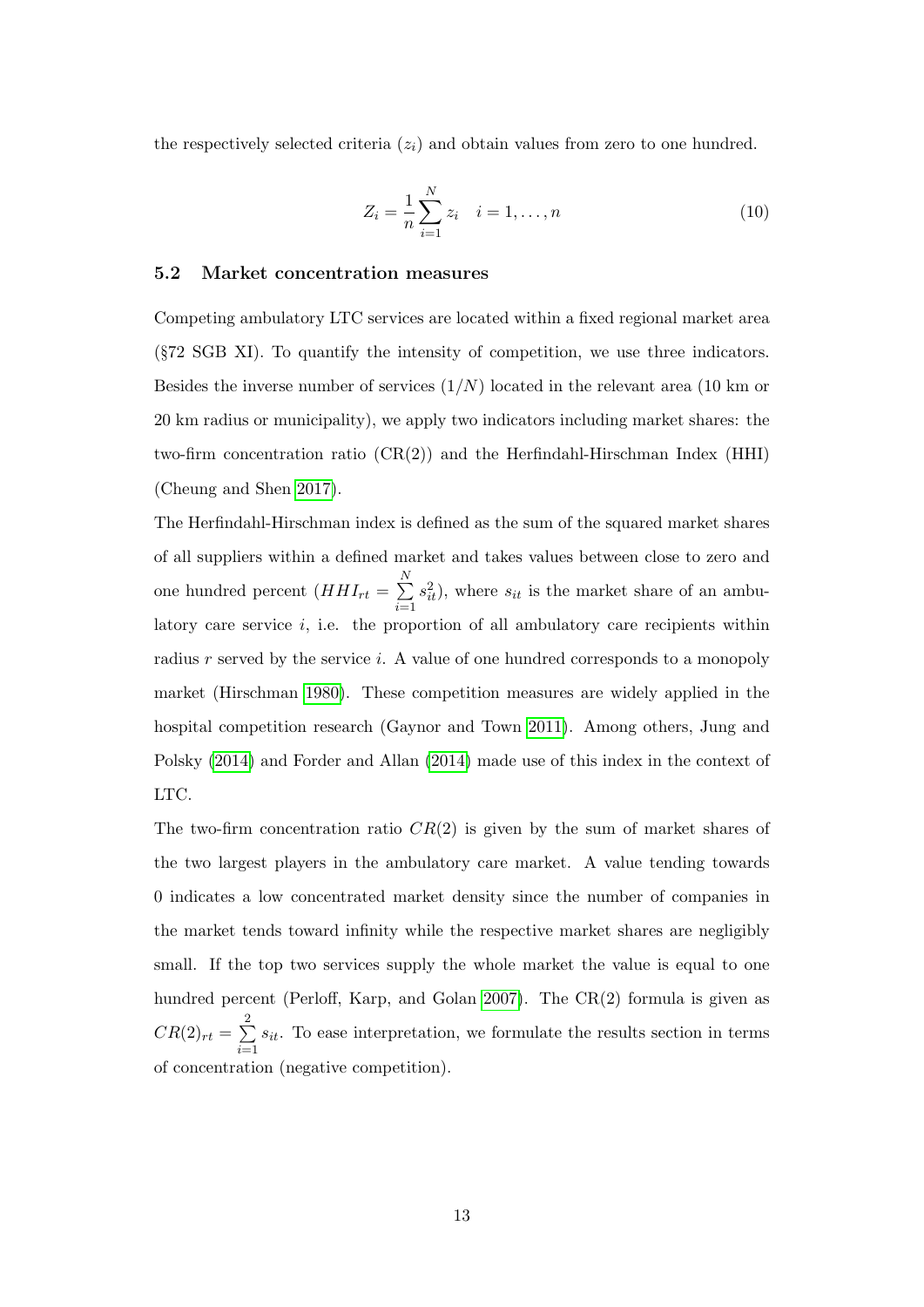<span id="page-13-0"></span>

|                                           | 2011  |       |       | 2013  |       | 2015  | 2019  |          |       |       | 2011-2019      |       |
|-------------------------------------------|-------|-------|-------|-------|-------|-------|-------|----------|-------|-------|----------------|-------|
| Variable                                  |       |       |       |       |       |       |       |          |       |       |                |       |
|                                           | mean  | sd    | mean  | sd    | mean  | sd    | mean  | sd       | mean  | sd    | min            | max   |
| <b>Quality indicators</b>                 |       |       |       |       |       |       |       |          |       |       |                |       |
| Nursing care quality                      | 65.27 | 29.06 | 73.05 | 27.16 | 78.84 | 25.64 | 80.23 | 27.88    | 74.41 | 28.11 | $\theta$       | 100   |
| Medication as prescribed                  | 69.64 | 45.98 | 74.85 | 43.39 | 78.59 | 41.02 | 80.75 | 39.43    | 75.95 | 42.74 | $\theta$       | 100   |
| Nursing and housekeeping organiz. quality | 96.49 | 15.77 | 98.03 | 11.36 | 98.46 | 10.26 | 100   | $\Omega$ | 98.29 | 10.93 | $\theta$       | 100   |
| Broad organizational quality              | 93.42 | 13.47 | 95.39 | 10.73 | 94.25 | 11.54 | 97.39 | 8.018    | 95.18 | 11.14 | $\overline{0}$ | 100   |
| Competition measures                      |       |       |       |       |       |       |       |          |       |       |                |       |
| Ambulatory facility size                  | 85.3  | 65.84 | 89.08 | 65.66 | 93.02 | 68.81 | 110.2 | 85.87    | 94.07 | 72.88 | $\overline{4}$ | 501   |
| 10 km radius                              |       |       |       |       |       |       |       |          |       |       |                |       |
| Herfindahl Index (HHI)                    | 13.53 | 13.76 | 13.46 | 13.55 | 13.71 | 13.72 | 12.53 | 13.07    | 13.28 | 13.52 | .7546          | 97.24 |
| Concentration ratio $(CR(2))$             | 34.85 | 23.91 | 34.66 | 23.76 | 35.04 | 23.73 | 32.93 | 23.12    | 34.33 | 23.63 | 4.424          | 100   |
| No. amb. facilities                       | 32.64 | 35.06 | 31.73 | 34.71 | 29.64 | 32.51 | 37.34 | 43.26    | 32.98 | 36.95 | $\overline{2}$ | 231   |
| 20 km radius                              |       |       |       |       |       |       |       |          |       |       |                |       |
| Herfindahl Index (HHI)                    | 4.355 | 4.354 | 4.266 | 4.246 | 4.303 | 4.178 | 3.864 | 3.789    | 4.187 | 4.143 | .3826          | 58.93 |
| Concentration ratio $(CR(2))$             | 15.93 | 11.77 | 15.73 | 11.3  | 15.78 | 11.16 | 14.58 | 10.55    | 15.48 | 11.2  | 2.184          | 89.81 |
| No. amb. facilities                       | 88.81 | 83.28 | 87.91 | 83.17 | 80.33 | 72.9  | 101.9 | 100.4    | 90.13 | 86.4  | 3              | 458   |
| Municipality level                        |       |       |       |       |       |       |       |          |       |       |                |       |
| Herfindahl Index (HHI)                    | 35.27 | 32.03 | 35.65 | 32.13 | 36.02 | 32.1  | 33.7  | 31.3     | 35.12 | 31.88 | 1.086          | 100   |
| Concentration ratio $(CR(2))$             | 59.33 | 33.38 | 59.71 | 33.37 | 60.26 | 33.15 | 57.92 | 33       | 59.26 | 33.23 | 5.881          | 100   |
| No. amb. facilities                       | 19.26 | 30.26 | 18.39 | 29.96 | 17.84 | 29.13 | 21.41 | 35.86    | 19.29 | 31.59 | $\mathbf{1}$   | 185   |
| <b>Instruments</b>                        |       |       |       |       |       |       |       |          |       |       |                |       |
| Stationary competition 10 km radius       |       |       |       |       |       |       |       |          |       |       |                |       |
| Herfindahl Index (HHI)                    | 15.2  | 12.59 | 14.45 | 11.73 | 14.5  | 11.72 | 15.15 | 12.55    | 14.84 | 12.17 | 1.754          | 92.97 |
| Concentration ratio $(CR(2))$             | 35.09 | 20.21 | 33.76 | 19.79 | 33.94 | 19.85 | 34.53 | 20.37    | 34.34 | 20.07 | 5.78           | 100   |
| No. stat. facilities                      | 18.95 | 14.62 | 19.83 | 15.33 | 19.92 | 15.84 | 19.47 | 15.88    | 19.54 | 15.44 | 1.25           | 73.77 |
| Stationary competition municipality level |       |       |       |       |       |       |       |          |       |       |                |       |
| Herfindahl Index (HHI)                    | 37.15 | 34.1  | 37.25 | 34.25 | 37.44 | 34.19 | 37.01 | 34.04    | 37.21 | 34.14 | 1.441          | 100   |
| Concentration ratio $(CR(2))$             | 95.28 | 12.46 | 95.07 | 12.74 | 94.69 | 13.43 | 95.14 | 12.83    | 95.05 | 12.87 | 43.69          | 100   |
| No. stat. facilities                      | 12.67 | 17.76 | 12.82 | 17.97 | 13.16 | 18.78 | 12.94 | 18.26    | 12.9  | 18.19 | $\mathbf{1}$   | 83    |
| Observations                              | 9549  |       | 9646  |       | 9269  |       | 10612 |          |       |       | 39076          |       |

Sources: Transparency Reports (facility-level) and indicators and maps of regional and urban development (BBR). 39,076 observations (amb.<br>ltc facilities): [four waves] 2011 (9,549 obs.), 2013 (9,646 obs.), 2015 (9,269 obs municipality level)  $HH_{rt} = \sum_{i=1}^{N} s_{it}^2$ ; concentration-ratio(2) (sum of market shares of the two largest facilities at 10km, 20km and municipality level)  $CR(2)_{rt} = \sum_{i=1}^{2} s_{it}$ ; Inverse number of facilities  $1/N$ . Instruments: corresponding stationary competition indicators and regional demand

shifters: Income tax per inhabitant and population density (both on municipality level).

## 5.3 Descriptive statistics

The four transparency-report waves comprise 47, 788 observations in total. For our analyses, we exclude outliers with respect to the density of suppliers. This includes three German cities: Hamburg, Berlin and Munich (4, 214 obs.) as well as nursing services representing a monopoly (i.e. we observe a single service within a 10 or 20 km radius) in the respective competition area (appr. 3, 500 observations). Furthermore, we lose some observations due to missing information (appr. 500 obs.). Our final sample represents approximately 10,000 outpatient LTC services per wave and results in 39,076 observations in total.

In Table [1,](#page-13-0) we present our sample summary statistics. On average, services offer fair nursing care quality regarding a mean of 74.41 and a corresponding standard deviation of around 28.11, which is relatively constant over time. The single item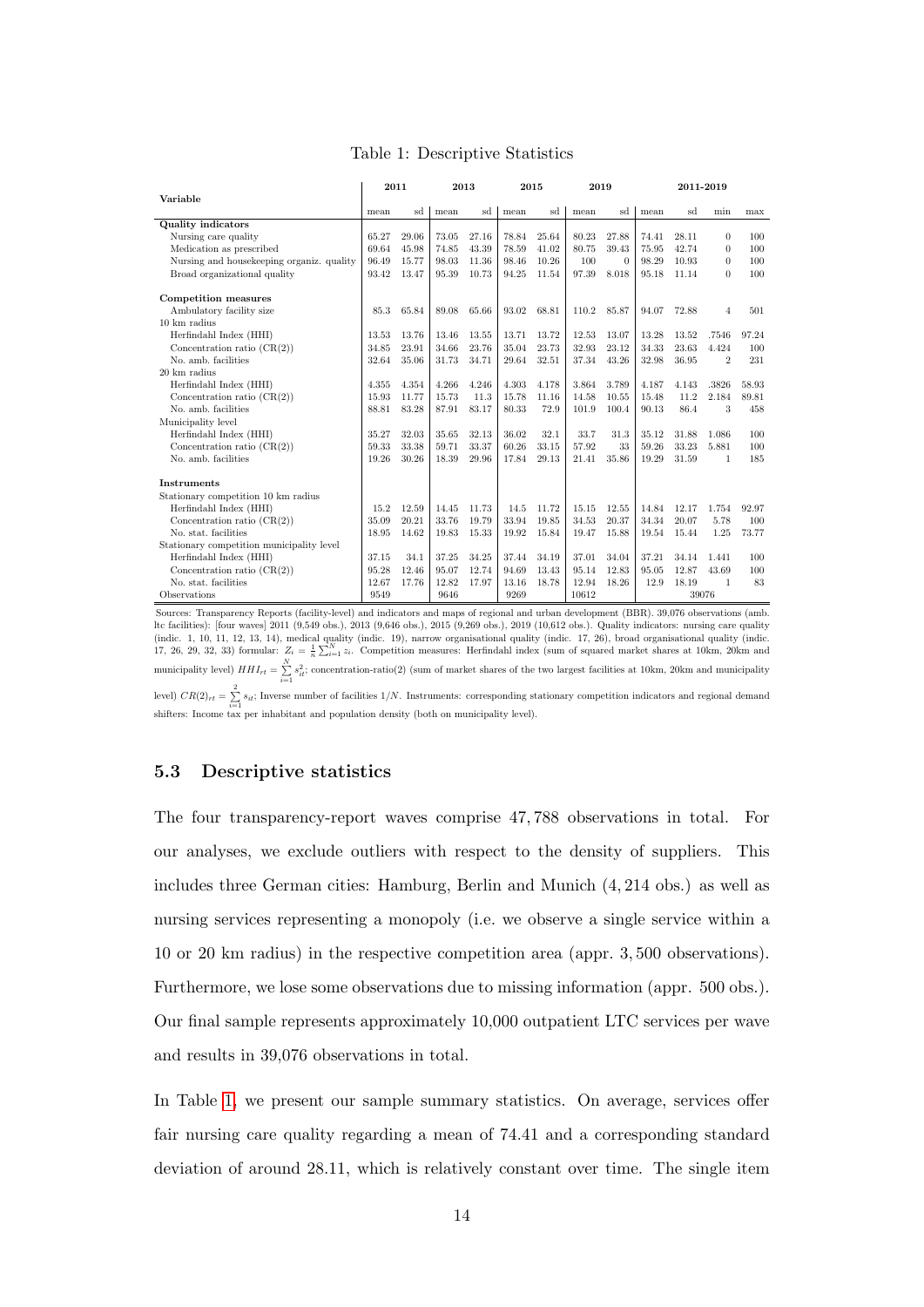indicator for medical-care quality increases from 70 percent in 2011 to 81 percent in 2019. This means that around 80 percent of the services dispensed the medication as prescribed to all customers who had been inspected for the report by the MRB in 2019. We find close to excellent organisational quality paired with low variation across the sample. Therefore, we focus on nursing and medical quality. However, we apply organisational quality in robustness checks. Figure [2](#page-14-0) indicates a quality increase over time. Here, we compare the final sample and the total sample to show that our sample is representative.

In our analyses, we focus on the 10 km radius market definition. The Herfindahl-Hirschman Index for the 10 km radius is 13, on average, with a standard deviation of 13.5, which reveals a moderately concentrated market with high variation across Germany. We also observe a small decrease towards less concentrated markets over time. The same is true for the concentration ratio of the largest two competitors within the market (mean 34, s.d. 24). On average, within a 10-kilometre radius, we observe 33 ambulatory care services. However, this number varies a lot, from 2 to 231 (s.d. 37). The capacity ranges from 4 to 501 people receiving LTC. Below the

<span id="page-14-0"></span>

ambulatory competition indicators, we present those for the stationary market in a 10 km radius, which we use as instruments for ambulatory care competition. We find a comparable concentrated market in the stationary sector. The Herfindahl-Hirschman index is 15 (s.d. 12). However, we observe fewer suppliers in the respective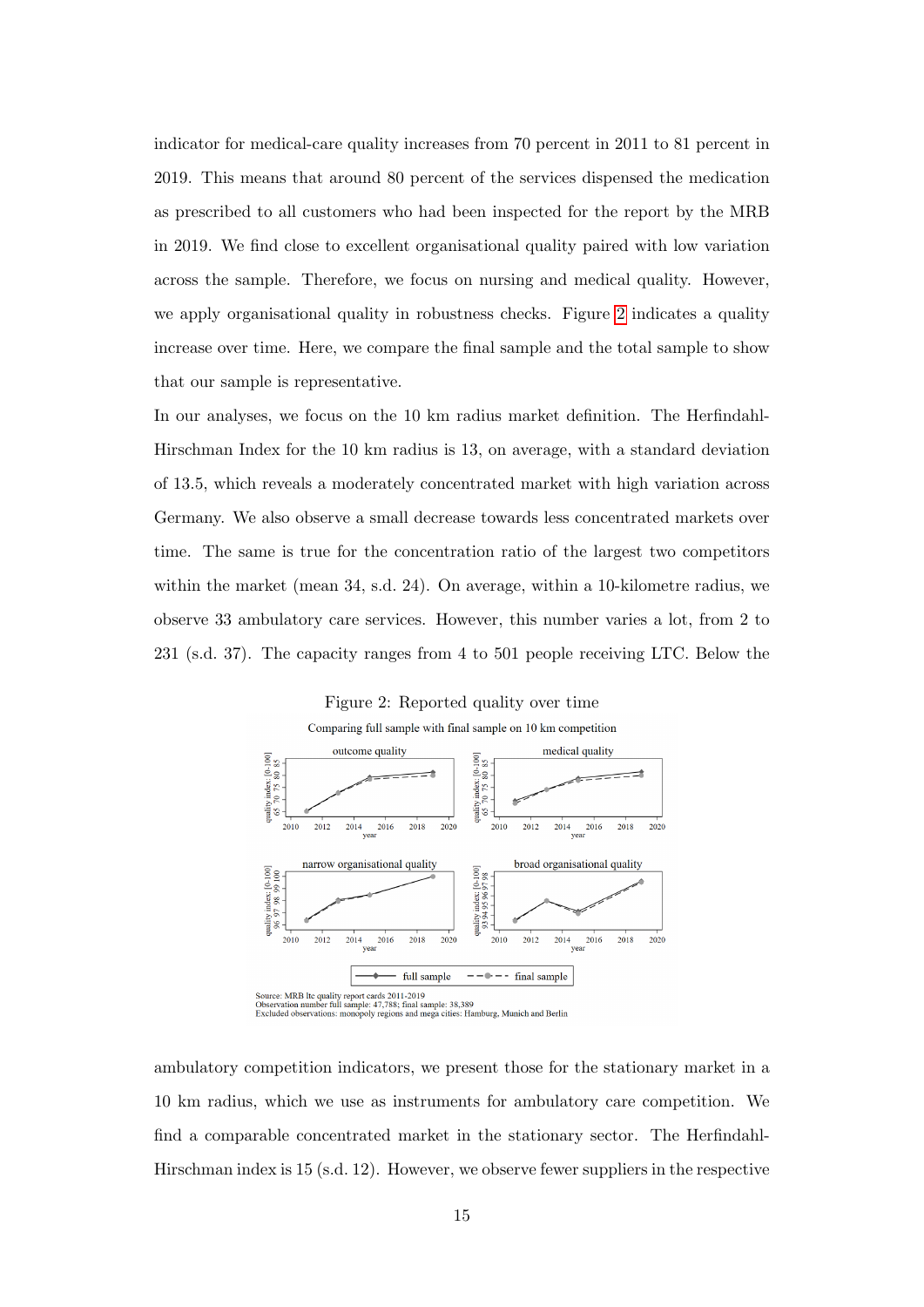regions (20 stationary versus 33 ambulatory providers). On average, the largest two nursing homes serve 34 percent of the market's demand. Following Ching, Hayashi, and Wang [\(2015\)](#page-26-4), this structure resembles an oligopoly market with few big players claiming the majority of the market shares. Here, we observe an average of 13 up to 83 nursing homes on the municipality level. Additional information regarding the control variables included in the estimation models is presented in Appendix [A.3.](#page-39-0)

# 6 Results

Descriptive results in Figure [3](#page-15-0) suggest a negative correlation between all three concentration measures and both nursing care quality (upper part) and medical quality (lower part). We estimate the effect of concentration on quality based on our em-



<span id="page-15-0"></span>Figure 3: Scatter plot: quality and concentration

Source: MRB ltc quality report cards 2011-2019

pirical model provided in Section [3.](#page-5-0) The first two columns in Table [2](#page-16-0) present the potentially biased ordinary least squares coefficients (OLS) while the latter (IV) presents the instrumental variable estimation results.

In the first line, we see the Herfindahl-Hirschman point estimates, followed by the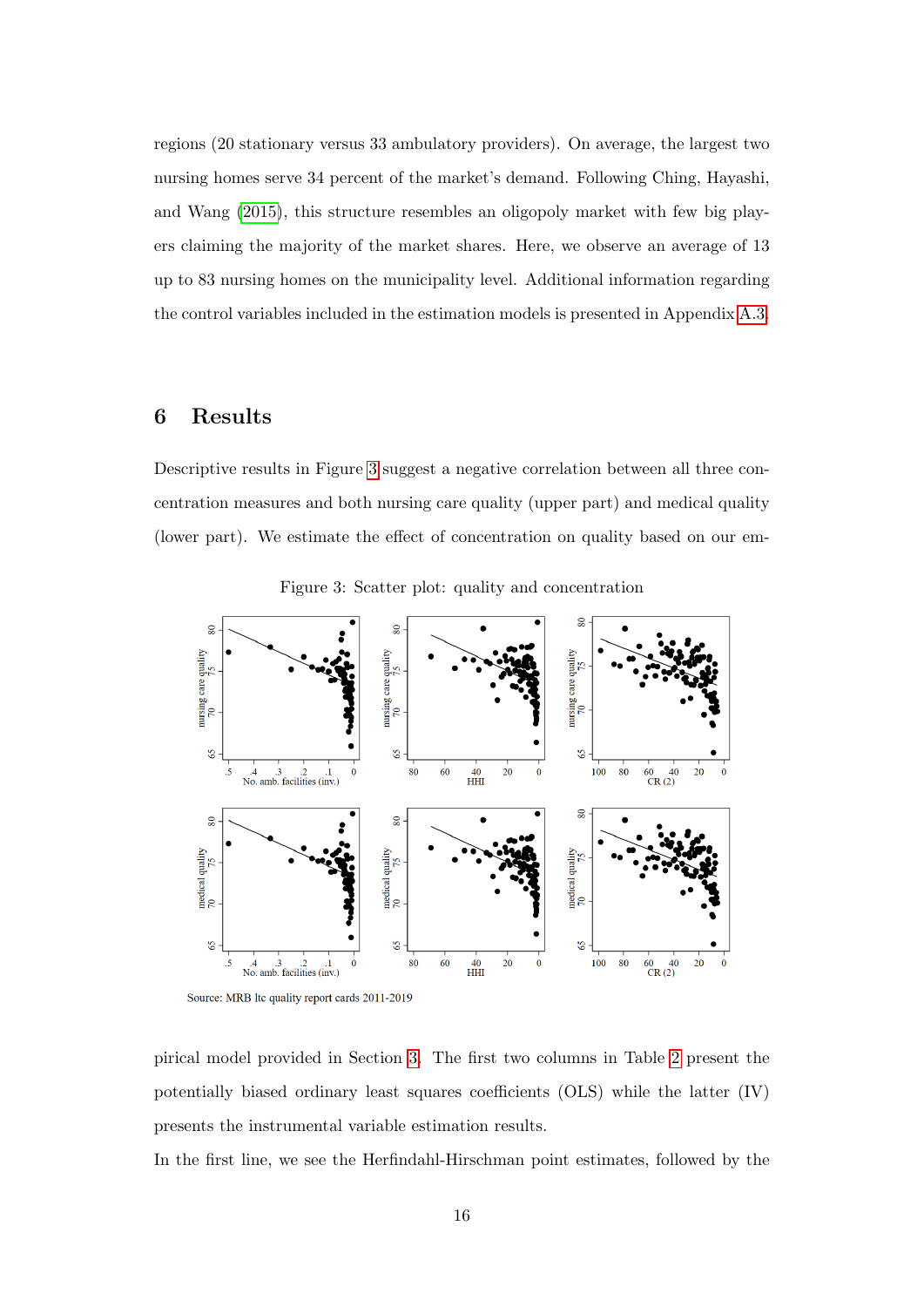concentration ratio and the inverse number of ambulatory care services. The sample size differs slightly across the quality indicators since medical quality indicators are missing for a number of observations. We present more detailed results in Appendix [A.4.](#page-40-0)

|                                                                |                       |                      |                       |                      | <b>Nursing Quality</b> |                      |                      |                      |                       |
|----------------------------------------------------------------|-----------------------|----------------------|-----------------------|----------------------|------------------------|----------------------|----------------------|----------------------|-----------------------|
|                                                                | <b>OLS</b>            | <b>OLS</b>           | IV                    | <b>OLS</b>           | <b>OLS</b>             | IV                   | <b>OLS</b>           | <b>OLS</b>           | IV                    |
| <b>HHI</b><br>CR(2)                                            | $.0236**$<br>(.0116)  | .0071<br>(.0145)     | $.3329***$<br>(.0588) | $.0189***$           | .0136                  | .1988***             |                      |                      |                       |
| No. of amb. facilities, inv.                                   |                       |                      |                       | (.0068)              | (.0094)                | (.031)               | $4.12***$<br>(1.533) | 1.68<br>(1.826)      | $40.33***$<br>(7.983) |
| Regional characteristics<br>Size FE                            |                       | ×<br>×               | ×<br>×                |                      | $\times$<br>×          | $\times$<br>$\times$ |                      | $\times$<br>$\times$ | $\times$<br>$\times$  |
| Wave FE                                                        | $\times$              | $\times$             | $\times$              | $\times$             | $\times$               | $\times$             | $\times$             | $\times$             | $\times$              |
| Federal State FE                                               | $\times$              | $\times$             | $\times$              | $\times$             | $\times$               | $\times$             | $\times$             | $\times$             | $\times$              |
|                                                                |                       |                      |                       |                      |                        |                      |                      |                      |                       |
| Mean depend. variable<br>$first-stage \; excl. \; F-statistic$ | 74.409                | 74.409               | 74.409<br>673.687     | 74.409               | 74.409                 | 74.409<br>1463.284   | 74.409               | 74.409               | 74.409<br>720.857     |
| $F-statistic$                                                  |                       | 78.473               | 78.197                |                      | 78.314                 | 78.510               |                      | 78.193               | 77.932                |
| R2                                                             |                       | 0.104                |                       |                      | 0.104                  |                      |                      | 0.104                |                       |
| $\boldsymbol{N}$                                               |                       | 38890                | 38890                 |                      | 38890                  | 38890                |                      | 38890                | 38890                 |
|                                                                |                       |                      |                       |                      | <b>Medical Quality</b> |                      |                      |                      |                       |
|                                                                | <b>OLS</b>            | <b>OLS</b>           | IV                    | <b>OLS</b>           | <b>OLS</b>             | IV                   | <b>OLS</b>           | <b>OLS</b>           | IV                    |
| HHI                                                            | $.0793***$<br>(.0189) | $.0435**$<br>(.0219) | .1429<br>(.0999)      |                      |                        |                      |                      |                      |                       |
| CR(2)                                                          |                       |                      |                       | $0539***$<br>(.0111) | $.0352**$<br>(.0139)   | $.0888*$<br>(.052)   |                      |                      |                       |
| No. of amb. facilities, inv.                                   |                       |                      |                       |                      |                        |                      | $11.77***$<br>(2.57) | $6.291**$<br>(2.968) | 2.221<br>(13.55)      |
| Regional characteristics                                       |                       | $\times$             | $\times$              |                      | ×                      | $\times$             |                      | ×                    | $\times$              |
| Size FE                                                        |                       | $\times$             | $\times$              |                      | $\times$               | $\times$             |                      | $\times$             | $\times$              |
| Wave FE                                                        | $\times$              | $\times$             | $\times$              | $\times$             | $\times$               | $\times$             | $\times$             | $\times$             | $\times$              |
| Federal State FE                                               | $\times$              | $\times$             | $\times$              | $\times$             | ×                      | $\times$             | $\times$             | $\times$             | $\times$              |
| Mean depend. variable<br>$first-stage \; excl. \; F-statisti$  | 75.953                | 75.953               | 75.953<br>604.359     | 75.953               | 75.953                 | 75.953<br>1256.602   | 75.953               | 75.953               | 75.953<br>605.265     |
| F-statistic                                                    |                       | 28.274               | 28.065                |                      | 28.266                 | 28.157               |                      | 28.458               | 28.323                |
|                                                                |                       |                      |                       |                      |                        |                      |                      |                      |                       |
| R2                                                             |                       | 0.058                |                       |                      | 0.058                  |                      |                      | 0.058                |                       |

<span id="page-16-0"></span>Table 2: Nursing and Medical amb. ltc Quality in 2011-19, 10km radius

 $* p < 0.10, ** p < 0.05,*** p < 0.01$ ; Standard errors clustered on zip-code level in parenthesis.

Sources: Transparency Reports (on facility-level) and indicators and maps of regional and urban development on county level, . Four waves: 2011, 2013, 2015, 2019: <br>2015, 2019: in total 39,453 observations. We face missing

Most of our coefficients are highly significant and show the same signs across our models. This also holds for the broad and narrow organisational quality indicators (see Appendix [A.4\)](#page-40-0). We expected our OLS results to be downward biased and find our hypotheses supported by the instrumental regression results exceeding the biased OLS point estimates ten-fold. Our instrument appears to be strong, as the first-stage F-statistics of the excluded coefficients are well over 100 (Staiger and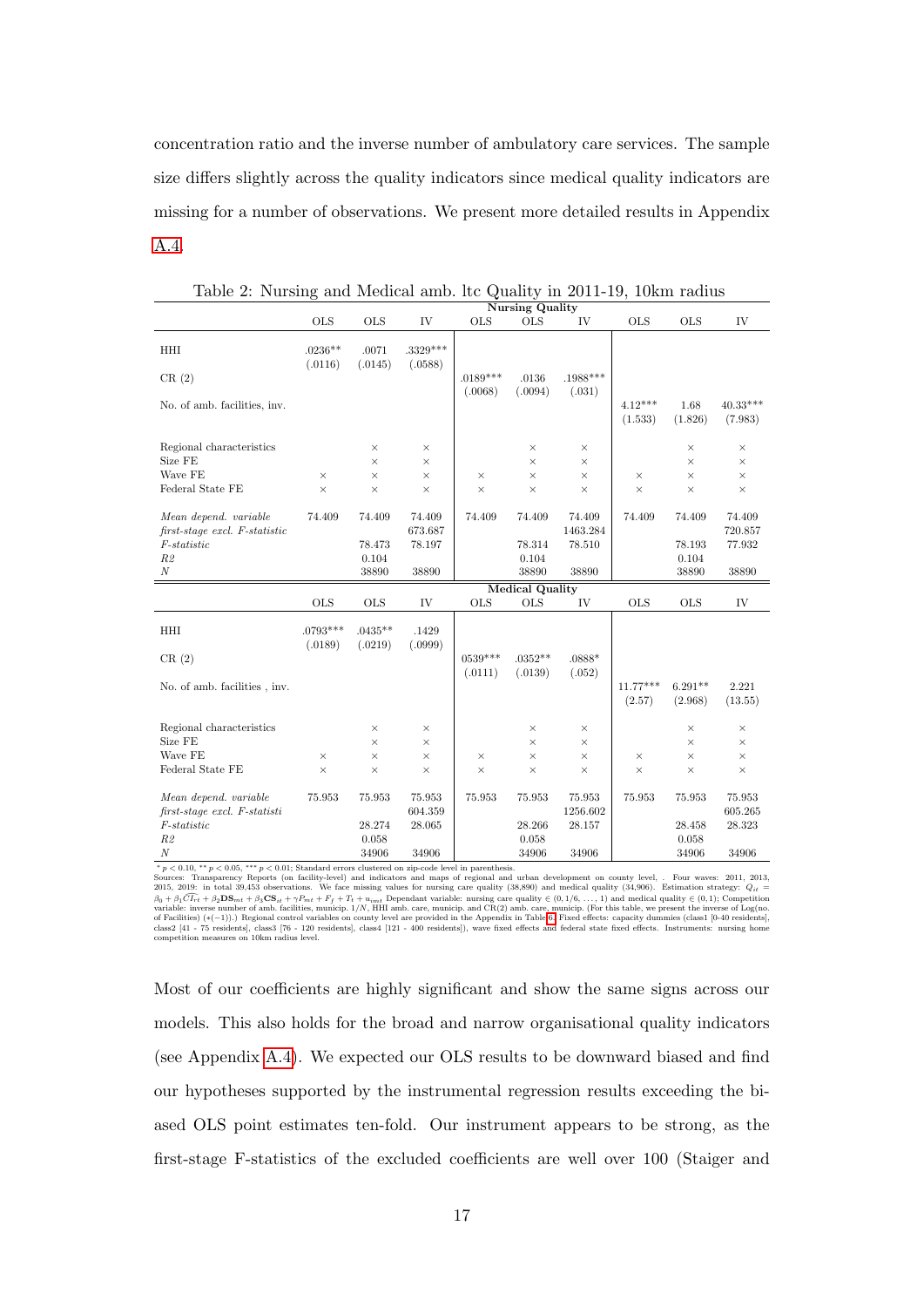Stock [1997\)](#page-30-6). In the first stage, we see our assumptions confirmed that higher ambulatory competition is associated with higher stationary competition (see Table [10\)](#page-43-0). At the top of Table [2,](#page-16-0) we present the effect of the HHI on nursing care quality. The point estimate equals  $0.33$  in column IV. Thus, the market concentration development (HHI decreases by seven percent from 13.53 in 2011 to 12.53 in 2019, see Table [1\)](#page-13-0) implies a quality decrease of 0.33 points, which corresponds to a drop of 0.5 percent of the average nursing care quality. If the HHI decreases by one standard deviation (12.17, on average), quality decreases by  $12.17 \cdot .33 = 4$  or 6 percent. We find similar results for the second competition indicator  $CR(2)$ . The IV co-

efficient equals 0.2 and is significant at the 1 percent level. A decline in market share of the largest two players by about 23 percentage points (one s.d.), results in a 4.6-point lower nursing quality.

The last competition measure refers to the inverse number of competitors. Again, we find concentration to increase quality. In the lower panel of Table [2,](#page-16-0) we report the medical quality results. Medical quality is a binary indicator available for 34, 906 observations, which either is one (fulfilled for everybody) or zero (not fulfilled for at least one inspected person). We estimate a linear probability model. The OLS results show an increase in medical quality (4.3 and 3.5 percentage points for HHI and CR(2), resp.) for a one unit (7 and 3 percent, resp.) increase in concentration. The  $CR(2)$  IV point estimate of 0.9 is significant at the 10 percent level and also indicates a quality deteriorating relationship. However, the IV estimates for the HHI and the inverse number of competitors turn out to be less precisely estimated, although they indicate a positive effect and exceed the OLS results (as expected). The effects we find are small, but robust and significant across most competition measures.

#### 6.1 Robustness checks

For our main analyses, we define a 10 km radius as the market size of ambulatory care services. We find a robust quality deteriorating effect across all quality and competition indicators. Since the organisational quality measure provides little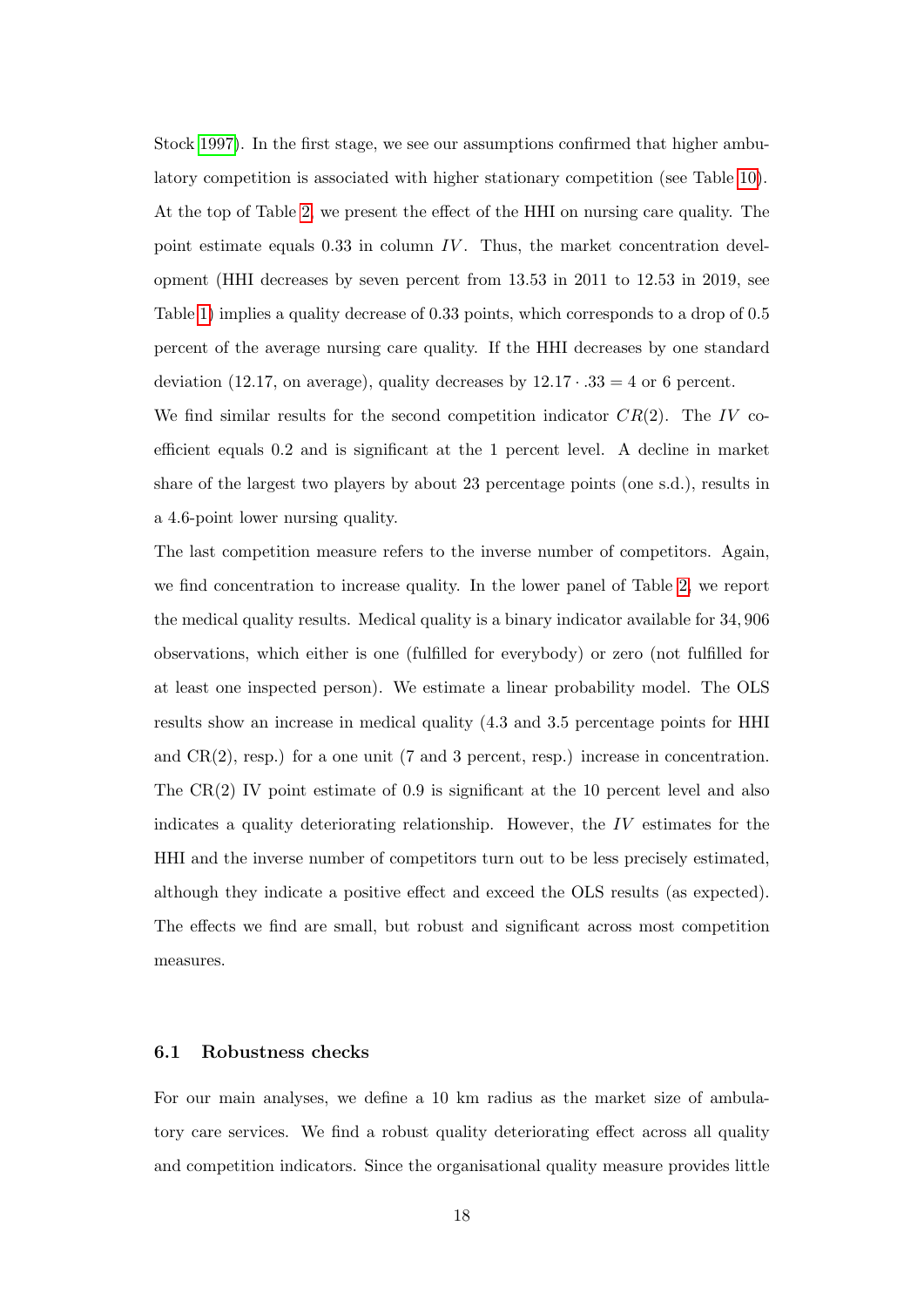variation, we use these measures preferably as robustness results rather than main results. We also vary the size of the respective competition region. Hence, we determine competition on a 20 km radius and on the municipality level.

We also applied a second demand-side instrument on the municipality level to support the results of our main instrument. Namely, we include regional demand shift proxies, such as population density and average income tax. Here, we follow Forder and Allan [\(2014\)](#page-26-2) who utilise regional indicators as average house prices, the deprivation score and the percentage of long-term ill on the UK-specific Middle Layer Super Output Area (MSOA-level). We assume that regions with a higher population density attract more care services regardless of the quality level. On average, higher income tax characterises a more wealthy region, capable of paying ambulatory services. These are two factors contributing to lower market concentration. Our regional instruments have no direct connection with the disclosed quality. We argue that population density and income tax are more likely to result from economic growth or attractive infrastructure rather than high ambulatory LTC quality.

| 10km radius           |            |                  |                     |            |                  |                                  |            |                    |                                  |
|-----------------------|------------|------------------|---------------------|------------|------------------|----------------------------------|------------|--------------------|----------------------------------|
|                       |            | HHI              |                     |            | CR(2)            |                                  |            | Inv. no. amb. fac. |                                  |
| Instrument Setting    | <b>OLS</b> | $IV_{CI}^{stat}$ | $\mathbf{IV}^{Reg}$ | <b>OLS</b> | $IV_{CI}^{stat}$ | $\mathrm{IV}^{Reg}$              | <b>OLS</b> | $IV_{CI}^{stat}$   | $IV$ <sup><math>Reg</math></sup> |
| Nursing quality       | .0071      | $.3329***$       | $.1934***$          | .0136      | $.1988***$       | $.1006***$                       | 1.68       | $40.33***$         | $25.72***$                       |
| Medical quality       | $.0435**$  | .1429            | $.2996***$          | $.0352**$  | $.0888*$         | $.1577***$                       | $6.291**$  | 2.221              | $39.84***$                       |
| Narrow organ. quality | $.0103*$   | $.0371*$         | $.0514**$           | $.0079**$  | $.0223*$         | $.0272**$                        | $1.214*$   | $4.667*$           | $6.835**$                        |
| Broad organ. quality  | $.0165***$ | $.1074***$       | $.0514**$           | $.0117***$ | $.0647***$       | $.0272**$                        | $2.679***$ | $14.32***$         | $6.835***$                       |
| 20km radius           |            |                  |                     |            |                  |                                  |            |                    |                                  |
|                       |            | <b>HHI</b>       |                     |            | CR(2)            |                                  |            | Inv. no. amb. fac. |                                  |
| Instrument Setting    | <b>OLS</b> | $IV_{CI}^{stat}$ | $\mathbf{IV}^{Reg}$ | <b>OLS</b> | $IV_{CI}^{stat}$ | $IV$ <sup><math>Reg</math></sup> | <b>OLS</b> | $IV_{CI}^{stat}$   | $IV$ <sup><math>Reg</math></sup> |
| Nursing quality       | $.0857**$  | $.4308***$       | $.8342***$          | $.0388**$  | $.1998***$       | $.3067***$                       | $11.14*$   | $53.36***$         | $129.3***$                       |
| Medical quality       | .0704      | .0861            | $1.196***$          | $.0527*$   | .0682            | $.444***$                        | 4.672      | $-15.74$           | $186.1^{\ast\ast\ast}$           |
| Narrow organ. quality | .0122      | .0353            | $.1914**$           | .0083      | .0188            | $.0711**$                        | 1.75       | 3.283              | $29.51**$                        |
| Broad organ. quality  | $.0351**$  | $.1218***$       | $.1914**$           | $.0134*$   | $.0601***$       | $.0711**$                        | $5.926**$  | $15.16**$          | $29.51**$                        |
| Municipality level    |            |                  |                     |            |                  |                                  |            |                    |                                  |
|                       |            | <b>HHI</b>       |                     |            | CR(2)            |                                  |            | Inv. no. amb. fac. |                                  |
| Instrument Setting    | <b>OLS</b> | $IV_{CI}^{stat}$ | $\mathbf{IV}^{Reg}$ | <b>OLS</b> | $IV_{CI}^{stat}$ | $IV$ <sup><math>Reg</math></sup> | <b>OLS</b> | $IV_{CI}^{stat}$   | $W^{Reg}$                        |
| Nursing quality       | $.0222*$   | $.082***$        | $.1522***$          | $.0314***$ | $.0576***$       | $.0958***$                       | $4.023**$  | $8.781***$         | $17.9***$                        |
| Medical quality       | .018       | .0359            | $.2463***$          | $.0316**$  | .0316            | $.1551***$                       | 3.887      | 6.214              | 28.99***                         |
| Narrow organ. quality | $8.0e-04$  | $-.0028$         | $.0405**$           | .0013      | $4.8e-04$        | $.0253**$                        | .0985      | $-.2487$           | $4.776**$                        |
| Broad organ. quality  | .0078      | $.0213**$        | $.0405**$           | $.0087**$  | $.0182***$       | $.0253**$                        | $1.78***$  | $2.684**$          | $4.776**$                        |

<span id="page-18-0"></span>Table 3: Overview results of robustness checks

 $* p < 0.10$ ,  $* p < 0.05$ ,  $* * p < 0.01$ ; Standard errors clustered on federal state\*assessment month level in parenthesis. Market concentration measures: Herfindahl Hirschman Index (HHI), concentration ratio of the two most powerful firms (CR2) and inverse number of facilities (inv. no. amb. fac.)

The results in Table [3](#page-18-0) support our main insights in the third column  $(IV^{Reg})$  or in more detail in the appendices [A.4](#page-40-0) and [A.5](#page-43-1) (first-stage estimates). The point estimates for the 20 km radius market are, on average, higher than for the 10 km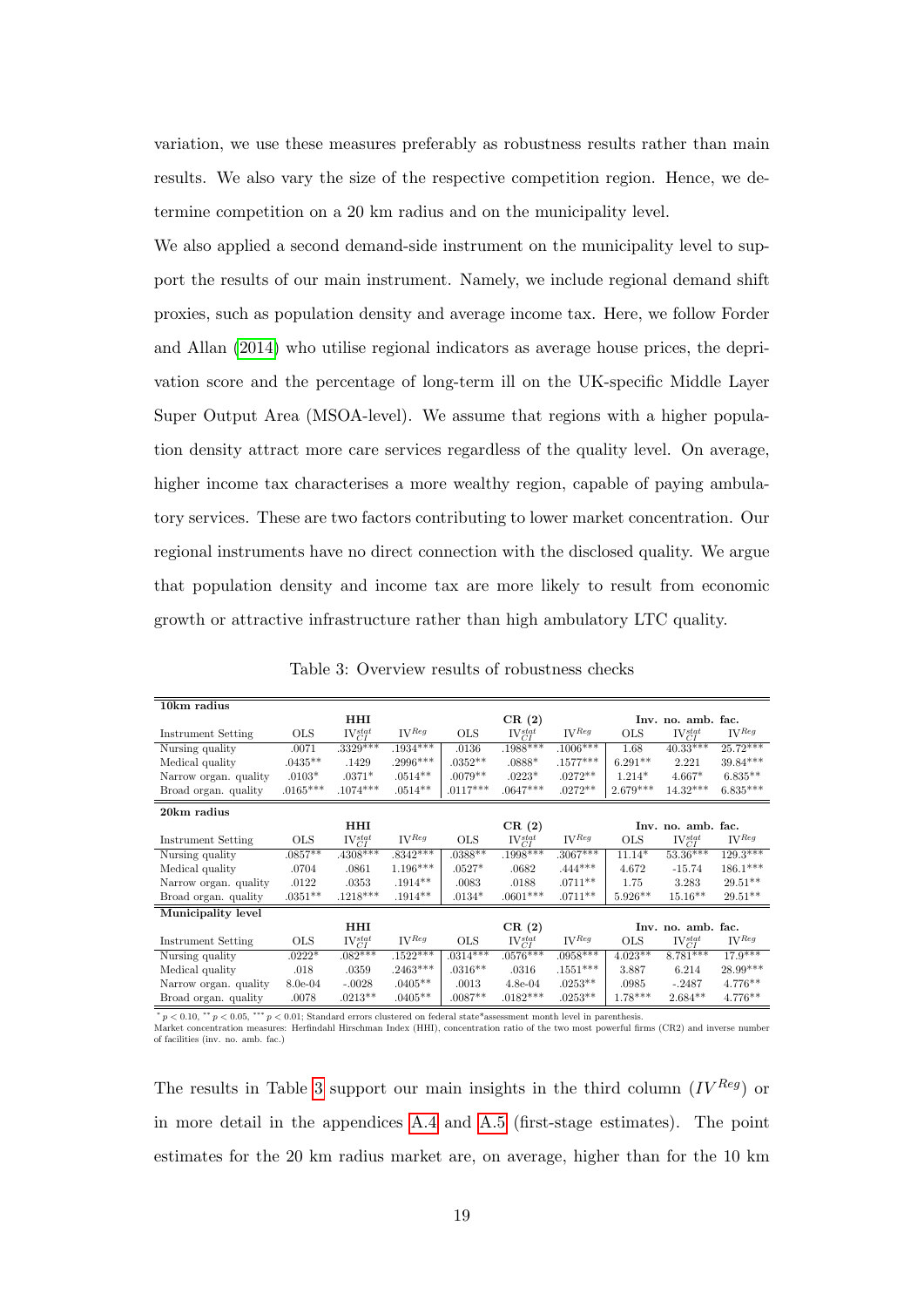radius. The significance and directions remain the same. We find similar results on the municipality level. However, this market definition is the least precise, since we do not include the specific location of the service. In every specification, our instruments meet the relevance criterion.

The vast majority of these models presented in Table [3](#page-18-0) illustrate a statistically significant negative relationship between quality and competition.

# 7 Exploring the channels of competition

In this section, we take a closer look at two prominent indicators which may influence the quality through the market concentration level.

#### 7.1 Price level

Recent literature finds that quality increases with higher prices Herr, Nguyen, and Schmitz [\(2016\)](#page-27-6) and Reichert and Stroka [\(2018\)](#page-30-7). Moreover, Forder and Allan [\(2014\)](#page-26-2) explained how price competition has a deteriorating effect on the quality of nursing homes. However, German LTC prices are negotiated and, therefore, we assume LTC prices to be regulated and to directly affect quality. This would mean that we do not expect any indirect price effect on quality via competition. In this section, we nevertheless show that the individual price has no effect on competition and thus we show that our hypothesis of regulated prices is applicable.

We observe negotiated ambulatory prices at the service level for  $5,875$  ambulatory services in 2019. This allows us to estimate a cross-sectional model at the service level:

$$
p_i^{amb} = \beta_0 + \beta_1 CI_{ir}^{amb} + (\gamma \overline{p_{m,t-1}^{amb}}) + X_c + S_s + F_f + \epsilon_{i,c}
$$
 (11)

where  $p_i^{amb}$  indicates individual comparable prices for 2019 and  $CI_{ir}^{amb}$  provides competition measures on a 10 km radius. We include controls on county level, size and federal state fixed effects. Moreover, to control for the variation of earlier negotiations, we include average municipality lagged prices (for own contribution and average total costs).

Results for competition turn out to be insignificant across all specifications. This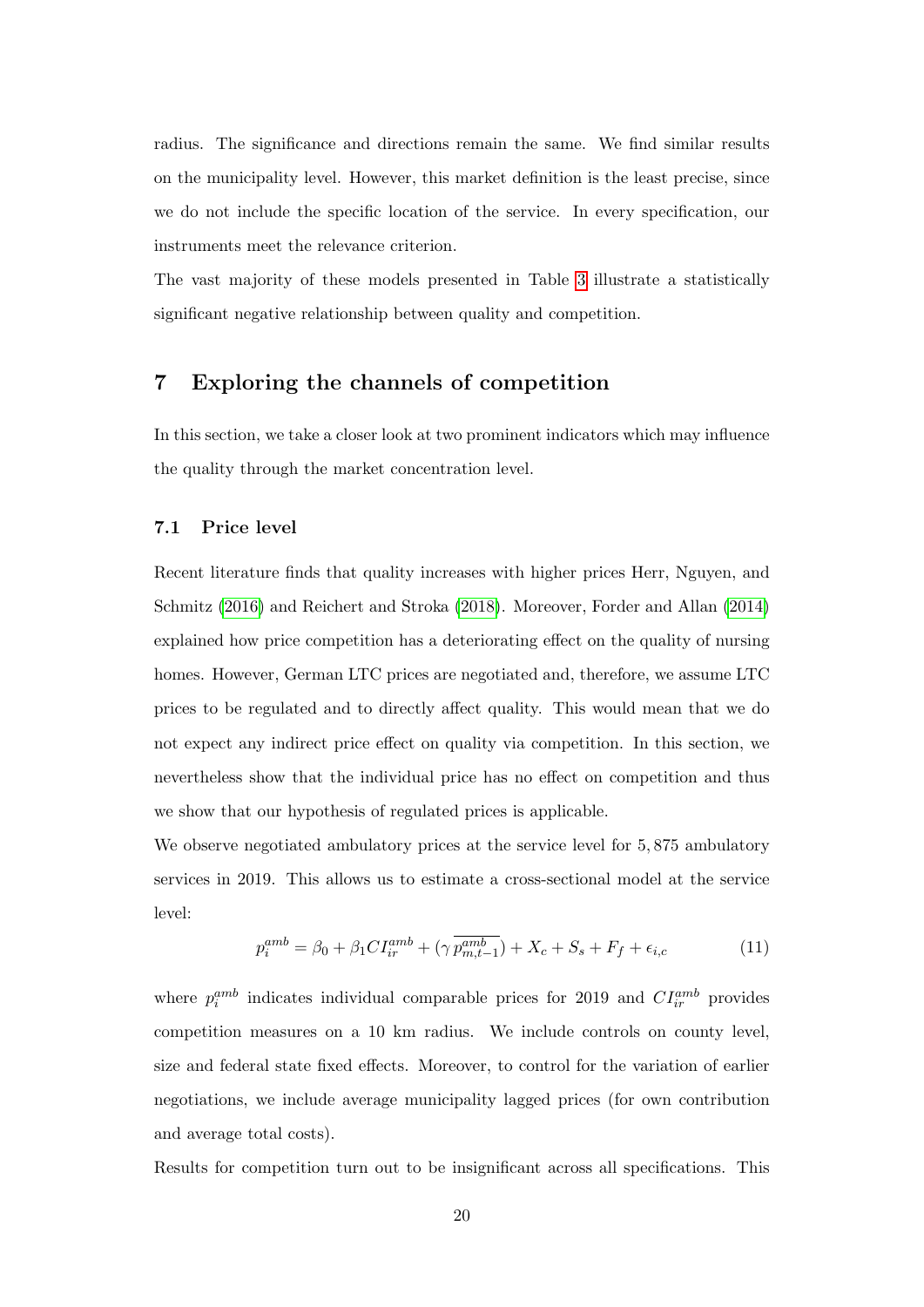supports our hypothesis that ambulatory LTC price negotiations are not affected by competition.

|                               |                      | Stat. own contribution |                       |                       | Stat. avg. total costs |                      |                           | Amb. indiv. prices       |                           |
|-------------------------------|----------------------|------------------------|-----------------------|-----------------------|------------------------|----------------------|---------------------------|--------------------------|---------------------------|
|                               | OOP costs            | OOP costs              | OOP costs             | Total costs           | Total costs            | Total costs          | Point value               | Point value              | Point value               |
| HHI Gemeindeebene von $0-100$ | $-.4018$<br>(.3389)  |                        |                       | $-.3195$<br>(.2169)   |                        |                      | $-4.0e-06$<br>$(5.9e-06)$ |                          |                           |
| $CR(2)$ Gemeindeebene in $%$  |                      | $-.2176$<br>(.2213)    |                       |                       | $-.1661$<br>(.141)     |                      |                           | $4.4e-06$<br>$(3.9e-06)$ |                           |
| No. facilities $1/N$          |                      |                        | $-.9871$<br>(.6916)   |                       |                        | $-.675$<br>.4531)    |                           |                          | $-5.5e-04$<br>$(7.0e-04)$ |
| lagged own contribution       | $.8139***$<br>(.038) | $.8134***$<br>(.0378)  | $.8127***$<br>(.0379) |                       |                        |                      |                           |                          |                           |
| lagged total costs            |                      |                        |                       | $.8564***$<br>(.0284) | $.856***$<br>(.0282)   | $.8556***$<br>.0283) |                           |                          |                           |
| Controls                      | $\times$             | $\times$               | $\times$              | $\times$              | $\times$               | $\times$             | $\times$                  | $\times$                 | $\times$                  |
| Size FE                       |                      |                        |                       |                       |                        |                      | $\times$                  | $\times$                 | $\times$                  |
| Wave FE                       | $\times$             | ×                      | $\times$              | $\times$              | $\times$               | $\times$             |                           |                          |                           |
| Federal State FE              | $\times$             | $\times$               | $\times$              | $\times$              | $\times$               | $\times$             | $\times$                  | $\times$                 | $\times$                  |
| Observations                  | 2893.000             | 2893.000               | 2893.000              | 2893.000              | 2893.000               | 2893.000             | 5875.000                  | 5875.000                 | 5875.000                  |
| F-statistic                   | 167                  | 169                    | 168                   | 311                   | 310                    | 315                  | 195.278                   | 195.321                  | 195.285                   |
| R <sub>2</sub>                | 0.848                | 0.848                  | 0.848                 | 0.836                 | 0.836                  | 0.836                | 0.649                     | 0.649                    | 0.649                     |

Table 4: Channel competition and LTC prices

 $^*p < 0.10$ ,  $^{**}p < 0.05$ ,  $^{***}p < 0.01$ ; Standard errors clustered on county level in parenthesis.<br>Sources: Transparency Reports (on facility-level) and indicators and maps of regional and whan development on county le

#### 7.2 Labour shortage

Instead, we newly propose that the channel may lie in labour force shortages. LTC services compete for the qualified nursing personnel. Following Foster and Lee [\(2015\)](#page-26-5) this is essential for maintaining a high level of quality. Besides little room for substitution of capital for qualified labour in LTC services, there is a severe shortage of nursing personnel in Germany (Büscher, A., Schröder, D., & Gruber, E. M. [2022;](#page-26-6) Bonacker and Geiger [2022\)](#page-25-7). If demand for qualified personnel cannot be satisfied due to labour shortage, ambulatory services recruit more unskilled staff. This can be a severe concern in areas facing higher competition compared to other regions. A long list of literature provides evidence showing that employing unqualified staff in nursing homes is likely to result in lower care quality (Konetzka, Stearns, and Park [2008;](#page-28-6) Castle and Anderson [2011;](#page-26-7) Lee, Blegen, and Harrington [2014;](#page-29-5) Lin [2014\)](#page-29-6). We match our data with nursing job vacancies at the county level published by the Federal Employment Agency. To estimate the correlation of competition and the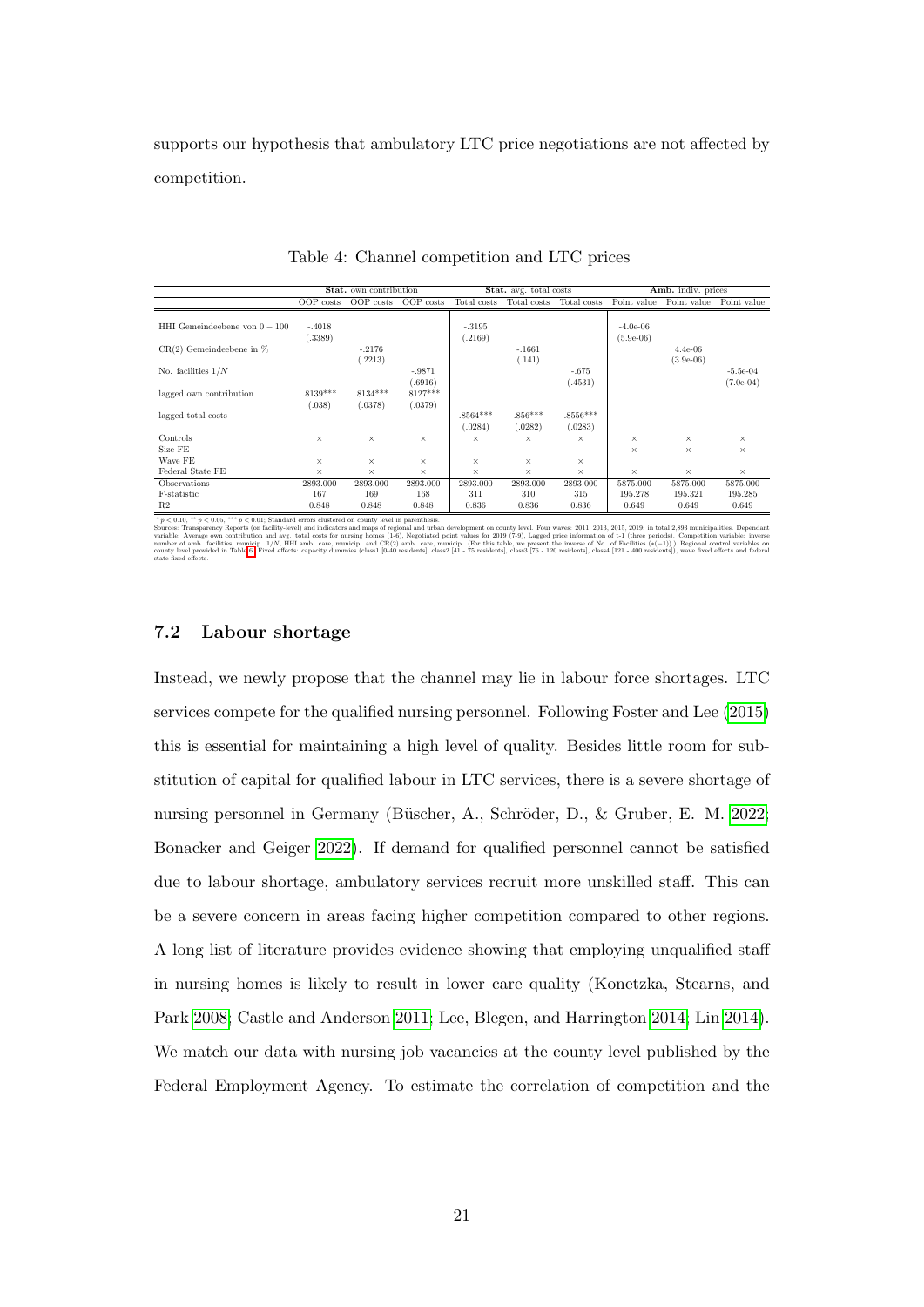number of job vacancies, we estimate a linear regression (Equation [\(12\)](#page-21-0)).

<span id="page-21-0"></span>
$$
V_{ct} = \beta_0 + \beta_1 CI_{ct} + X_{ct} + F_f + T_t + u_{ct}
$$
\n(12)

We explain the number of vacancies  $V$  in county  $c$  at time  $t$  with the respective competition indicators, control variables at county level  $X_{ct}$  as well as federal state  $F_f$  and wave fixed effects  $T_t$ . In this regression, we look at 30,486 observations over a time horizon of three waves (2011, 2013, 2015).

|                                                                                                                  |             | Job offers geriatric care, in total |            |           |           | Job offers geriatric care, trained nurses |             | Job offers geriatric care, assistants |             |
|------------------------------------------------------------------------------------------------------------------|-------------|-------------------------------------|------------|-----------|-----------|-------------------------------------------|-------------|---------------------------------------|-------------|
| HHI. 10km                                                                                                        | $-.1937***$ |                                     |            | $-1925**$ |           |                                           | $-27.42***$ |                                       |             |
|                                                                                                                  | .0734)      |                                     |            | (.0814)   |           |                                           | (8.366)     |                                       |             |
| $CR(2)$ , 10 $km$                                                                                                |             | $-.1315***$                         |            |           | $-.128**$ |                                           |             | $-18.59***$                           |             |
|                                                                                                                  |             | (.0495)                             |            |           | (.0553)   |                                           |             | (5.609)                               |             |
| Inv. no. of amb. facilities                                                                                      |             |                                     | $-.0606**$ |           |           | $-.0626**$                                |             |                                       | $-8.648***$ |
|                                                                                                                  |             |                                     | (.0246)    |           |           | (.0263)                                   |             |                                       | (2.823)     |
| Controls                                                                                                         | $\times$    | $\times$                            | $\times$   | $\times$  | $\times$  | ×                                         | $\times$    | $\times$                              | $\times$    |
| Size FE                                                                                                          | $\times$    | $\times$                            | $\times$   | ×         | $\times$  | ×                                         | $\times$    | $\times$                              | $\times$    |
| Wave FE                                                                                                          | $\times$    | $\times$                            | $\times$   | ×         | $\times$  | ×                                         | $\times$    | $\times$                              | $\times$    |
| Federal State FE                                                                                                 | $\times$    | $\times$                            | $\times$   | $\times$  | $\times$  | $\times$                                  | $\times$    | $\times$                              | $\times$    |
| Observations                                                                                                     | 30486.000   | 30486.000                           | 30486.000  | 30486.000 | 30486.000 | 30486.000                                 | 30486.000   | 30486,000                             | 30486.000   |
| F-statistic                                                                                                      | 11          | 9                                   | 14         | 11        | 9         | 14                                        | 11          | 9                                     | 14          |
| R <sub>2</sub>                                                                                                   | 0.496       | 0.456                               | 0.546      | 0.497     | 0.457     | 0.547                                     | 0.496       | 0.456                                 | 0.547       |
| $*$ $\omega$ $\geq$ 0.10 $**$ $\omega$ $\geq$ 0.05 $**$ $\omega$ $\geq$ 0.01; otaxidated appears in manamination |             |                                     |            |           |           |                                           |             |                                       |             |

<span id="page-21-1"></span>Table 5: Channel competition and nursing personnel

 $\begin{array}{|l|l|l|l|l|} \hline \textbf{R2} & 0.456 & 0.456 & 0.546 & 0.457 & 0.547 & 0.496 & 0.456 & 0.547 \\ \hline \textbf{M2} & 0.406 & 0.456 & 0.456 & 0.546 & 0.457 & 0.547 & 0.496 & 0.456 & 0.547 \\ \hline \textbf{M3} & 0.496 & 0.456 & 0.547 & 0.457 & 0.456 & 0.456 & 0.547 \\ \h$ 

Table [5](#page-21-1) confirms a robust significant negative correlation between job offers for different qualification levels and all three market concentration measures. Results suggest that the demand for personnel increases in competition. It is very likely that the costs for personnel is higher in these markets. Firms will then either skimp on assistant nurses or reduce the number of qualified nurses so as to remain profitable. This in turn, results in lower quality, which we can show in a simple model (see Table [11\)](#page-44-0).

However, equation [\(12\)](#page-21-0) is a simple linear regression framework and point estimates could be biased. Moreover, we do not observe the service specific numbers of qualified and assistant nurses. Nevertheless, the results support our hypothesis regarding a negative correlation between market concentration and a sufficiently qualified care team, which likely deteriorates ambulatory LTC quality.

Figure [7.2](#page-21-1) summarises the results regarding the potential channels explaining the positive relation between concentration and quality.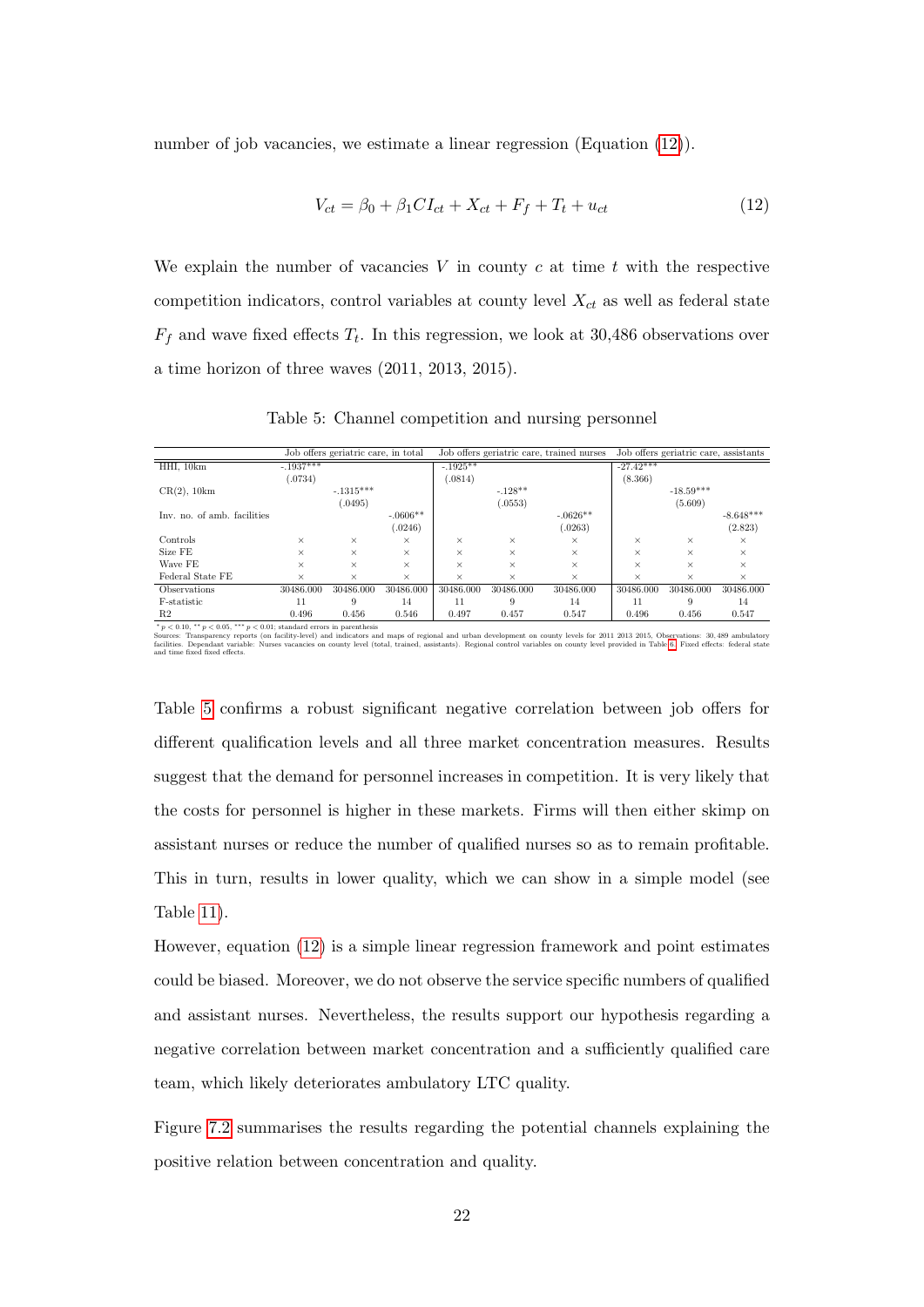Figure 4: Potential mechanisms influencing quality via market concentration in ambulatory LTC



## 8 Discussion and conclusion

In this study, we investigate the effect of competition on quality in ambulatory LTC. This is not only a fundamental empirical question but may also provide recommendations for the German regulation that supports a low concentrated ambulatory care market.

We use the German publicly available transparency reports, a rich data set of four waves collected between 2011 and 2019. Our empirical model contains about 10,000 ambulatory care services per wave. Since the aggregated quality grades are subject to criticism from German experts, we create quality indices based on specific relevant quality items also provided in the reports. To quantify competition, we apply three different measures on a 10 km radius, 20 km radius and on a municipality level, respectively.

Our empirical strategy is related to the theoretical suggestions of Gaynor and Town [\(2011\)](#page-27-0). We estimate a repeated cross-sectional model with regional socio-economic control variables and include size-, time- and federal state fixed effects.

Since we lack information on ownership type (Grabowski et al. [2013;](#page-27-7) Jones, Propper, and Smith [2017\)](#page-28-7) or detailed information on the nurses (Lin [2014\)](#page-29-6), there is still some quality variation we cannot explain in our model. However, our interest lies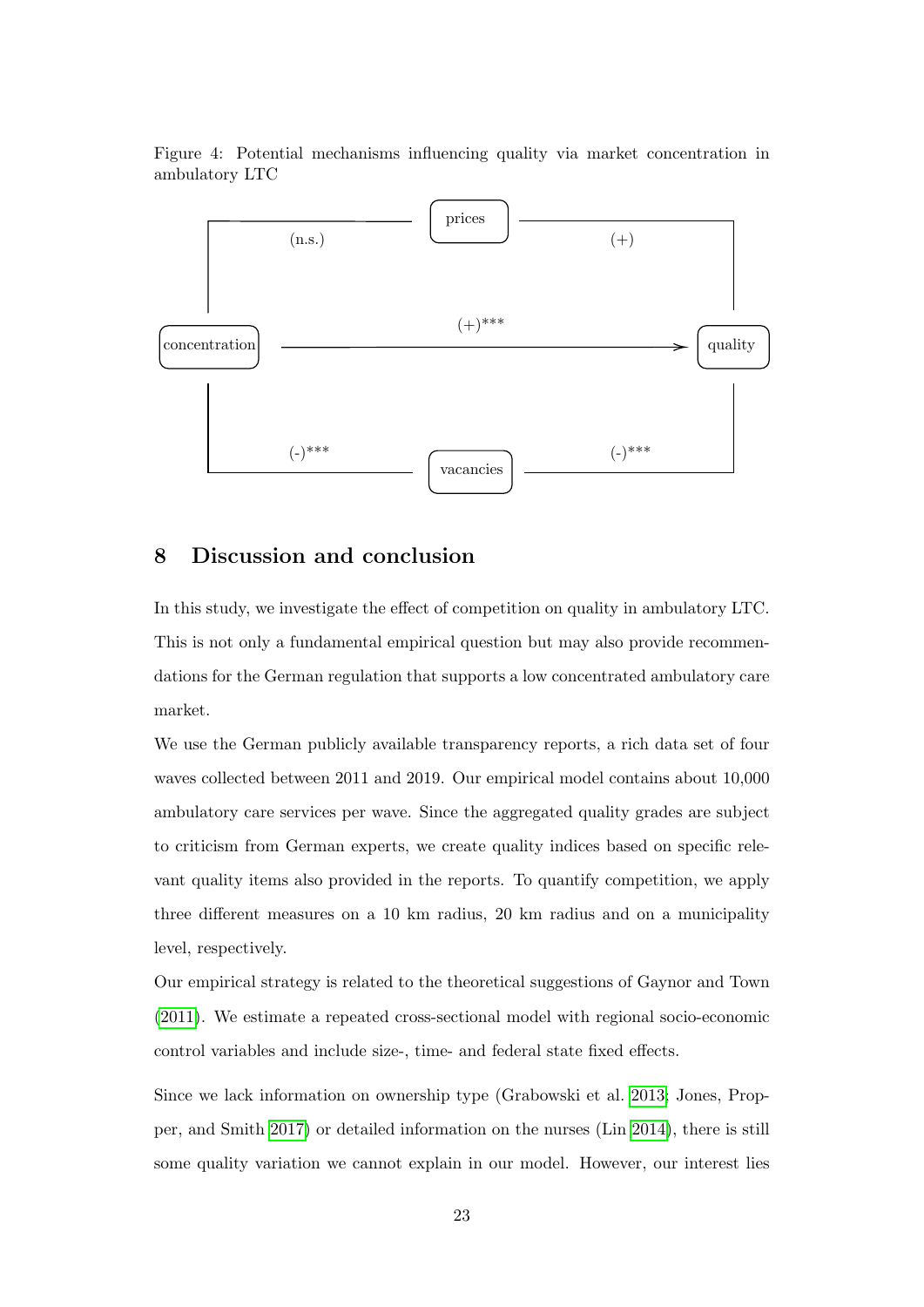specifically in the effects of the competitive structure on LTC quality. To be able to make causal statements, we apply a two-stage least squares framework. Here, we instrument the ambulatory market concentration by the corresponding nursing home concentration outside of the relevant radius that we assume does not depend on ambulatory care demand. Compared to the IV estimates, our OLS estimates are downward biased, which implies that the competition effect is greater than estimated in the OLS models. Regarding the channels, Forder and Allan [\(2014\)](#page-26-2) argue that fiercer price competition explains the lower quality in markets with unregulated prices. We can exclude this channel since there is no correlation between competition and prices in Germany. However, we are the first to consider the nursing staff shortages and problems of finding well-trained nurses as a channel that may explain the negative effect of competition on quality. In regions with a higher service density and lower market concentration, providers are expected to skimp on nursing assistants rather than on rare professional nurses, i.e. they need to move down the qualification distribution to satisfy the demand. Results suggest that less concentrated ambulatory care markets are associated with a higher demand for nursing personnel (i.e. more open positions). Providers face large personnel shortages, while the number of vacancies increases, which in turn leads to a lower quality of care. Lack of qualified personnel is not an exclusive problem for Germany and that is why we postulate that our results can be transferred to other countries (Zallman et al. [2019\)](#page-31-6). Our results identify the need to invest in the supply of well-trained nursing staff more strongly. Since market concentration is low, and due to the regulatory framework and demand increases, this should be a first step to enabling quality competition in LTC markets.

# 9 Acknowledgements

The authors thank seminar participants at Essen, Hannover and iHEA 2021 for their helpful comments and remarks. (planned: EuHEA Conference 2022, EARIE 2022, EuHEA PhD Workshop 2022, IZA-CINCH-Workshop). The authors gratefully acknowledge funding by the Federal Ministry of Education and Research (FKZ: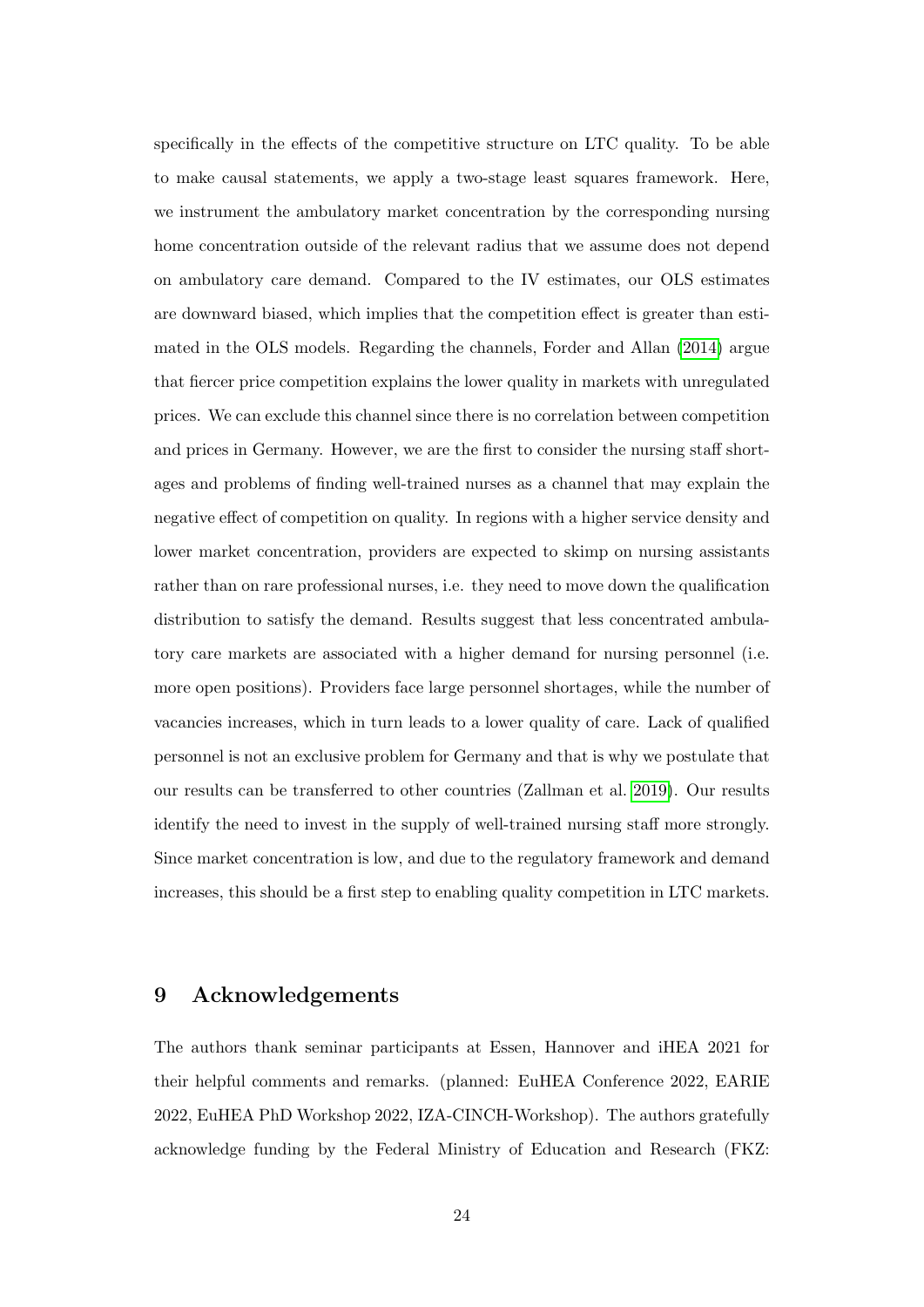01EH1602B) and the German Research Foundation (DFG), Germany.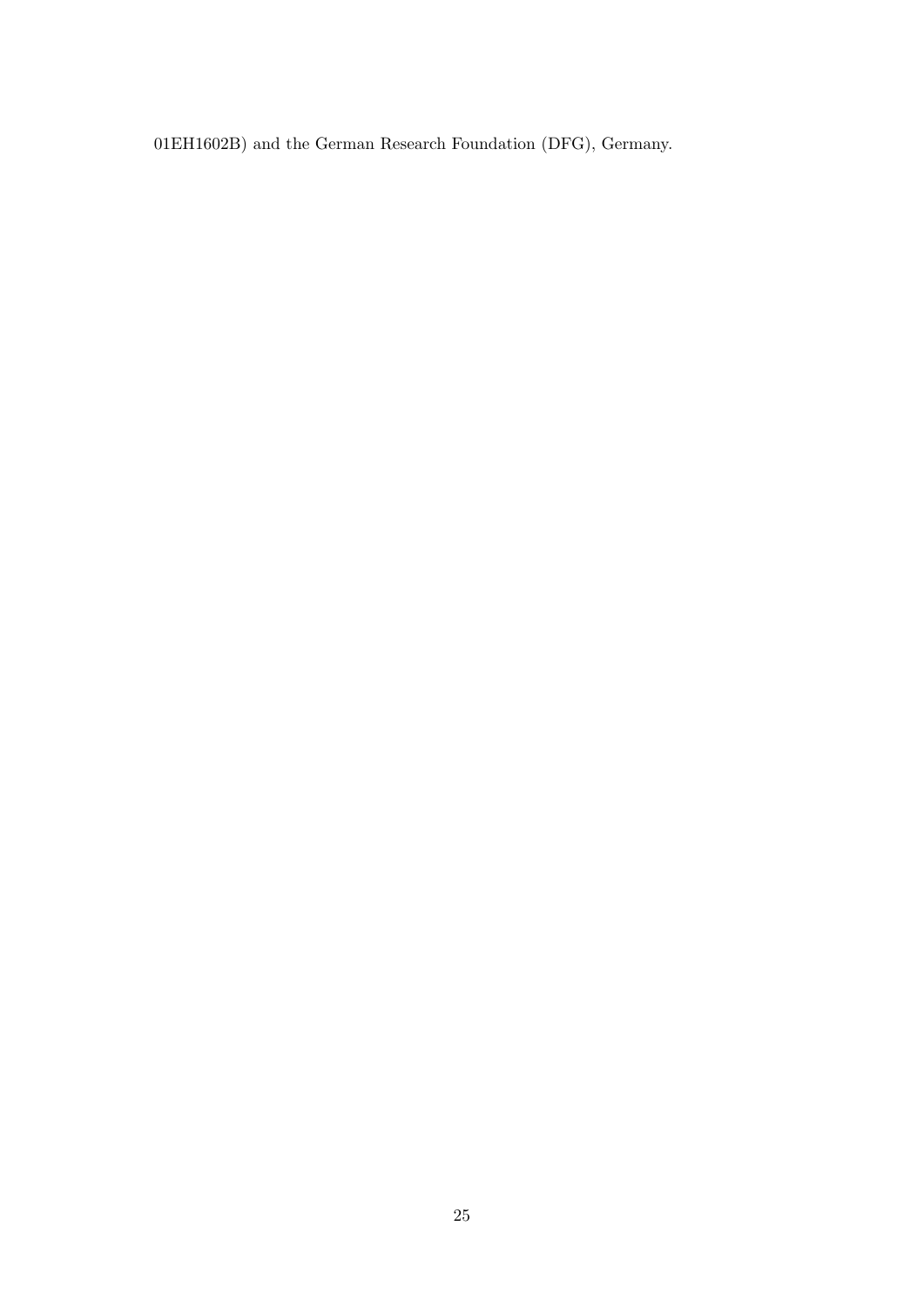## References

- <span id="page-25-4"></span>Allard, Marie, Pierre Thomas Léger, and Lise Rochaix. 2009. "Provider Competition in a Dynamic Setting." Journal of Economics & Management Strategy 18 (2): 457–486. issn: 1530-9134. [https://doi.org/10.1111/j.1530-9134.2009.00220.x.](https://doi.org/10.1111/j.1530-9134.2009.00220.x)
- <span id="page-25-1"></span>Bardey, David, and Luigi Siciliani. 2021. "Nursing-homes' competition and distributional implications when the market is two-sided." Journal of Economics  $\mathcal{C}$ Management Strategy 30 (2): 472–500. issn: 1530-9134. [https://doi.org /10.](https://doi.org/10.1111/jems.12415) [1111/jems.12415.](https://doi.org/10.1111/jems.12415)
- <span id="page-25-3"></span>Beitia, Arantza. 2003. "Hospital quality choice and market structure in a regulated duopoly." Journal of Health Economics 22 (6): 1011–1036. issn: 0167-6296. [https://doi.org/10.1016/s0167-6296\(03\)00049-3.](https://doi.org/10.1016/s0167-6296(03)00049-3)
- <span id="page-25-6"></span>Bloom, Nicholas, Carol Propper, Stephan Seiler, and John van Reenen. 2015. "The Impact of Competition on Management Quality: Evidence from Public Hospitals." The Review of Economic Studies 82 (2): 457–489. issn: 0034-6527. [https:](https://doi.org/10.1093/restud/rdu045) [//doi.org/10.1093/restud/rdu045.](https://doi.org/10.1093/restud/rdu045)
- <span id="page-25-0"></span>Blümel, Spranger, A., Achstetter, K., Maresso, A., and Busse, R. 2021. Germany: Health system review. https://apps.who.int/iris/bitstream/handle/10665/ [341674/hit-22-6-2020-eng.pdf?sequence=1.](https://apps.who.int/iris/bitstream/handle/10665/341674/hit-22-6-2020-eng.pdf?sequence=1)
- <span id="page-25-7"></span>Bonacker, Marco, and Gunter Geiger. 2022. Pflege in Zeiten der Pandemie: Wie sich Pflege durch Corona verändert hat. Verlag Barbara Budrich. ISBN: 9783847417378.
- <span id="page-25-5"></span>Brekke, Kurt R., Chiara Canta, Luigi Siciliani, and Odd Rune Straume. 2021. "Hospital competition in a national health service: Evidence from a patient choice reform." Journal of Health Economics 79:102509. issn: 0167-6296. [https://doi.](https://doi.org/10.1016/j.jhealeco.2021.102509) [org/10.1016/j.jhealeco.2021.102509.](https://doi.org/10.1016/j.jhealeco.2021.102509)
- <span id="page-25-2"></span>Brekke, Kurt R., Robert Nuscheler, and Odd Rune Straume. 2007. "Gatekeeping in health care." Journal of Health Economics 26 (1): 149–170. issn: 0167-6296. [https://doi.org/10.1016/j.jhealeco.2006.04.004.](https://doi.org/10.1016/j.jhealeco.2006.04.004)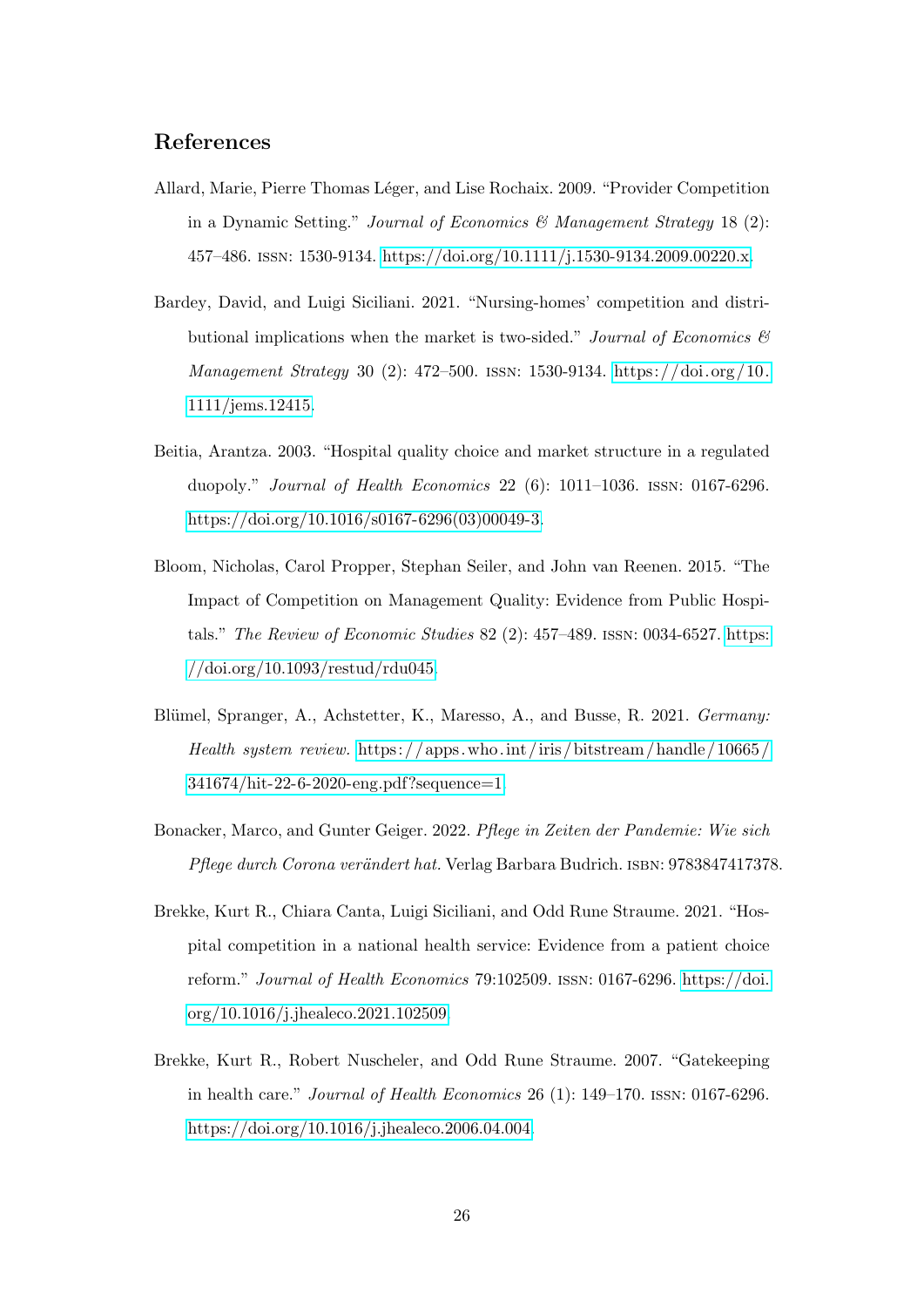- <span id="page-26-0"></span>Brekke, Kurt R., Luigi Siciliani, and Odd Rune Straume. 2010. "Price and quality in spatial competition." Regional Science and Urban Economics 40 (6): 471– 480. issn: 0166-0462. [https: / /doi. org / 10. 1016 / j. regsciurbeco. 2010. 06. 003.](https://doi.org/10.1016/j.regsciurbeco.2010.06.003) [https://www.sciencedirect.com/science/article/pii/S0166046210000475.](https://www.sciencedirect.com/science/article/pii/S0166046210000475)
- <span id="page-26-6"></span>Büscher, A., Schröder, D., & Gruber, E. M. 2022. "Die Personalsituation in der ambulanten Pflege: Eine qualitative Studie zu aktuellen und zukünftigen Herausforderungen: The Staffing Situation in Outpatient Care: A Qualitative Study on Current and Future Challenges." Pflege, issn: 1664-283X.
- <span id="page-26-7"></span>Castle, Nicholas G., and Ruth A. Anderson. 2011. "Caregiver Staffing in Nursing Homes and Their Influence on Quality of Care: Using Dynamic Panel Estimation Methods." Medical Care 49 (6): 545–552. issn: 0025-7079. [http://www.jstor.](http://www.jstor.org/stable/23053761) [org/stable/23053761.](http://www.jstor.org/stable/23053761)
- <span id="page-26-3"></span>Cheung, Sai On, and Lu Shen. 2017. "Concentration analysis to measure competition in megaprojects." Journal of Management in Engineering 33 (1): 1–11. issn: 0742-597X. [https://doi.org/10.1061/\(ASCE\)ME.1943-5479.0000464.](https://doi.org/10.1061/(ASCE)ME.1943-5479.0000464)
- <span id="page-26-4"></span>Ching, Andrew T., Fumiko Hayashi, and Hui Wang. 2015. "Quantifying the impacts of limited supply: The case of nursing homes." International Economic Review 56 (4): 1291–1322. issn: 0020-6598. [https://doi.org/10.1111/iere.12138.](https://doi.org/10.1111/iere.12138)
- <span id="page-26-1"></span>Cooper, Zack, Stephen Gibbons, Simon Jones, and Alistair McGuire. 2011. "Does Hospital Competition Save Lives? Evidence from the English NHS Patient Choice Reforms." The Economic Journal 121 (554): F228–F260. [https://doi.](https://doi.org/10.1111/j.1468-0297.2011.02449.x) [org/10.1111/j.1468-0297.2011.02449.x.](https://doi.org/10.1111/j.1468-0297.2011.02449.x)
- <span id="page-26-2"></span>Forder, Julien, and Stephen Allan. 2014. "The impact of competition on quality and prices in the English care homes market." Journal of Health Economics 34:73– 83. issn: 0167-6296. [https://doi.org/10.1016/j.jhealeco.2013.11.010.](https://doi.org/10.1016/j.jhealeco.2013.11.010)
- <span id="page-26-5"></span>Foster, Andrew D., and Yong Suk Lee. 2015. "Staffing subsidies and the quality of care in nursing homes." Journal of Health Economics 41:133–147. issn: 0167- 6296. [https://doi.org/10.1016/j.jhealeco.2015.02.002.](https://doi.org/10.1016/j.jhealeco.2015.02.002)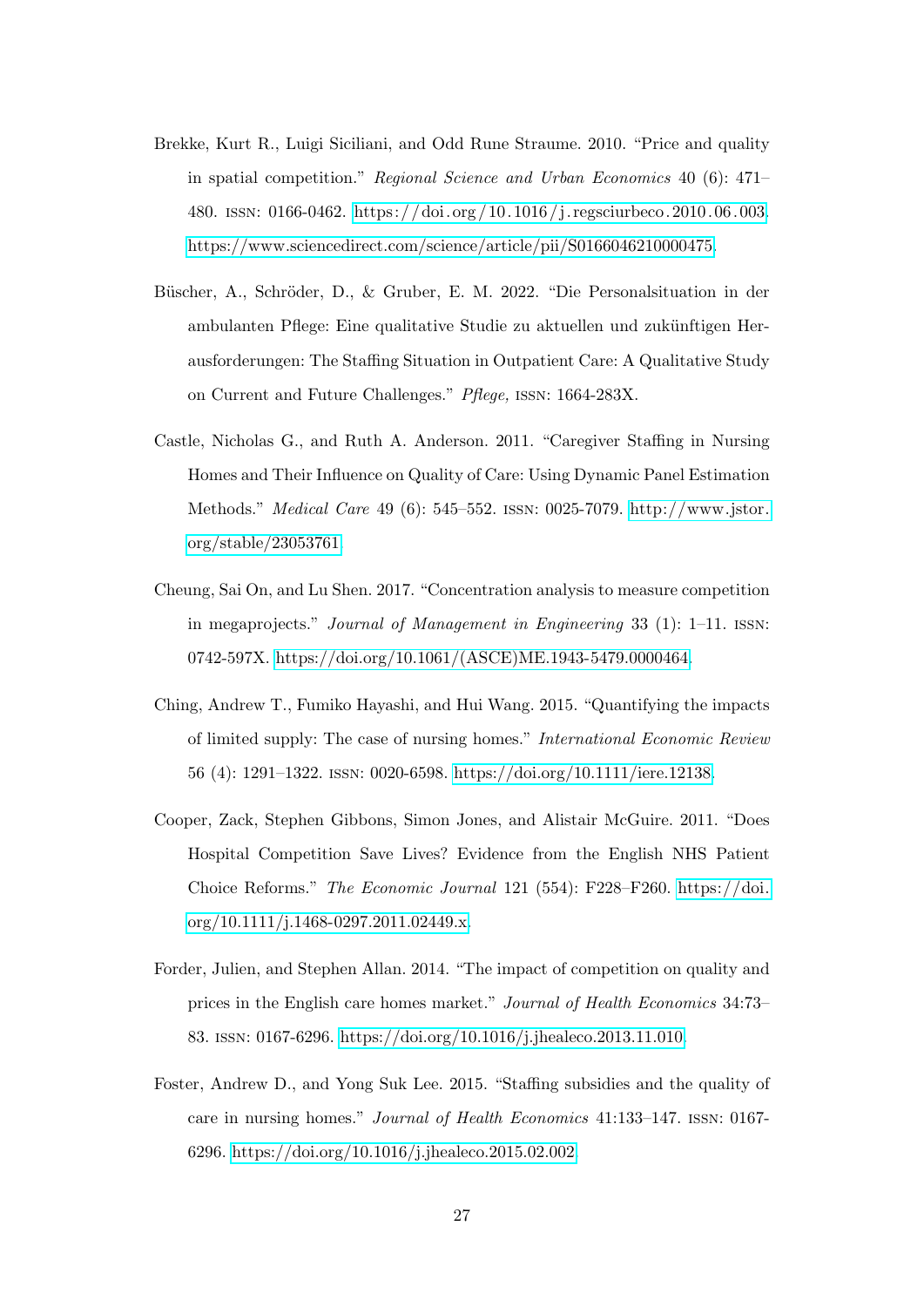- <span id="page-27-3"></span>Gaynor, Martin, Rodrigo Moreno-Serra, and Carol Propper. 2013. "Death by Market Power: Reform, Competition, and Patient Outcomes in the National Health Service." American Economic Journal: Economic Policy 5 (4): 134–166. issn: 1945-7731. [https://doi.org/10.1257/pol.5.4.134.](https://doi.org/10.1257/pol.5.4.134)
- <span id="page-27-0"></span>Gaynor, Martin, and Robert J. Town. 2011. "Competition in health care markets." National Bureau of Economic Research 2:499–637. [https://doi.org/10.1016/](https://doi.org/10.1016/B978-0-444-53592-4.00009-8) [B978-0-444-53592-4.00009-8.](https://doi.org/10.1016/B978-0-444-53592-4.00009-8)
- <span id="page-27-2"></span>Gowrisankaran, Gautam, and Robert J. Town. 2003. "Competition, payers, and hospital quality." *Health Services Research* 38 (6 Pt 1): 1403–1421. ISSN: 1475-6773. [https://doi.org/10.1111/j.1475-6773.2003.00185.x.](https://doi.org/10.1111/j.1475-6773.2003.00185.x)
- <span id="page-27-7"></span>Grabowski, David C., Zhanlian Feng, Richard Hirth, Momotazur Rahman, and Vincent Mor. 2013. "Effect of nursing home ownership on the quality of post-acute care: An instrumental variables approach." Journal of Health Economics 32 (1): 12–21. issn: 0167-6296. [https://doi.org/10.1016/j.jhealeco.2012.08.007.](https://doi.org/10.1016/j.jhealeco.2012.08.007)
- <span id="page-27-1"></span>Gravelle, Hugh, and Giuliano Masiero. 2000. "Quality incentives in a regulated market with imperfect information and switching costs: capitation in general practice." *Journal of Health Economics* 19 (6):  $1067-1088$ . ISSN: 0167-6296. [https:](https://doi.org/10.1016/s0167-6296(00)00060-6)  $// doi.org/10.1016/s0167-6296(00)00060-6.$
- <span id="page-27-5"></span>Hasseler, Martina, and Karin Wolf-Ostermann. 2010. Wissenschaftliche Evaluation zur Beurteilung der Pflege-Transparenzvereinbarungen für den ambulanten  $(PTVA)$ und stationären  $(PTVS)$  Bereich. https://bagues.de/spur-download/sht/ 48 [10an1.pdf.](https://bagues.de/spur-download/sht/48_10an1.pdf)
- <span id="page-27-4"></span>Heiber, Andreas. 2019. Leistungskataloge und Vergütungen SGB XI 2018: Ein bundesweiter Vergleich-Studie. Vincentz Network GmbH & Co. KG. ISBN: 9783866307391.
- <span id="page-27-6"></span>Herr, Annika, Thu-Van Nguyen, and Hendrik Schmitz. 2016. "Public reporting and the quality of care of German nursing homes." Health Policy 120 (10): 1162– 1170. issn: 0168-8510. [https : / / doi . org / 10 . 1016 / j . healthpol . 2016 . 09 . 004.](https://doi.org/10.1016/j.healthpol.2016.09.004) [http://www.sciencedirect.com/science/article/pii/S0168851016302342.](http://www.sciencedirect.com/science/article/pii/S0168851016302342)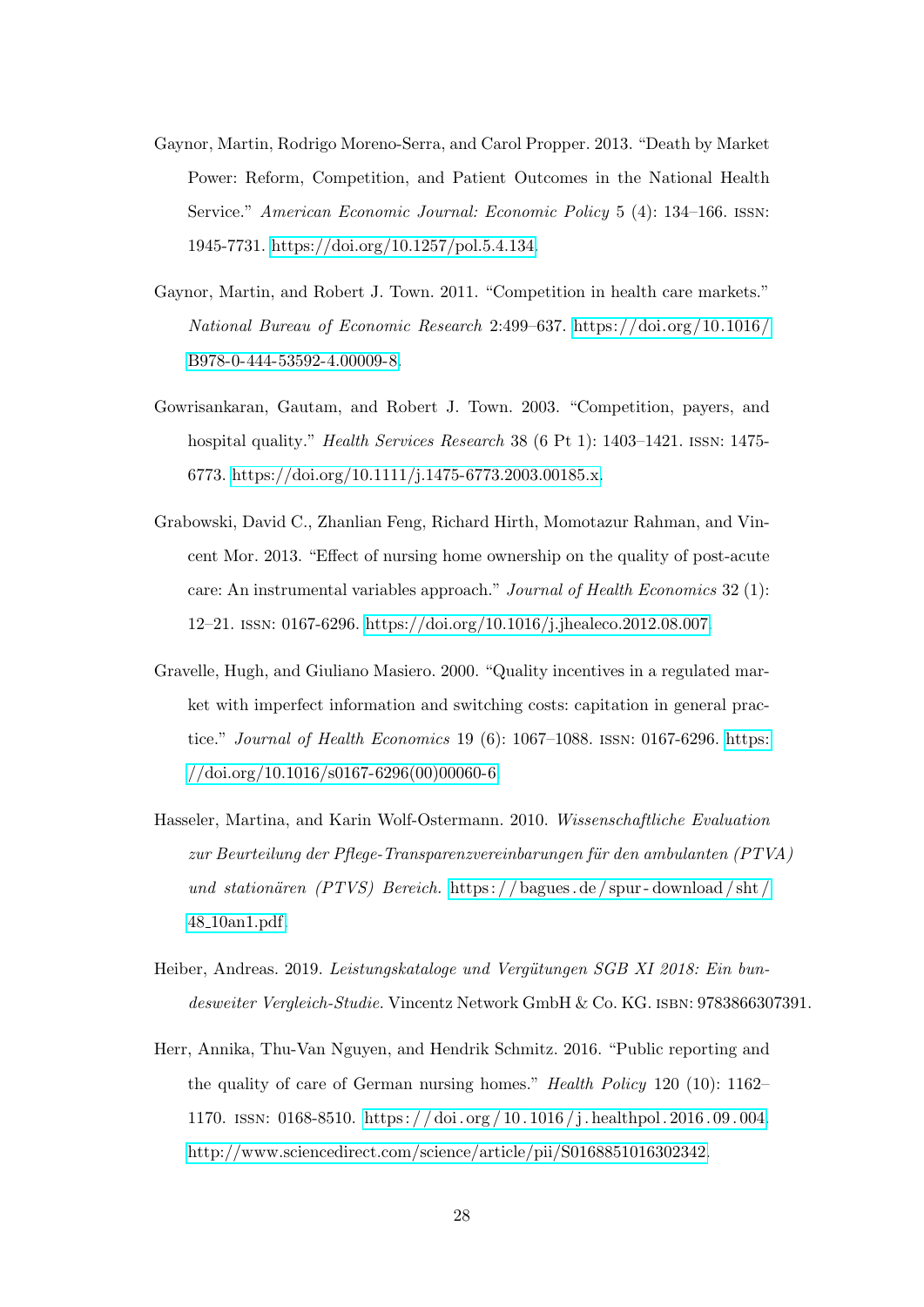- <span id="page-28-5"></span>Hirschman, Albert O. 1980. National power and the structure of foreign trade. Expanded ed. Vol. 1. Studies in international political economy. Berkely: Univ. of California Press. isbn: 0520040821. [https://archive.org/details/nationalpower](https://archive.org/details/nationalpowerst00hirs) [st00hirs.](https://archive.org/details/nationalpowerst00hirs)
- <span id="page-28-7"></span>Jones, Daniel B., Carol Propper, and Sarah Smith. 2017. "Wolves in sheep's clothing: Is non-profit status used to signal quality?" Journal of Health Economics 55:108–120. issn: 0167-6296. [https://doi.org/10.1016/j.jhealeco.2017.06.011.](https://doi.org/10.1016/j.jhealeco.2017.06.011)
- <span id="page-28-3"></span>Jung, Kyoungrae, and Daniel Polsky. 2014. "Competition and quality in home health care markets." Health Economics 23 (3): 298–313. issn: 1057-9230. [https://doi.](https://doi.org/10.1002/hec.2938) [org/10.1002/hec.2938.](https://doi.org/10.1002/hec.2938)
- <span id="page-28-0"></span>Karlsson, Martin. 2007. "Quality incentives for GPs in a regulated market." Journal of Health Economics 26 (4): 699–720. issn: 0167-6296. [https://doi.org/10.1016/](https://doi.org/10.1016/j.jhealeco.2006.12.001) [j.jhealeco.2006.12.001.](https://doi.org/10.1016/j.jhealeco.2006.12.001)
- <span id="page-28-4"></span>Karsch-Völk, M., P. Landendörfer, K. Linde, A. Egermann, G. Troeger-Weiß, and A. Schneider. 2012. "Medizinische und kommunale Herausforderungen einer alternden Gesellschaft im ländlichen Bereich." Gesundheitswesen (Bundesverband der Arzte des Offentlichen Gesundheitsdienstes (Germany)) 74 (7): 410–415. [https://doi.org/10.1055/s-0031-1286272.](https://doi.org/10.1055/s-0031-1286272)
- <span id="page-28-1"></span>Kessler, D. P., and M. B. McClellan. 2000. "Is Hospital Competition Socially Wasteful?" The Quarterly Journal of Economics 115 (2): 577–615. issn: 0033-5533. [https://doi.org/10.1162/003355300554863.](https://doi.org/10.1162/003355300554863)
- <span id="page-28-2"></span>Kessler, Daniel P., and Jeffrey J. Geppert. 2005. "The Effects of Competition on Variation in the Quality and Cost of Medical Care." Journal of Economics  $\mathcal{C}$ Management Strategy 14 (3): 575–589. issn: 1530-9134. [https://doi.org /10.](https://doi.org/10.1111/j.1530-9134.2005.00074.x) [1111/j.1530-9134.2005.00074.x.](https://doi.org/10.1111/j.1530-9134.2005.00074.x)
- <span id="page-28-6"></span>Konetzka, R. Tamara, Sally C. Stearns, and Jeongyoung Park. 2008. "The staffingoutcomes relationship in nursing homes." Health Services Research 43 (3): 1025– 1042. issn: 1475-6773. [https://doi.org/10.1111/j.1475-6773.2007.00803.x.](https://doi.org/10.1111/j.1475-6773.2007.00803.x)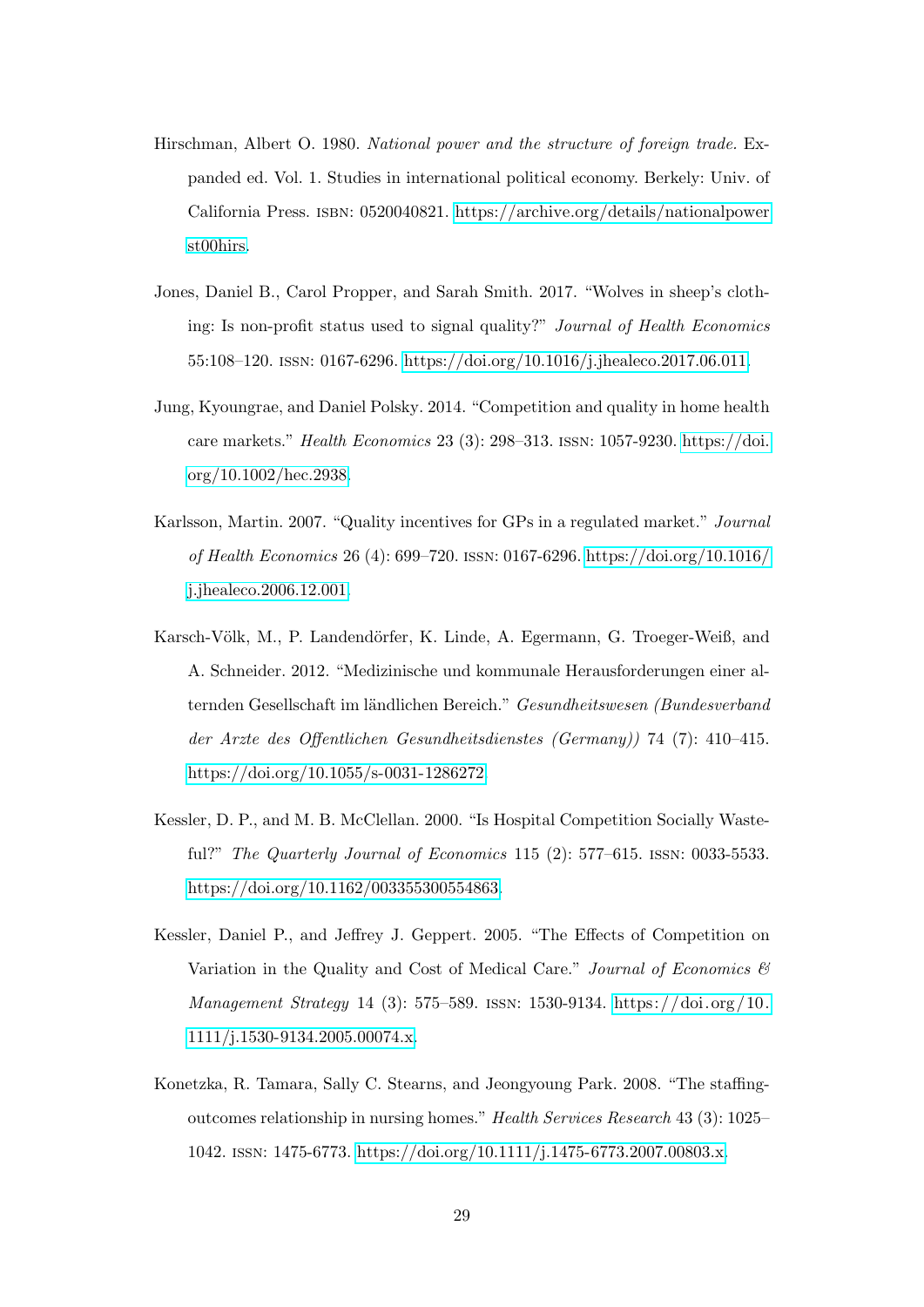- <span id="page-29-1"></span>Kranton, Rachel E. 2003. "Competition and the Incentive to Produce High Quality." Economica 70 (279): 385–404. issn: 00130427. [https://doi.org/10.1111/1468-](https://doi.org/10.1111/1468-0335.t01-1-00289) [0335.t01-1-00289.](https://doi.org/10.1111/1468-0335.t01-1-00289)
- <span id="page-29-5"></span>Lee, Hyang Yuol, Mary A. Blegen, and Charlene Harrington. 2014. "The effects of RN staffing hours on nursing home quality: A two-stage model." International Journal of Nursing Studies 51 (3): 409–417. issn: 0020-7489. [https://doi.org/](https://doi.org/10.1016/j.ijnurstu.2013.10.007) [10.1016/j.ijnurstu.2013.10.007.](https://doi.org/10.1016/j.ijnurstu.2013.10.007)
- <span id="page-29-6"></span>Lin, Haizhen. 2014. "Revisiting the relationship between nurse staffing and quality of care in nursing homes: An instrumental variables approach." Journal of Health Economics 37:13–24. issn: 0167-6296. [https://doi.org/10.1016/j.jhealeco.2014.](https://doi.org/10.1016/j.jhealeco.2014.04.007) [04.007.](https://doi.org/10.1016/j.jhealeco.2014.04.007)
- <span id="page-29-4"></span>Moscelli, Giuseppe, Hugh Gravelle, and Luigi Siciliani. 2021. "Hospital competition and quality for non–emergency patients in the English NHS." The RAND Journal of Economics 52 (2): 382–414. issn: 0741-6261. [https://doi.org/10.1111/](https://doi.org/10.1111/1756-2171.12373) [1756-2171.12373.](https://doi.org/10.1111/1756-2171.12373)
- <span id="page-29-3"></span>Moscelli, Giuseppe, Hugh Gravelle, Luigi Siciliani, and Rita Santos. 2018. "Heterogeneous effects of patient choice and hospital competition on mortality." Social Science & Medicine 216:50–58. ISSN: 0277-9536. https://doi.org/10.1016/j. [socscimed.2018.09.009.](https://doi.org/10.1016/j.socscimed.2018.09.009)
- <span id="page-29-2"></span>Mukamel, Dana B., and William D. Spector. 2002. "The competitive nature of the nursing home industry: price mark ups and demand elasticities." Applied Economics 34 (4): 413-420. ISSN: 0003-6846. [https://doi.org/10.1080/0003684011](https://doi.org/10.1080/00036840110044199) [0044199.](https://doi.org/10.1080/00036840110044199)
- <span id="page-29-0"></span>Nuscheler, Robert. 2003. "Physician Reimbursement, Time Consistency, and the Quality of Care." Journal of Institutional and Theoretical Economics 159 (2): 302. issn: 0932-4569. [https://doi.org/10.1628/0932456032974853.](https://doi.org/10.1628/0932456032974853)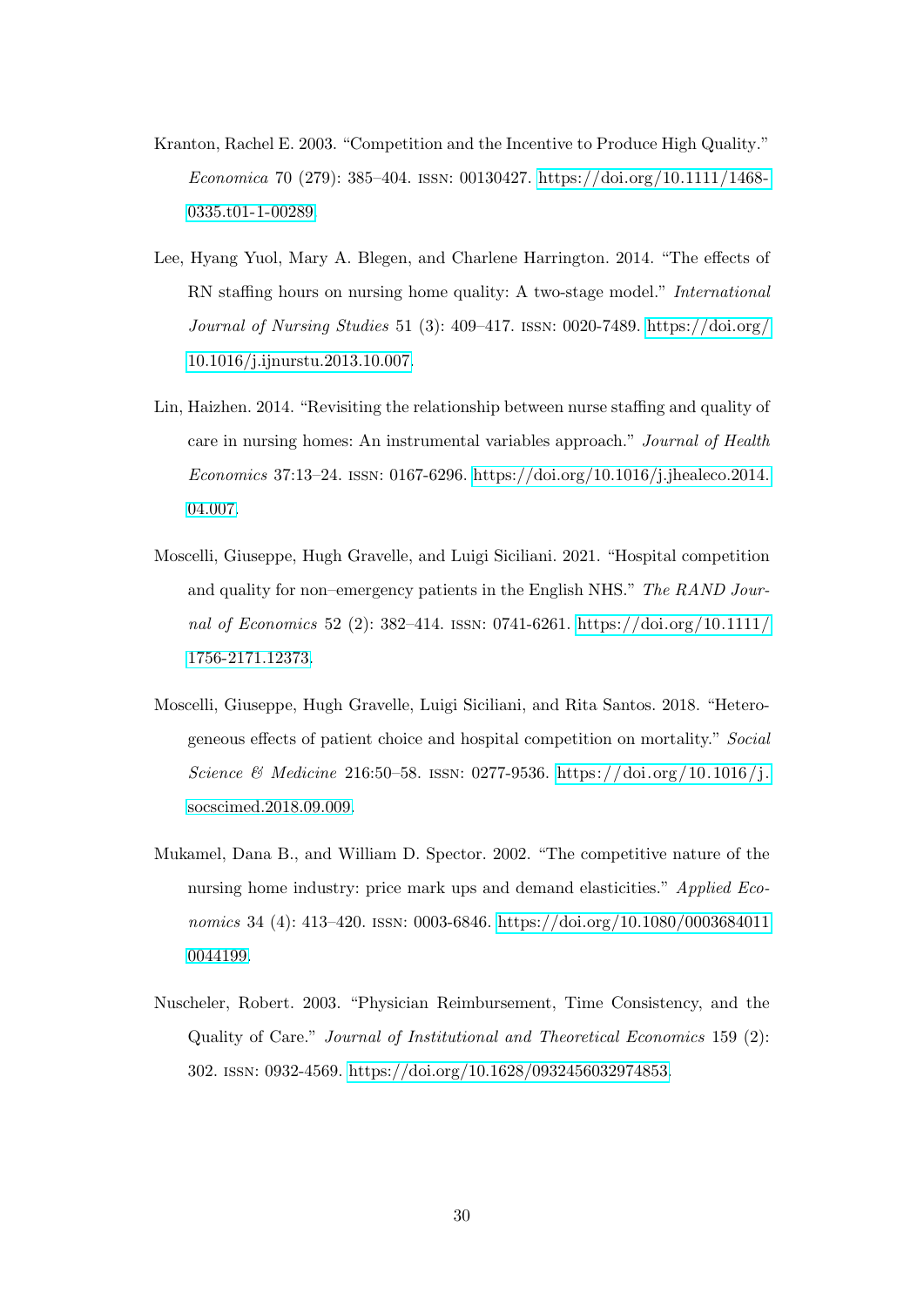- <span id="page-30-5"></span>Perloff, Jeffrey M., Larry S. Karp, and Amos Golan. 2007. Estimating Market Power and Strategies. Cambridge University Press. isbn: 9781139463560. [https : / /](https://books.google.de/books?id=hbJWL2Tcx5sC) [books.google.de/books?id=hbJWL2Tcx5sC.](https://books.google.de/books?id=hbJWL2Tcx5sC)
- <span id="page-30-1"></span>Pick, Peter, and Jürgen Brüggemann. 2016. "Qualität Der Pflege: Fast Am Ziel Oder Halbe Strecke?" Gesundheits-und Sozialpolitik 70 (1): 25–31. [https: / /](https://www.jstor.org/stable/26766179) [www.jstor.org/stable/26766179.](https://www.jstor.org/stable/26766179)
- <span id="page-30-4"></span>Plöthner, M., K. Schmidt, L. de Jong, J. Zeidler, and K. Damm. 2019. "Needs and preferences of informal caregivers regarding outpatient care for the elderly: a systematic literature review." BMC Geriatrics 19 (1): 1-22. ISSN: 1471-2318. [https://doi.org/10.1186/s12877-019-1068-4.](https://doi.org/10.1186/s12877-019-1068-4) [https://bmcgeriatr.biomedcentral](https://bmcgeriatr.biomedcentral.com/articles/10.1186/s12877-019-1068-4) [.com/articles/10.1186/s12877-019-1068-4.](https://bmcgeriatr.biomedcentral.com/articles/10.1186/s12877-019-1068-4)
- <span id="page-30-7"></span>Reichert, Arndt R., and Magdalena A. Stroka. 2018. "Nursing home prices and quality of care - Evidence from administrative data." Health Economics 27 (1): 129–140. issn: 1057-9230. [https://doi.org/10.1002/hec.3518.](https://doi.org/10.1002/hec.3518)
- <span id="page-30-0"></span>Schürmann, Lena. 2016. "Unternehmerische Akteure auf Wohlfahrtsmärkten: private ambulante Pflegedienste im Spannungsfeld zwischen Fürsorge und Wettbewerb." AIS-Studien 9 (2): 75–95. ISSN: 1866-9549. https://doi.org/10. [21241/ssoar.64833.](https://doi.org/10.21241/ssoar.64833)
- <span id="page-30-3"></span>Shen, Yu-Chu. 2003. "The effect of financial pressure on the quality of care in hospitals." Journal of Health Economics 22 (2): 243–269. issn: 0167-6296. [https:](https://doi.org/10.1016/s0167-6296(02)00124-8)  $// doi.org/10.1016/s0167-6296(02)00124-8.$
- <span id="page-30-2"></span>Spence, A. Michael. 1975. "Monopoly, Quality, and Regulation." The Bell Journal of Economics 6 (2): 417–429. issn: 0361915X. [https://doi.org/10.2307/3003237.](https://doi.org/10.2307/3003237)
- <span id="page-30-6"></span>Staiger, Douglas, and James H. Stock. 1997. "Instrumental Variables Regression with Weak Instruments." *Econometrica*  $65$  (3):  $557-586$ . ISSN: 00129682. [https:](https://doi.org/10.2307/2171753) [//doi.org/10.2307/2171753.](https://doi.org/10.2307/2171753) [http://www.jstor.org/stable/2171753.](http://www.jstor.org/stable/2171753)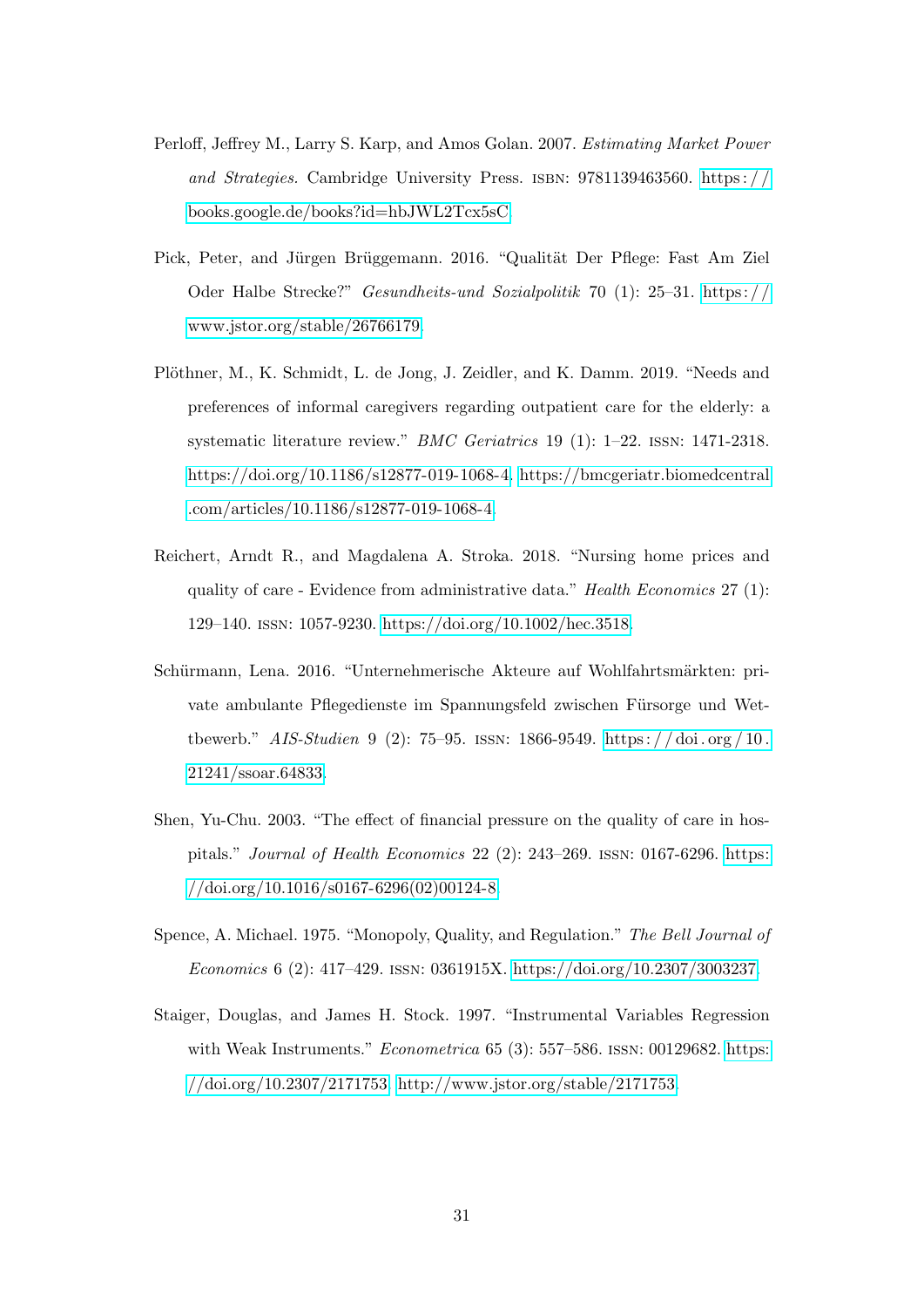- <span id="page-31-3"></span>Sünderkamp, Susanne, Christian Weiß, and Heinz Rothgang. 2014. "Analyse der ambulanten und stationären Pflegenoten hinsichtlich der Nützlichkeit für den Verbraucher." Pflege 27 (5): 325–336. issn: 1664-283X. [https: / /doi. org / 10.](https://doi.org/10.1024/1012-5302/a000379) [1024/1012-5302/a000379.](https://doi.org/10.1024/1012-5302/a000379)
- <span id="page-31-0"></span>Tay, Abigail. 2003. "Assessing Competition in Hospital Care Markets: The Importance of Accounting for Quality Differentiation." The RAND Journal of Economics 34 (4): 786. ISSN: 0741-6261. [https://doi.org/10.2307/1593788.](https://doi.org/10.2307/1593788)
- <span id="page-31-4"></span>Tirole, Jean, T. Jean, and J. Bonin. 1988. The Theory of Industrial Organization. The MIT Press. isbn: 9780262200714.
- <span id="page-31-1"></span>Volpp, Kevin G. M., Sankey V. Williams, Joel Waldfogel, Jeffrey H. Silber, J. Sanford Schwartz, and Mark V. Pauly. 2003. "Market Reform in New Jersey and the Effect on Mortality from Acute Myocardial Infarction." Health Services Research 38 (2): 515–533. issn: 1475-6773. [https://doi.org/10.1111/1475-6773.00131.](https://doi.org/10.1111/1475-6773.00131)
- <span id="page-31-5"></span>Yang, Ou, Jongsay Yong, and Anthony Scott. 2021. "Nursing Home Competition, Prices, and Quality: A Scoping Review and Policy Lessons." The Gerontologist, [https : / / doi . org / 10 . 1093 / geront / gnab050.](https://doi.org/10.1093/geront/gnab050) [https : / / academic . oup . com /](https://academic.oup.com/gerontologist/advance-article/doi/10.1093/geront/gnab050/6225846?login=true) gerontologist/advance-article/doi/10.1093/geront/gnab050/6225846?login= [true.](https://academic.oup.com/gerontologist/advance-article/doi/10.1093/geront/gnab050/6225846?login=true)
- <span id="page-31-6"></span>Zallman, L., K. E. Finnegan, D. U. Himmelstein, S. Touw, and S. Woolhandler. 2019. "Care For America's Elderly And Disabled People Relies On Immigrant Labor." Health Affairs 38:919–926. issn: 1544-5208. [https://doi.org/10.1377/](https://doi.org/10.1377/hlthaff.2018.05514) hlthaff.2018.05514.
- <span id="page-31-2"></span>Zinn, Jacqueline S. 1994. "Market competition and the quality of nursing home care." Journal of Health Politics, Policy and Law 19 (3): 555–582. issn: 0361-6878.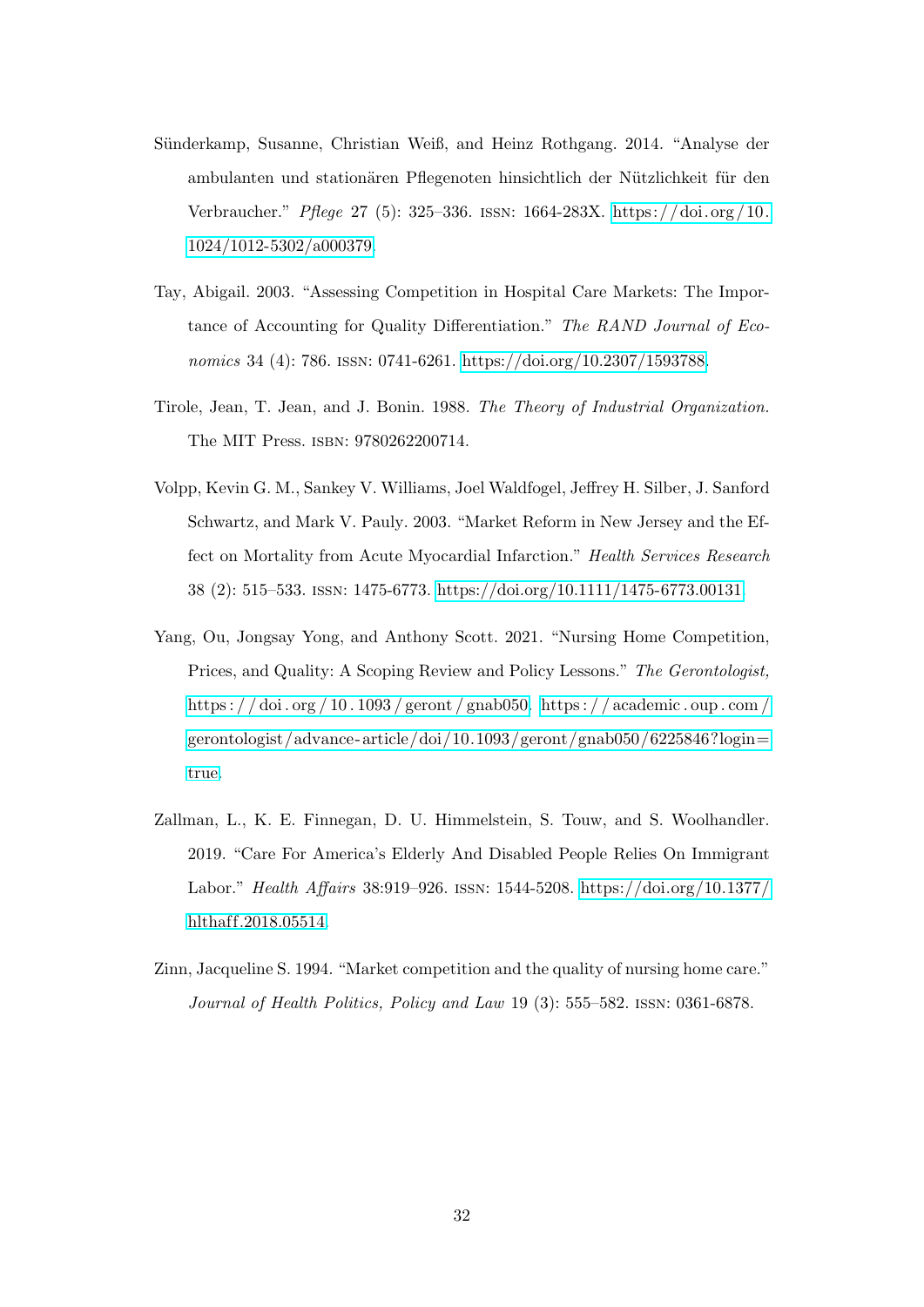# <span id="page-32-0"></span>A Appendices



Figure 5: Example of first page of a transparency report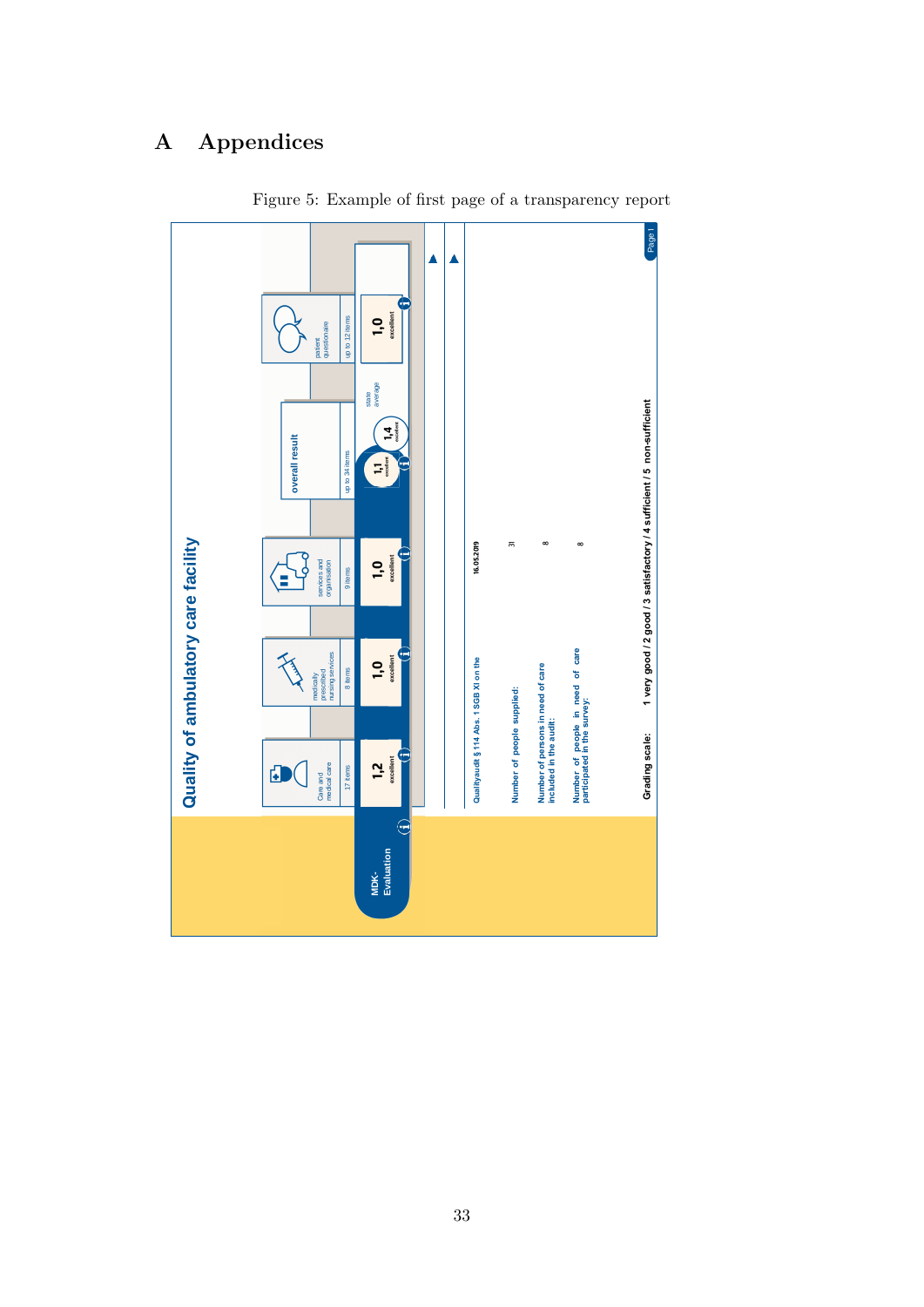## A.1 Ambulatory care quality items/criteria translated into English

#### Item 1 – 17 Nursing Services

Response: "Completely fulfilled for x out of X persons in need of care" Item  $1 - 17$  Nursing Services

Response:"Completely fulfilled for x out of X persons in need of care"

- 1 Are the individual wishes regarding personal hygiene taken into account within the framework of the agreed service provision?
- 2 Is personal hygiene within the scope of the agreed service provision appropriate within the possibilities of influence of the care facility?
- 3 Are the individual wishes for food and drink within the framework of the agreed service provision considered?
- 4 Has the agreed liquid supply service been carried out in a comprehensible manner?
- 5 Are the individual risks associated with the supply of liquids recorded if benefits are agreed for this area?
- 6 Has the person in need of care or his or her relative been informed of any identified risks of liquid supply in the context of agreed body-related care measures of personal hygiene, nutrition or liquid supply?
- 7 Was the agreed food intake service carried out in a comprehensible manner?
- 8 Are individual nutritional risks recorded if benefits have been agreed?
- 9 Has the person in need of care or a relative been informed in the context of agreed body-related care measures of personal hygiene, nutrition or liquid supply in case of identifiable risks in the area of nutrition?
- 10 Are individual resources and risks associated with segregation recorded if services have been agreed?
- 11 Does the agreed service support excretion/incontinence care performed in a comprehensive manner?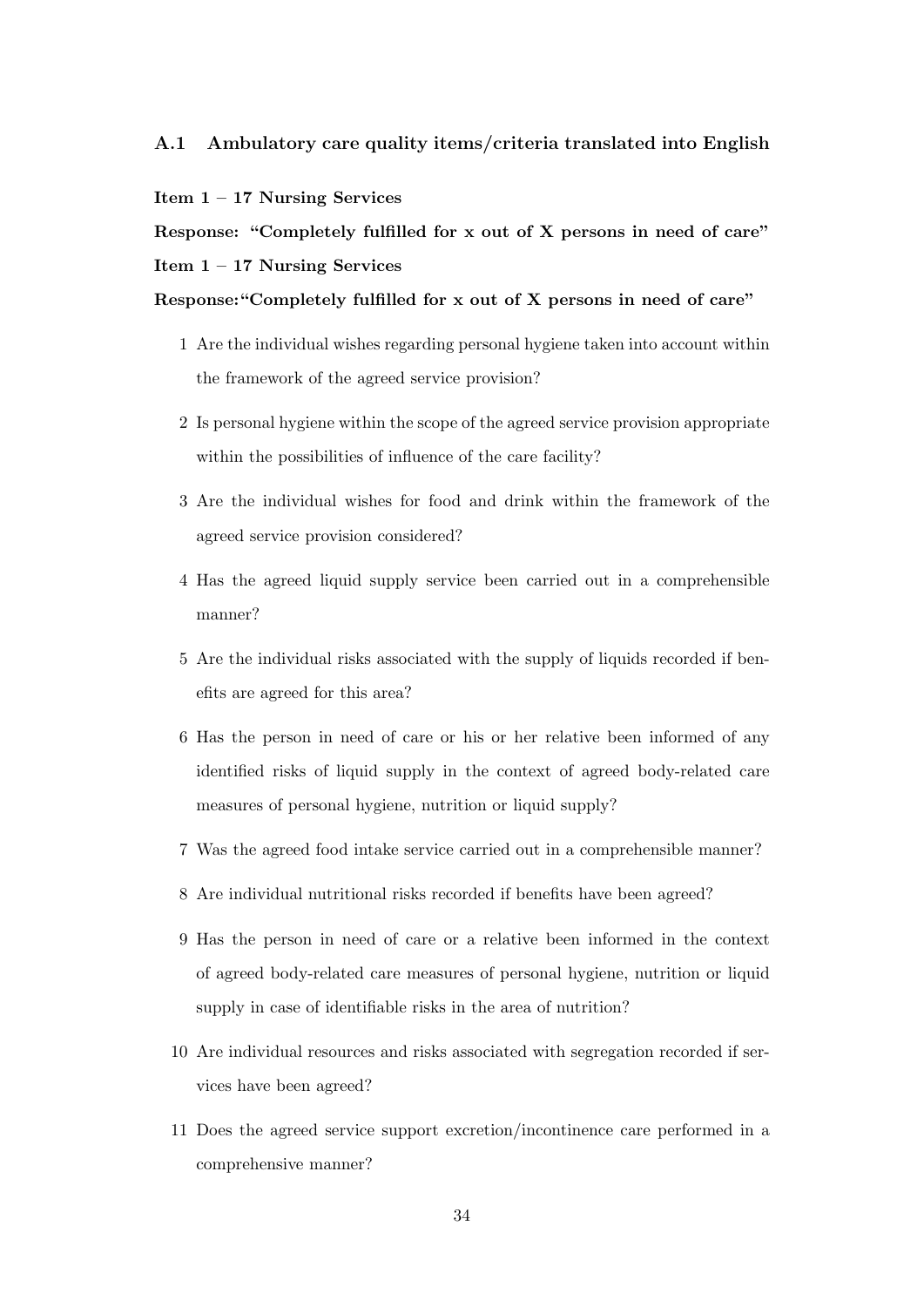- 12 If an individual decubitus risk of a care dependent is recognised decubitus during the provision of agreed services, is this then recorded?
- 13 Are the individual risks relating to the contractures taken into account when the agreed services are provided?
- 14 Are the agreed mobility services and their development carried out in a comprehensible manner?
- 15 Are biographical and other characteristics of people with dementia taken into account in the provision of services?
- 16 Are relatives informed about how to interact with people with dementia who need long-term care in the context of service provision?
- 17 Is it clear from the nursing documentation that an initial consultation was held?

## Item 18 – 25 Medically indicated Nursing Services

#### Response:"Completely fulfilled for x out of X persons in need of care"

- 18 Are the nursing measures for the treatment of chronic wounds or pressure sores based on the current state of the art?
- 19 Does the medication correspond to the medical prescription?
- 20 Does the medical treatment meet the medical prescription?
- 21 Is the blood pressure measurement carried out and evaluated according to the doctor's prescription and are the necessary consequences drawn from this?
- 22 Is the blood sugar measurement carried out and evaluated according to the doctor's prescription and are the necessary consequences drawn from this?
- 23 Is the injection carried out in accordance with the doctor's prescription in a comprehensible manner, documented and, in case of complications, the doctor informed?
- 24 Are compression stockings/bandages properly applied?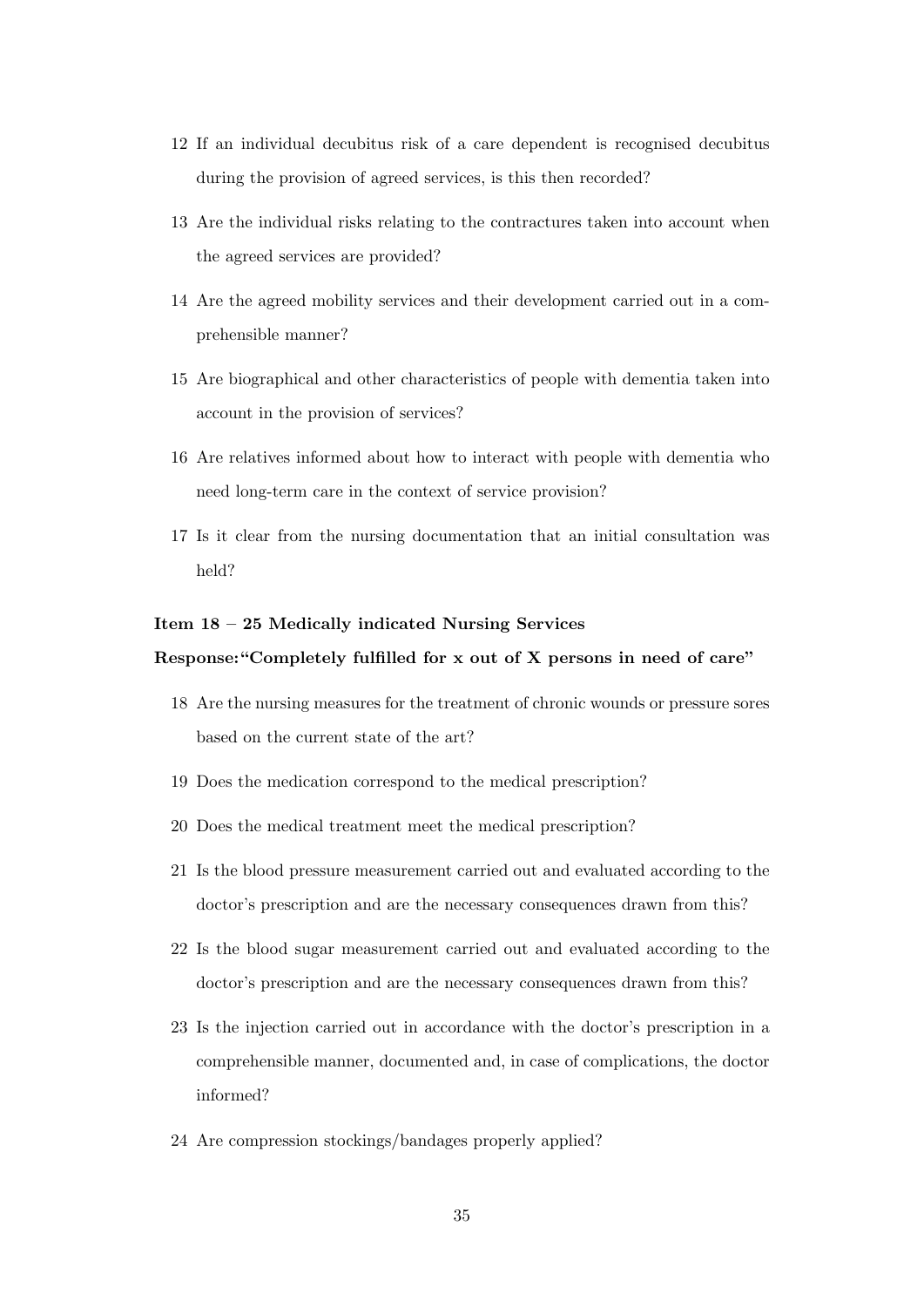25 Is active communication with the doctor comprehensible in the event of a need for treatment care?

#### Item 26 - 34 Service and Organisation

#### Response:"Yes / No"

- 26 Will the nursing service provide a cost estimate of the expected costs before the start of the contract?
- 27 Are there effective rules within the care service to ensure that data protection is guaranteed?
- 28 Are there written procedural instructions on the behaviour of carers in emergency situations with people in need of care?
- 29 Are employees regularly trained in first aid and emergency procedures?
- 30 Is there a written policy on dealing with complaints?
- 31 Is there a plan for further training to ensure that all staff working in the care sector are involved in the training?
- 32 Is the area of responsibility/the tasks for the senior nurse specified?
- 33 Is the area of responsibility/the tasks for the housekeeping employees specified?
- 34 Is the constant availability and operational readiness of the care service with regard to the agreed services guaranteed?

## 35 - 46 Customer Survey

#### Response:"Completely fulfilled for x out of X persons in need of care"

- 35 Has a written care contract been concluded with you?
- 36 Were you been informed by the nursing service before the start of the service about the costs you expect to incur or have to take over yourselves?
- 37 Have the times of the care services been coordinated with you?
- 38 Do the nursing staff ask you what clothing you want to wear?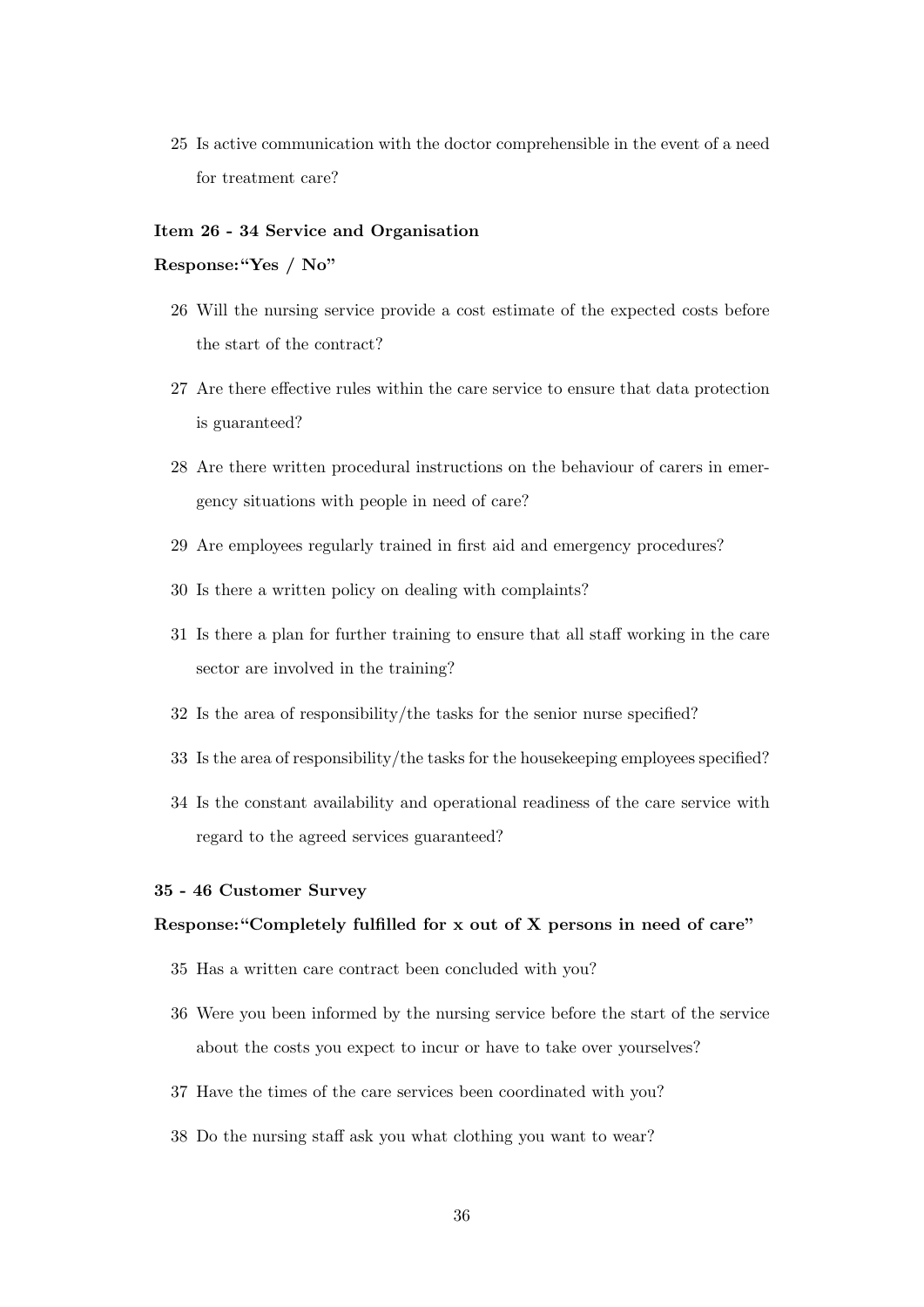- Does a group of nursing staff visit you in a manageable size?
- Are the nursing services available and ready for action if required?
- Are you supported/motivated by the nursing staff to wash partially or completely by yourself?
- Do the staff give you tips and advice (information) on care?
- Has anything changed for the better after a complaint?
- Do the nursing staff respect your privacy?
- Are the employees polite and friendly?
- Are you satisfied with the domestic services of the nursing service?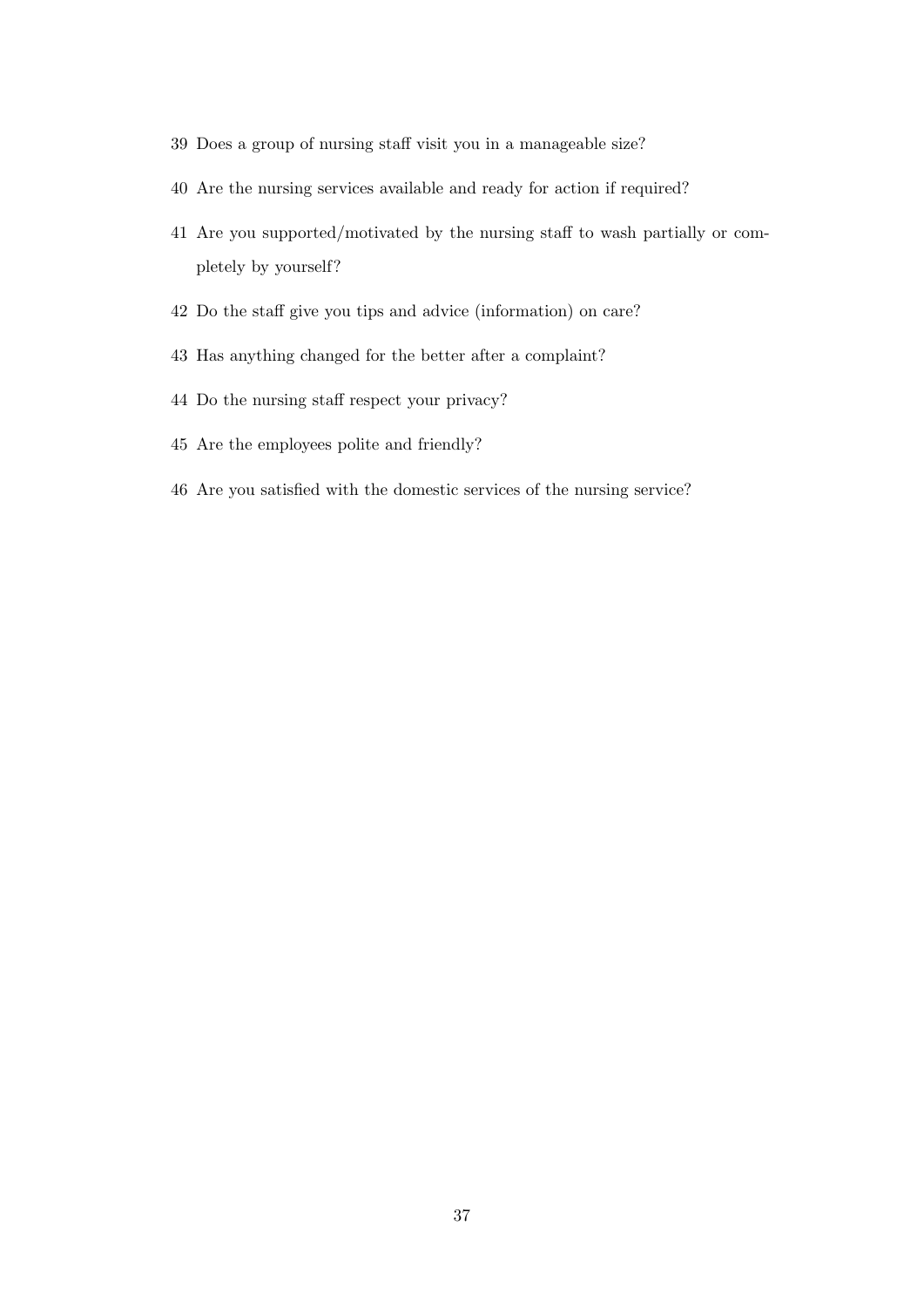## <span id="page-37-0"></span>A.2 Quality categories

#### 1. Nursing Quality

Nursing quality is related to the outcome quality. This sort of quality is difficult to measure in the LTC context regarding customer's high age and the low survival rate. That's why we look at the quality provided by nurses in terms of following the protocol and fulfilling contractual agreements.

- 1. Are the individual wishes regarding personal hygiene taken into account within the framework of the agreed service provision?
- 10. Are individual resources and risks associated with segregation recorded if services have been agreed?
- 11. Does the agreed service support excretion/incontinence care performed in a comprehensive manner?
- 12. If an individual decubitus risk of a care dependent is recognised decubitus during the provision of agreed services, is this then recorded?
- 13. Are the individual risks relating to the contractures taken into account when the agreed services are provided?
- 14. Are the agreed mobility services and their development carried out in a comprehensible manner?

#### 2. Medical Care Quality

This measure is based on how well the medication provided by the ambulatory care provider compares to the doctor's prescription:

19. Does the medication correspond to the medical prescription?

#### 3. Organisational Quality

Questions regarding organisational quality are not directly related to the outcomes of a nursing service. Nevertheless, this indicator provides important information about the contractual arrangements, areas of responsibility and training within the nursing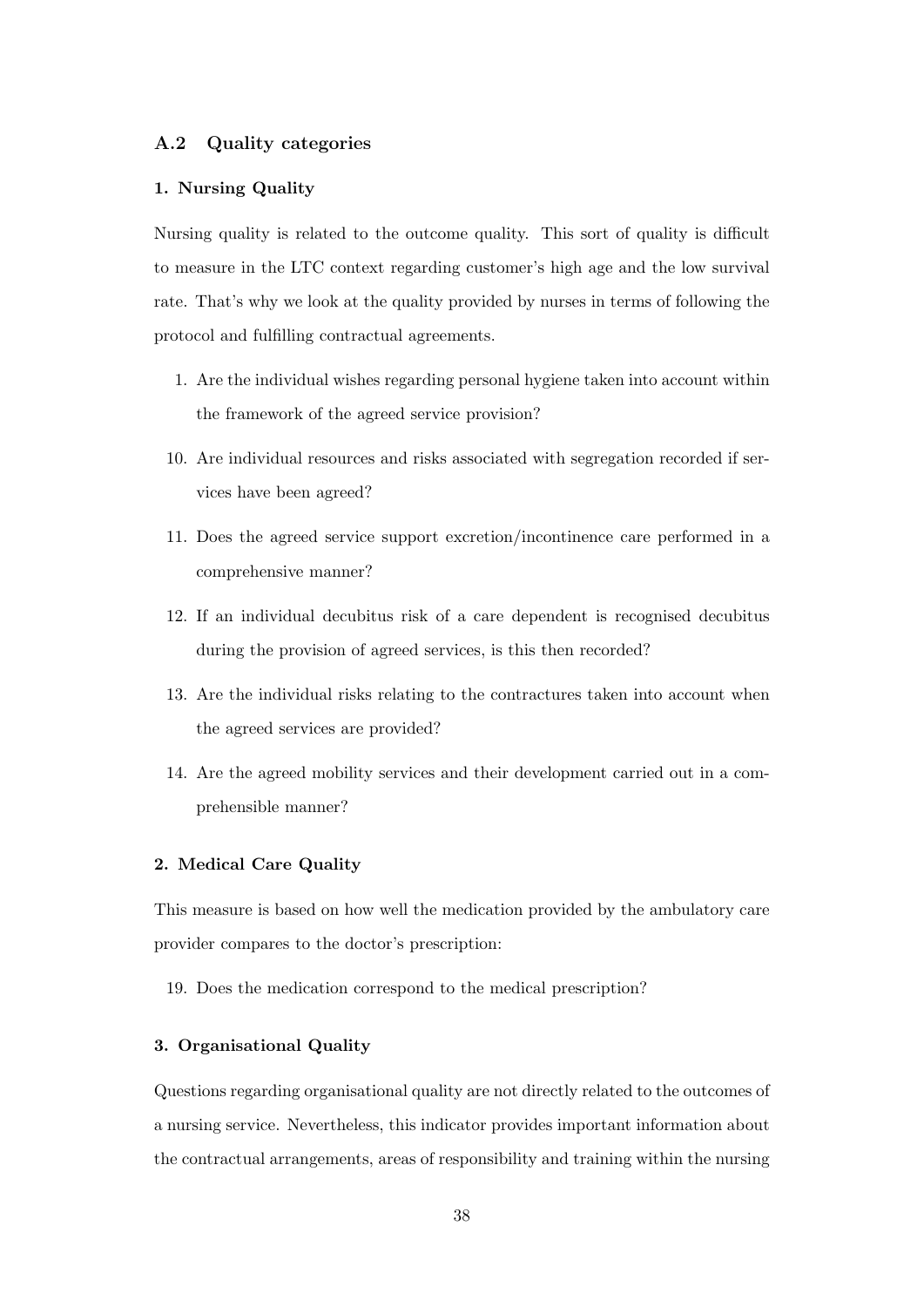service. We construct a broad and narrow organisational quality index, where the latter sets a focus on the distribution of responsibility within the nursing facility. Narrow organisation quality represents a subsample of the broad index based on the following questions:

- 17. Is it clear from the nursing documentation that an initial consultation was held?
- 26. Will the nursing service provide a cost estimate of the expected costs before the start of the contract?
- 29. Are employees regularly trained in first aid and emergency procedures?
- 32. Is the area of responsibility/the tasks for the senior nurse specified? [narrow measure]
- 33. Is the area of responsibility/the tasks for the housekeeping employees specified? [narrow measure]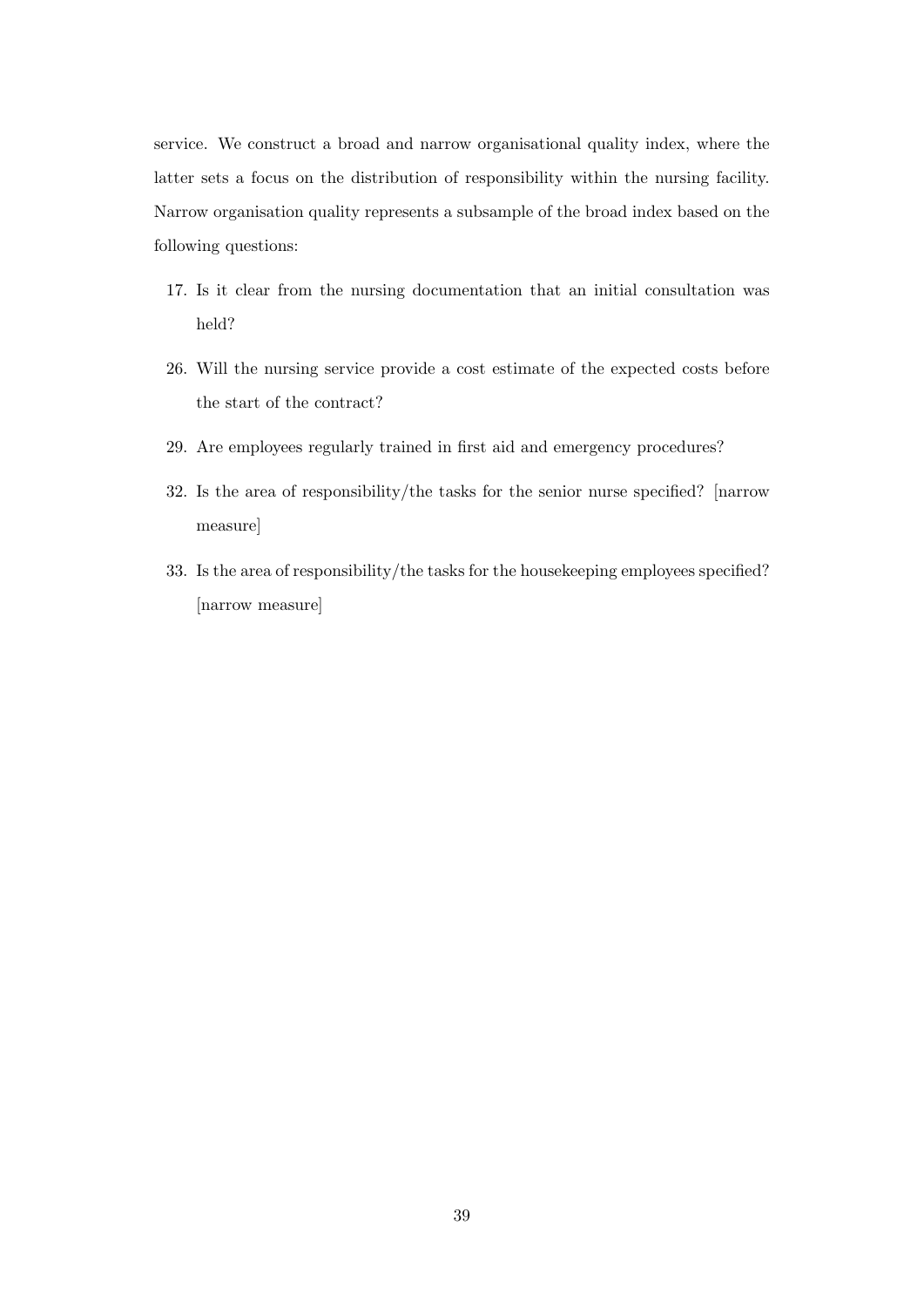# <span id="page-39-0"></span>A.3 Summary statistics

| Variable                                                                    |             | 2011-2019   |                  |              |
|-----------------------------------------------------------------------------|-------------|-------------|------------------|--------------|
|                                                                             | mean        | sd          | min              | max          |
| Regional characteristics                                                    |             |             |                  |              |
| Nursing home specific point value: cent amount per point                    | .052        | .0064       | .0372            | .0683        |
| Avg. monthly contribution of care recipients (excl. investment costs)       | 1556        | 708.5       | 6.288            | 5304         |
| Number of people supplied                                                   | 94.13       | 72.9        | 4                | 501          |
| Land price                                                                  | 154.8       | 175.6       | 6.1              | 1390         |
| No. fem. population from 65 to under 75 years as proportion of population   | 52.83       | 1.244       | 48.3             | 57.3         |
| No. fem. population from 75 to under 85 years as proportion of population   | 71.85       | 25.77       | 52.9             | 126.8        |
| Avg. age, fem. population in ages                                           | 45.72       | 2.223       | 40.5             | 52.7         |
| Avg. age, male population in ages                                           | 42.97       | 1.856       | 38.2             | 48.8         |
| Monthly gross earnings of employees in Euro                                 | 2552        | 419.6       | 1708             | 4424         |
| Avg. no. overnight stays in tourist accommodation                           | 2.532       | .8442       | 1.491            | 6.042        |
| Foreign guests in overnight guest stays $(\%)$                              | 14.83       | 9.568       | .4815            | 50.71        |
| Population per $km^2$                                                       | 681.6       | 799         | 35.6             | 3074         |
| Care recipients per 10,000 inhabitants                                      | 385.3       | 115.3       | 166.6            | 952.2        |
| Proportion of care recipients in outpatient care in total care              | 23.99       | 4.71        | 10.9             | 50.9         |
| Proportion of care recipients in stat. care in total care                   | 26.27       | 6.635       | 8.6              | 48.4         |
| Proportion of care allowance recipients in total care recipients            | 48.91       | 7.309       | 26.1             | 72.4         |
| Nursing home staff per 10,000 inhabitants                                   | 91.78       | 21.41       | 41.7             | 194.9        |
| Care services staff per $10,000$ inhabitants                                | 44.38       | 17.72       | $8.8\,$          | 168.9        |
| Places available in nursing homes per 10,000 inhabitants                    | 109.5       | 26.3        | 48.7             | 238.6        |
| Class of average offer rent                                                 | 4.049       | 1.928       | $\mathbf{1}$     | 13           |
| Overnight stays in guests accomodations per inhabitant                      | 20.21       | 31.18       | $\boldsymbol{0}$ | 355.6        |
| Beds in guests accomodations per 1,000 inhabitants                          | 156.4       | 247         | $\boldsymbol{0}$ | 3306         |
| GDP per inhabitant                                                          | $3.5e + 04$ | $1.5e + 04$ | $1.5e + 04$      | $2.4e + 0.5$ |
| Working people per 100 employed population                                  | 81.75       | 3.929       | 59.7             | 95.7         |
| Proportion of population 65 years and older of total population             | 21.75       | 2.812       | 15.3             | 33.9         |
| Proportion of population 75 years and older of total population             | 11.02       | 1.779       | 6.6              | 17.5         |
| Proportion of population 85 years and older of total population             | 2.737       | .4183       | 1.7              | 4.2          |
| Proportion fem. population 75 years and older of total population           | 60.82       | 1.944       | 55.8             | 66.5         |
| Proportion fem. population 85 years and older of total population           | 70.3        | 2.878       | 60.4             | 79.4         |
| Remaining life expectancy of 60 years old females                           | 25.35       | .6096       | 23.15            | 27.43        |
| Remaining life expectancy of 60 years old males                             | 21.76       | .8061       | 19.24            | 24.54        |
| Proportion of unemployed women in the female civilian labor force           | 6.276       | 2.831       | 1.3              | 17.1         |
| Proportion of unemployed men in the male civilian labor force               | 6.576       | 2.911       | 1.2              | 16.2         |
| Unemployeed 55 years and older per 1,000 inhabitants from 55 to below?      | 49.67       | 18.9        | 12.5             | 126.8        |
| Proportion social insuranced employeed worker to all workers                | 60.86       | 4.418       | 39.2             | 70.6         |
| Proportion of social insured employeed at working place in 3rd sector (WZ?) | 67.61       | 10.71       | 35               | 92.8         |
| Proportion of employeed in in person service profession                     | 22.84       | 4.218       | 10.13            | 43.8         |
| Proportion unemployeed level skilled workers on total unemployeed           | 40.44       | 5.507       | 12.9             | 57.5         |
| Proportion foreign on inhabitants in $(\%)$                                 | 9.061       | 5.843       | .7               | 36.4         |
| Disposable income of private households                                     | 1769        | 241.4       | 1275             | 3385         |
| Trade tax in Euro per inhabitant                                            | 548.4       | 349.3       | 7                | 2412         |
| Municipal debt in Euro per inhabitant                                       | 1715        | 1426        | $\boldsymbol{0}$ | $1.0e + 04$  |
| Proportion of population with basic insurances                              | 23.68       | 16.62       | 1.8              | 84.3         |
| General practitioners per 100,000 inhabitants                               | 54.42       | 17.39       | 7.43             | 218.4        |
| Avg. age of population in years                                             | 44.37       | 2.031       | 39.4             | 50.8         |
| Proportion of inhabitants in communities with population density $< 1$      | 22.9        | 26.53       | $\overline{0}$   | 111.6        |
| Observations                                                                |             | 39076       |                  |              |
|                                                                             |             |             |                  |              |
|                                                                             |             |             |                  |              |

# <span id="page-39-1"></span>Table 6: Summary statistics for included control variables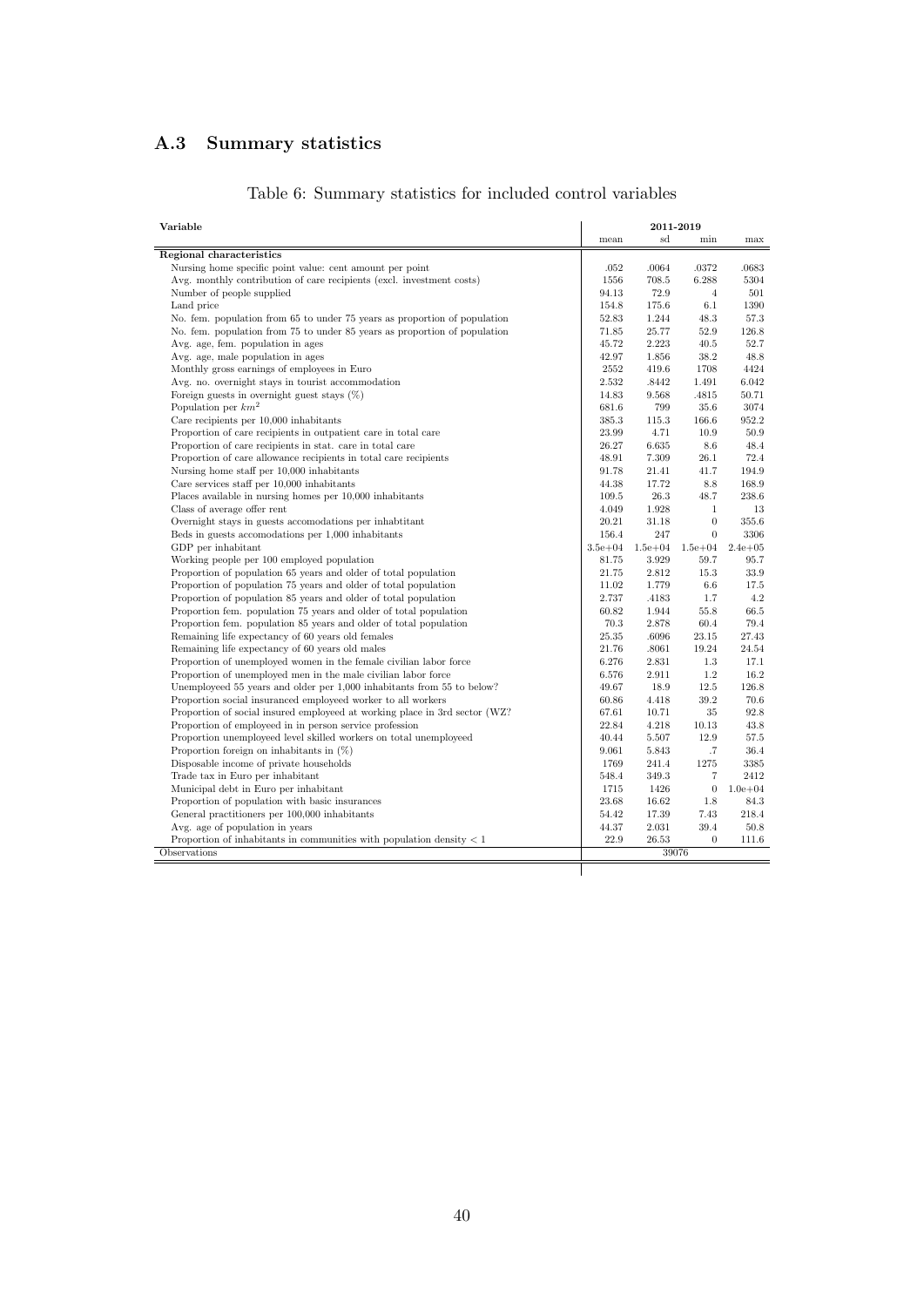| 10 km radius                                                                                                                                                                                                                                                                                                                                                                                                                                                                        |                  | Nursing Quality    |                       |                    | Medical Quality |                                |                     | Narrow Organ. Quality |                    |                 | Broad Organ. Quality |                     |
|-------------------------------------------------------------------------------------------------------------------------------------------------------------------------------------------------------------------------------------------------------------------------------------------------------------------------------------------------------------------------------------------------------------------------------------------------------------------------------------|------------------|--------------------|-----------------------|--------------------|-----------------|--------------------------------|---------------------|-----------------------|--------------------|-----------------|----------------------|---------------------|
|                                                                                                                                                                                                                                                                                                                                                                                                                                                                                     | <b>STO</b>       |                    | 7Req                  | STO                |                 | Keg                            | STO                 |                       |                    | <b>OLS</b>      |                      |                     |
| Herfindahl-Hirschman Index (0                                                                                                                                                                                                                                                                                                                                                                                                                                                       | $-1007$          | $329**$            | $1934***$             | $\frac{1}{0435}$ * | 1429            | $2996***$                      | $0103$ <sup>2</sup> | 037                   | $0514**$           | $0165**$        | $-44$                | $0514$ *            |
|                                                                                                                                                                                                                                                                                                                                                                                                                                                                                     | (145)            | .0588              | .0506                 | .0219)             | (6660.          | (.0816)                        | (.0053)             | .0213                 | .0203)             | (0.058)         | 0238)                | .0203               |
| Controls                                                                                                                                                                                                                                                                                                                                                                                                                                                                            |                  |                    |                       |                    |                 |                                |                     |                       |                    |                 |                      |                     |
| Size FE                                                                                                                                                                                                                                                                                                                                                                                                                                                                             |                  |                    |                       |                    |                 |                                |                     |                       |                    |                 |                      |                     |
| Wave FE                                                                                                                                                                                                                                                                                                                                                                                                                                                                             |                  |                    |                       |                    |                 |                                |                     |                       |                    |                 |                      |                     |
| Federal-State FE                                                                                                                                                                                                                                                                                                                                                                                                                                                                    |                  |                    |                       |                    |                 |                                |                     |                       |                    |                 |                      |                     |
| Mean depend. variable                                                                                                                                                                                                                                                                                                                                                                                                                                                               | /4.409           | 74.409             | 74.409                | 75.953             | 75.953          | 75.953                         | 98.286              | 98.286                | 95.184             | 95.184          | 95.18                | 95.184              |
| Observations                                                                                                                                                                                                                                                                                                                                                                                                                                                                        | 38890            | 38890              | 38890                 | 34906              | 34906           | 34906                          | 39350               | 39350                 | 39314              | 39314           | 39314                | 39314               |
| Ist stage excl. F-statistic                                                                                                                                                                                                                                                                                                                                                                                                                                                         |                  | 373.687            | 103.957               |                    | 604.359         | 1010.619                       |                     | 678.378               | 1080.732           |                 | 678.448              | 080.732             |
| <b>F-statistic</b>                                                                                                                                                                                                                                                                                                                                                                                                                                                                  | 78.473           | 78.197             | 77.622                | 28.274             | 28.065          | 28.454                         | 19.421              | 19.936                | 18.837             | 18.729          | 18.735               | 18.837              |
|                                                                                                                                                                                                                                                                                                                                                                                                                                                                                     | 0.104            | 0.091              | 0.100                 | 0.058              | 0.058           | 0.055                          | 0.026               | 0.026                 | 0.048              | 0.049           | 0.042                | 0.048               |
|                                                                                                                                                                                                                                                                                                                                                                                                                                                                                     |                  |                    |                       |                    |                 |                                |                     |                       |                    |                 |                      |                     |
| 20 km radius                                                                                                                                                                                                                                                                                                                                                                                                                                                                        |                  | Nursing Quality    |                       |                    | Medical Quality |                                |                     | Narrow Organ. Quality |                    |                 | Broad Organ. Quality |                     |
|                                                                                                                                                                                                                                                                                                                                                                                                                                                                                     | <b>STO</b>       |                    | $V$ Reg               | <b>STO</b>         |                 | [/Reg                          | <b>STO</b>          |                       |                    | <b>STO</b>      |                      |                     |
| $Herfundahl Index (0 - 100)$                                                                                                                                                                                                                                                                                                                                                                                                                                                        | $0857**$         | $1308***$          | $8342**$              | 0704               | 0861            | $.196***$                      | 0122                | 0353                  |                    | $\frac{1}{155}$ | $218*$               | $-161$              |
|                                                                                                                                                                                                                                                                                                                                                                                                                                                                                     | .0435)           | (7680)             | (229)                 | .0659)             | .1604)          | (.3524)                        | (.0151)             | .0322                 | .088               | (.0166)         | (0388)               | .088                |
| Controls                                                                                                                                                                                                                                                                                                                                                                                                                                                                            |                  |                    |                       |                    |                 |                                |                     |                       |                    |                 |                      |                     |
| Size FE                                                                                                                                                                                                                                                                                                                                                                                                                                                                             |                  |                    |                       |                    |                 |                                |                     |                       |                    |                 |                      |                     |
| Wave FE                                                                                                                                                                                                                                                                                                                                                                                                                                                                             |                  |                    |                       |                    |                 |                                |                     |                       |                    |                 |                      |                     |
| Federal-State FE                                                                                                                                                                                                                                                                                                                                                                                                                                                                    |                  |                    |                       |                    |                 |                                |                     |                       |                    |                 |                      |                     |
| Mean depend. variable                                                                                                                                                                                                                                                                                                                                                                                                                                                               | 74.489           | 74.489             | 74.489                | 75.955             | 75.955          | 75.955                         | 98.289              | 98.289                | 95.199             | 95.199          | 95.199               | 95.199              |
| Observations                                                                                                                                                                                                                                                                                                                                                                                                                                                                        | 39537            | 39537              | 39537                 | 35488              | 35488           | 35488                          | 40003               | 40003                 | 39967              | 39967           | 39967                | 39967               |
| Ist stage excl. F-statistic                                                                                                                                                                                                                                                                                                                                                                                                                                                         |                  | 885.899            | 532.056               |                    | 821.395         | 510.363                        |                     | 899.423               | 528.563            |                 | 888.712              | 528.563             |
| F-statistic                                                                                                                                                                                                                                                                                                                                                                                                                                                                         | 79.194           | 79.166             | 77.917                | 29.964             | 29.551          | 29.457                         | 21.167              | 20.677                | 19.536             | 19.405          | 19.386               | 19.536              |
|                                                                                                                                                                                                                                                                                                                                                                                                                                                                                     | 0.105            | 0.104              | 0.098                 | 0.058              | 0.058           | 0.051                          | 0.026               | 0.026                 | 740.047            | 0.049           | 0.048                | 740.0               |
|                                                                                                                                                                                                                                                                                                                                                                                                                                                                                     |                  |                    |                       |                    |                 |                                |                     |                       |                    |                 |                      |                     |
| municipality level                                                                                                                                                                                                                                                                                                                                                                                                                                                                  |                  | Nursing Quality    |                       |                    | Medical Quality |                                |                     | Narrow Organ. Quality |                    |                 | Broad Organ. Quality |                     |
|                                                                                                                                                                                                                                                                                                                                                                                                                                                                                     | $\frac{1}{2}$    |                    | $\overline{IV^{Reg}}$ | STO                |                 | $\overline{IV}$ <sup>Reg</sup> | STO                 |                       |                    | STO             |                      |                     |
| Herfindahl Index $(0 - 100)$                                                                                                                                                                                                                                                                                                                                                                                                                                                        | .0126)<br>$022*$ | $082***$<br>.0242) | $1522***$<br>(.0397)  | .0186)<br>.018     | 037             | 2463***<br>.067)               | (.0049)<br>$8.0e-0$ | .0092                 | .0165)<br>$0405**$ | (8500)<br>8200. | .0093)<br>$0213*$    | (.0165)<br>$0405**$ |
|                                                                                                                                                                                                                                                                                                                                                                                                                                                                                     |                  |                    |                       |                    |                 |                                |                     |                       |                    |                 |                      |                     |
| Controls                                                                                                                                                                                                                                                                                                                                                                                                                                                                            |                  |                    |                       |                    |                 |                                |                     |                       |                    |                 |                      |                     |
| Size FE                                                                                                                                                                                                                                                                                                                                                                                                                                                                             |                  |                    |                       |                    |                 |                                |                     |                       |                    |                 |                      |                     |
| Wave FE                                                                                                                                                                                                                                                                                                                                                                                                                                                                             |                  |                    |                       |                    |                 |                                |                     |                       |                    |                 |                      |                     |
| Federal-State FE                                                                                                                                                                                                                                                                                                                                                                                                                                                                    |                  | $\times$           | $\times$              |                    |                 |                                |                     |                       |                    |                 | $\times$             |                     |
| Mean depend. variable                                                                                                                                                                                                                                                                                                                                                                                                                                                               | 74.018           | 74.018             | 74.018                | 74.502             | 74.502          | 74.502                         | 98.169              | 98.169                | 95.160             | 95.160          | 95.160               | 95.160              |
| Observations                                                                                                                                                                                                                                                                                                                                                                                                                                                                        | 29796            | 29796              | 29796                 | 27053              | 27053           | 27053                          | 30169               | 30169                 | 30123              | 30123           | 30123                | 30123               |
| 1st stage excl. F-statistic                                                                                                                                                                                                                                                                                                                                                                                                                                                         |                  | 3713.438           | 706.972               |                    | 3474.167        | 630.190                        |                     | 1730.480              | 715.926            |                 | 3660.966             | 715.926             |
| F-statistic                                                                                                                                                                                                                                                                                                                                                                                                                                                                         | 77.620           | 78.035             | 78.884                | 22.458             | 22.420          | 22.152                         | 16.901              | 16.869                | 18.303             | 18.136          | 18.183               | 18.303              |
|                                                                                                                                                                                                                                                                                                                                                                                                                                                                                     | 0.109            | 0.108              | $0.105$               | 0.059              | 0.059           | 0.054                          | 0.028               | 0.028                 | 0.051              | 0.052           | 0.052                | 0.051               |
| Sources: Transparency Reports (on facility-level) and indicators and maps of regional and urban development on county level. Four waves: 2011, 2013, 2019: in total 39,076 observations, nursing care quality (38,890),<br>*** $p < 0.01$ ; Standard errors clustered on federal state <sup>*</sup> assessment month <sup>*</sup> year level in parenthesis.<br>$p < 0.10$ , $p < 0.05$ ,                                                                                           |                  |                    |                       |                    |                 |                                |                     |                       |                    |                 |                      |                     |
| medical quality (34,906), narrow organisation quality (39,350), broad organisation quality (39,314). Estimation strategy: $Zit = \beta_0 + \beta_0 C_{It} + \beta_2 D_{SMt} + \beta_3 C_{Mt} + \gamma_{Tnt} + F_{Ht} + T_t + u_{int}$ . Dependant variable: nursing                                                                                                                                                                                                                 |                  |                    |                       |                    |                 |                                |                     |                       |                    |                 |                      |                     |
| care (10 km radius, 20 km radius and municipality level), Regional control variables on county level provided in Table 6. Fixed effects: capacity dummies (class1 [0-40 residents], class2 [41 - 75 residents], class3 [76 - 1<br>care quality $\in (0, 100/6, \ldots, 100)$ , medical quality $\in (0, 100)$ , narrow organ. quality $\in (0, 100/2, 100)$ broads organ. quality $(\in (0, 100/6, \ldots, 1);$ Market concentration indicator: Herfindahl-Hirschman Index (HHI) of |                  |                    |                       |                    |                 |                                |                     |                       |                    |                 |                      |                     |
| residents], class [121 - 400 residents]), wave fixed effects and federal state faced effects. Instruments: $N_{C1}^{B0+}$ musing home competition measures on 10 km radius level; $N^{P00+}$ populations density and income tax                                                                                                                                                                                                                                                     |                  |                    |                       |                    |                 |                                |                     |                       |                    |                 |                      |                     |
| municipality level.                                                                                                                                                                                                                                                                                                                                                                                                                                                                 |                  |                    |                       |                    |                 |                                |                     |                       |                    |                 |                      |                     |

# <span id="page-40-0"></span>A.4 Detailed regression result tables

Table 7: Quality and Herdindahl-Hirschman Index: regression results 2011-2019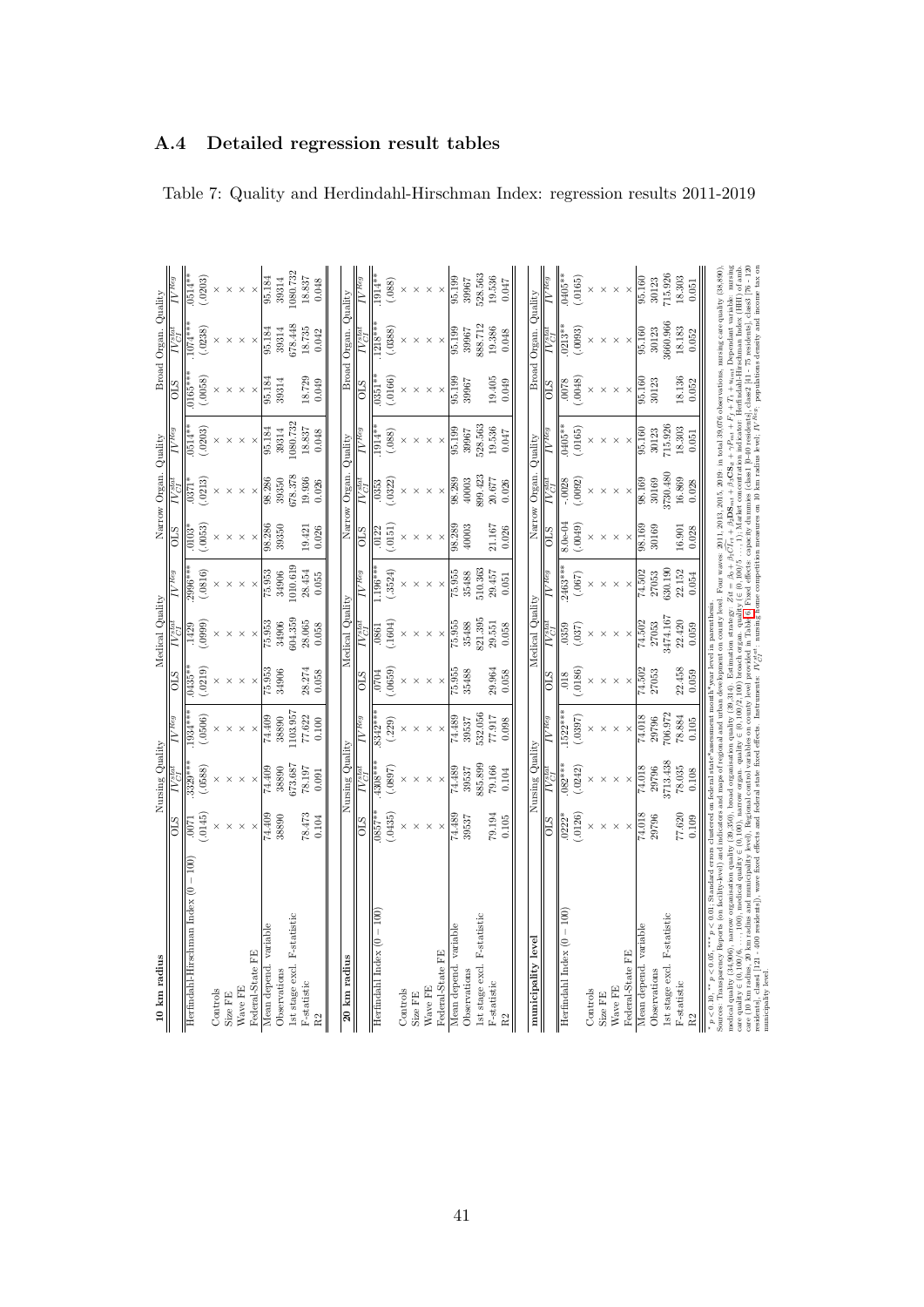| 10 km radius                                                                                                                                                                                                                                                                                                                                                                                                                                                                                    |            | Nursing Quality |                                                                                                  |          | Medical Quality |                      |         | Narrow Organ. | Quality                                                                                                                      |                 | Broad Organ. Quality |          |
|-------------------------------------------------------------------------------------------------------------------------------------------------------------------------------------------------------------------------------------------------------------------------------------------------------------------------------------------------------------------------------------------------------------------------------------------------------------------------------------------------|------------|-----------------|--------------------------------------------------------------------------------------------------|----------|-----------------|----------------------|---------|---------------|------------------------------------------------------------------------------------------------------------------------------|-----------------|----------------------|----------|
|                                                                                                                                                                                                                                                                                                                                                                                                                                                                                                 | <b>SIO</b> |                 | $V$ Reg                                                                                          | STO      |                 | $IV$ Reg             | STO     |               |                                                                                                                              | SТО             |                      |          |
| Concentration ratio (2)                                                                                                                                                                                                                                                                                                                                                                                                                                                                         | .0136      | $1988**$        | $006**$                                                                                          | 0352     | 888             | .577**               | $0079*$ |               | 0272*                                                                                                                        | $0117*$         | 0647°                | $0272*$  |
|                                                                                                                                                                                                                                                                                                                                                                                                                                                                                                 | (16000,    | (31)            | .0264)                                                                                           | 0139     | 052             | .0424                | .0033)  | .0115)        | .0106                                                                                                                        | (0036)          | (012)                | .0106)   |
| Controls                                                                                                                                                                                                                                                                                                                                                                                                                                                                                        |            |                 |                                                                                                  |          |                 |                      |         |               |                                                                                                                              |                 |                      |          |
| Size FE                                                                                                                                                                                                                                                                                                                                                                                                                                                                                         |            |                 |                                                                                                  |          |                 |                      |         |               |                                                                                                                              |                 |                      |          |
| Wave FE                                                                                                                                                                                                                                                                                                                                                                                                                                                                                         |            |                 |                                                                                                  |          |                 |                      |         |               |                                                                                                                              | ×               |                      |          |
| Federal-State FE                                                                                                                                                                                                                                                                                                                                                                                                                                                                                |            | $\times$        | $\times$                                                                                         |          |                 |                      |         |               |                                                                                                                              |                 |                      |          |
| Mean depend. variable                                                                                                                                                                                                                                                                                                                                                                                                                                                                           | 74.409     | 74.409          | 74.409                                                                                           | 75.953   | 75.953          | 75.953               | 98.286  | 98.286        | 95.184                                                                                                                       | 95.184          | 95.184               | 95.184   |
| Observations                                                                                                                                                                                                                                                                                                                                                                                                                                                                                    | 38890      | 38890           | 38890                                                                                            | 34906    | 34906           | 34906                | 39350   | 39350         | 39314                                                                                                                        | 39314           | 39314                | 39314    |
| F-statistic<br>ist stage excl.                                                                                                                                                                                                                                                                                                                                                                                                                                                                  |            | 463.284         | 709.388                                                                                          |          | 256.602         | 1562.37              |         | 1464.946      | 1648.719                                                                                                                     |                 | 464.240              | 1648.719 |
| P-statistic                                                                                                                                                                                                                                                                                                                                                                                                                                                                                     | 78.314     | 78.510          | 78.055                                                                                           | 28.266   | 28.157          | 28.712               | 19.391  | 19.570        | 18.855                                                                                                                       | 18.874          | 19.023               | 18.855   |
| R <sub>2</sub>                                                                                                                                                                                                                                                                                                                                                                                                                                                                                  | 0.104      | 0.094           | 0.102                                                                                            | 0.058    | 0.058           | 0.056                | 0.026   | 0.026         | 0.048                                                                                                                        | 0.049           | 0.043                | 0.048    |
|                                                                                                                                                                                                                                                                                                                                                                                                                                                                                                 |            |                 |                                                                                                  |          |                 |                      |         |               |                                                                                                                              |                 |                      |          |
| 20 km radius                                                                                                                                                                                                                                                                                                                                                                                                                                                                                    |            | Nursing Quality |                                                                                                  |          | Medical Quality |                      |         | Narrow Organ. | Quality                                                                                                                      | <b>Broad</b>    | Organ. Quality       |          |
|                                                                                                                                                                                                                                                                                                                                                                                                                                                                                                 | STO        |                 | $\overline{V^{Reg}}$                                                                             | STO      |                 | $\overline{V^{Reg}}$ | STO     |               |                                                                                                                              | $\frac{1}{2}$   |                      |          |
| Concentration ratio                                                                                                                                                                                                                                                                                                                                                                                                                                                                             | $0388*$    | $.998***$       | $3067***$                                                                                        | 0527     | 0682            |                      | 0083    | 0188          | *נב7                                                                                                                         | $\frac{134}{3}$ | $601*$               | $0711**$ |
|                                                                                                                                                                                                                                                                                                                                                                                                                                                                                                 | (187)      | .0323)          | .0838                                                                                            | .0287    | 0542)           | .129                 | .0062   | .0118)        | .0323)                                                                                                                       | .0071           | (.013)               | .0323)   |
| Controls                                                                                                                                                                                                                                                                                                                                                                                                                                                                                        |            |                 |                                                                                                  |          |                 |                      |         |               |                                                                                                                              |                 |                      |          |
| Size FE                                                                                                                                                                                                                                                                                                                                                                                                                                                                                         |            |                 |                                                                                                  |          |                 |                      |         |               |                                                                                                                              |                 |                      |          |
| Wave FE                                                                                                                                                                                                                                                                                                                                                                                                                                                                                         |            | $\times$        |                                                                                                  |          |                 |                      |         |               |                                                                                                                              | $\times$        | $\times$             |          |
| Federal-State FE                                                                                                                                                                                                                                                                                                                                                                                                                                                                                |            | $\times$        |                                                                                                  |          |                 |                      |         |               |                                                                                                                              |                 |                      |          |
| Mean depend. variable                                                                                                                                                                                                                                                                                                                                                                                                                                                                           | 74.489     | 74.489          | 74.489                                                                                           | 75.955   | 75.955          | 75.955               | 98.289  | 98.289        | 95.199                                                                                                                       | 95.199          | 95.199               | 95.199   |
| Observations                                                                                                                                                                                                                                                                                                                                                                                                                                                                                    | 39537      | 39537           | 39537                                                                                            | 35488    | 35488           | 35488                | 40003   | 40003         | 39967                                                                                                                        | 39967           | 39967                | 39967    |
| F-statistic<br>Ist stage excl.                                                                                                                                                                                                                                                                                                                                                                                                                                                                  |            | 2878.589        | 617.860                                                                                          |          | 2676.085        | 605.176              |         | 2936.247      | 604.406                                                                                                                      |                 | 926.089              | 604.406  |
| P-statistic                                                                                                                                                                                                                                                                                                                                                                                                                                                                                     | 700.67     | 79.014          | 78.323                                                                                           | 29.705   | 29.505          | 29.843               | 20.727  | 20.410        | 19.377                                                                                                                       | 19.469          | 19.448               | 19.377   |
| R <sub>2</sub>                                                                                                                                                                                                                                                                                                                                                                                                                                                                                  | 0.105      | 0.103           | 0.100                                                                                            | 0.058    | 0.058           | 0.053                | 0.026   | 0.026         | 0.047                                                                                                                        | 0.049           | 0.047                | 0.047    |
|                                                                                                                                                                                                                                                                                                                                                                                                                                                                                                 |            |                 |                                                                                                  |          |                 |                      |         |               |                                                                                                                              |                 |                      |          |
| municipality level                                                                                                                                                                                                                                                                                                                                                                                                                                                                              |            | Nursing Quality |                                                                                                  |          | Medical Quality |                      |         | Narrow Organ. | Quality                                                                                                                      |                 | Broad Organ. Quality |          |
|                                                                                                                                                                                                                                                                                                                                                                                                                                                                                                 | <b>STO</b> |                 | $V$ Reg                                                                                          | STO      |                 | 7 Req                | STO     |               |                                                                                                                              | SТО             |                      |          |
| Concentration ratio (2)                                                                                                                                                                                                                                                                                                                                                                                                                                                                         | $0314**$   | 0576**          | $\frac{1}{0.058***}$                                                                             | $0316*$  |                 | $.551***$            | 0013    | .<br>8e-0     | $253*$                                                                                                                       | $0087*$         | 9182*                | $0253**$ |
|                                                                                                                                                                                                                                                                                                                                                                                                                                                                                                 | (.0096)    | (0153)          | .0249)                                                                                           | .0143    | 0241)           | (.0416)              | .0036   | (006)         | .0103)                                                                                                                       | (0035)          | (7300.)              | (0103)   |
| Controls                                                                                                                                                                                                                                                                                                                                                                                                                                                                                        |            |                 |                                                                                                  |          |                 |                      |         |               |                                                                                                                              |                 |                      |          |
| Size FE                                                                                                                                                                                                                                                                                                                                                                                                                                                                                         |            | $\times$        |                                                                                                  |          |                 |                      |         |               |                                                                                                                              |                 |                      |          |
| Wave FE                                                                                                                                                                                                                                                                                                                                                                                                                                                                                         |            | $\times$        |                                                                                                  |          | ×               | ×                    |         |               | $\times$                                                                                                                     | ×               | $\times$             |          |
| Federal-State FE                                                                                                                                                                                                                                                                                                                                                                                                                                                                                | $\times$   | $\times$        | $\times$                                                                                         | $\times$ | $\times$        | $\times$             |         | $\times$      | $\times$                                                                                                                     | $\times$        | $\times$             | $\times$ |
| Mean depend. variable                                                                                                                                                                                                                                                                                                                                                                                                                                                                           | 74.018     | 74.018          | 74.018                                                                                           | 74.502   | 74.502          | 74.502               | 98.169  | 98.169        | 95.160                                                                                                                       | 95.160          | 95.160               | 95.160   |
| Observations                                                                                                                                                                                                                                                                                                                                                                                                                                                                                    | 29796      | 29796           | 29796                                                                                            | 27053    | 27053           | 27053                | 30169   | 30169         | 30123                                                                                                                        | 30123           | 30123                | 30123    |
| Ist stage excl. F-statistic                                                                                                                                                                                                                                                                                                                                                                                                                                                                     |            | 5461.058        | 733.025                                                                                          |          | 5440.97         | 644.838              |         | 5412.331      | 734.672                                                                                                                      |                 | 381.039              | 734.672  |
| <b>F-statistic</b>                                                                                                                                                                                                                                                                                                                                                                                                                                                                              | 77.925     | 78.844          | 79.893                                                                                           | 22.483   | 22.481          | 22.661               | 16.906  | 16.938        | 18.122                                                                                                                       | 18.082          | 18.142               | 18.122   |
| $\frac{2}{3}$                                                                                                                                                                                                                                                                                                                                                                                                                                                                                   | 0.109      | 0.109           | $0.107\,$                                                                                        | 0.059    | 0.059           | 0.056                | 0.028   | 0.028         | 0.051                                                                                                                        | 0.052           | 0.052                | 0.051    |
| $p<0.10,$                                                                                                                                                                                                                                                                                                                                                                                                                                                                                       |            |                 | $p < 0.01$ ; Standard errors clustered on federal state*assessment month*year level in parenthes |          |                 |                      |         |               |                                                                                                                              |                 |                      |          |
| Sources: Transparency Reports (on facility-level) and indicators and maps of regional and urban development on county level. Four waves: 2011, 2013, 2015, 2019: in total 39,076 observations, nursing care<br>medical quality (34,906), narrow organisation quality (39,350), broad organisation quality (39,314). Estimation strategy: $Zit = \beta_0 + \beta_1 \overline{C}f_{rr} + \beta_2 \mathbf{DS}_{mt} + \beta_2 \mathbf{CS}_{st} + \gamma P_{mt} + F_l + T_{t+uu}$<br>quality (38,890 |            |                 |                                                                                                  |          |                 |                      |         |               |                                                                                                                              |                 |                      |          |
| le: nursing care quality $\in (0, 100/6$<br>Jependant variab                                                                                                                                                                                                                                                                                                                                                                                                                                    |            |                 | , 100), medical quality $\in (0, 100$                                                            |          |                 |                      |         |               | narrow organ. quality $\in (0, 100/2, 100)$ broach organ. quality $(\in (0, 100/5 \dots, 1);$ Market concentration indicator |                 |                      |          |
| lummies (class1 [0-40 residents], class2 [41 - 75 residents], class3 [76 - 120 residents], class4 [121 - 400 residents]), wave fixed and federal state fixed effects. Instruments: $N_{eff}^{s\mu\mu}$ : nursing home<br>Market concentretaion of largest two firms (CR2) of amb. care (10 km radius, 20 km radius and multipality level). Regional control variables on county level provided in Table 6. Fixed effects: capacity                                                              |            |                 |                                                                                                  |          |                 |                      |         |               |                                                                                                                              |                 |                      |          |
| competition measures on 10 km radius level; $IV^{Reg}$ ; populations density and income tax on municipality level                                                                                                                                                                                                                                                                                                                                                                               |            |                 |                                                                                                  |          |                 |                      |         |               |                                                                                                                              |                 |                      |          |

competition measures on 10 km radius level; IV Reg: populations density and income tax on municipality level.

Table 8: Quality and Market concentration ratio of largest two firms: regression results 2011-2019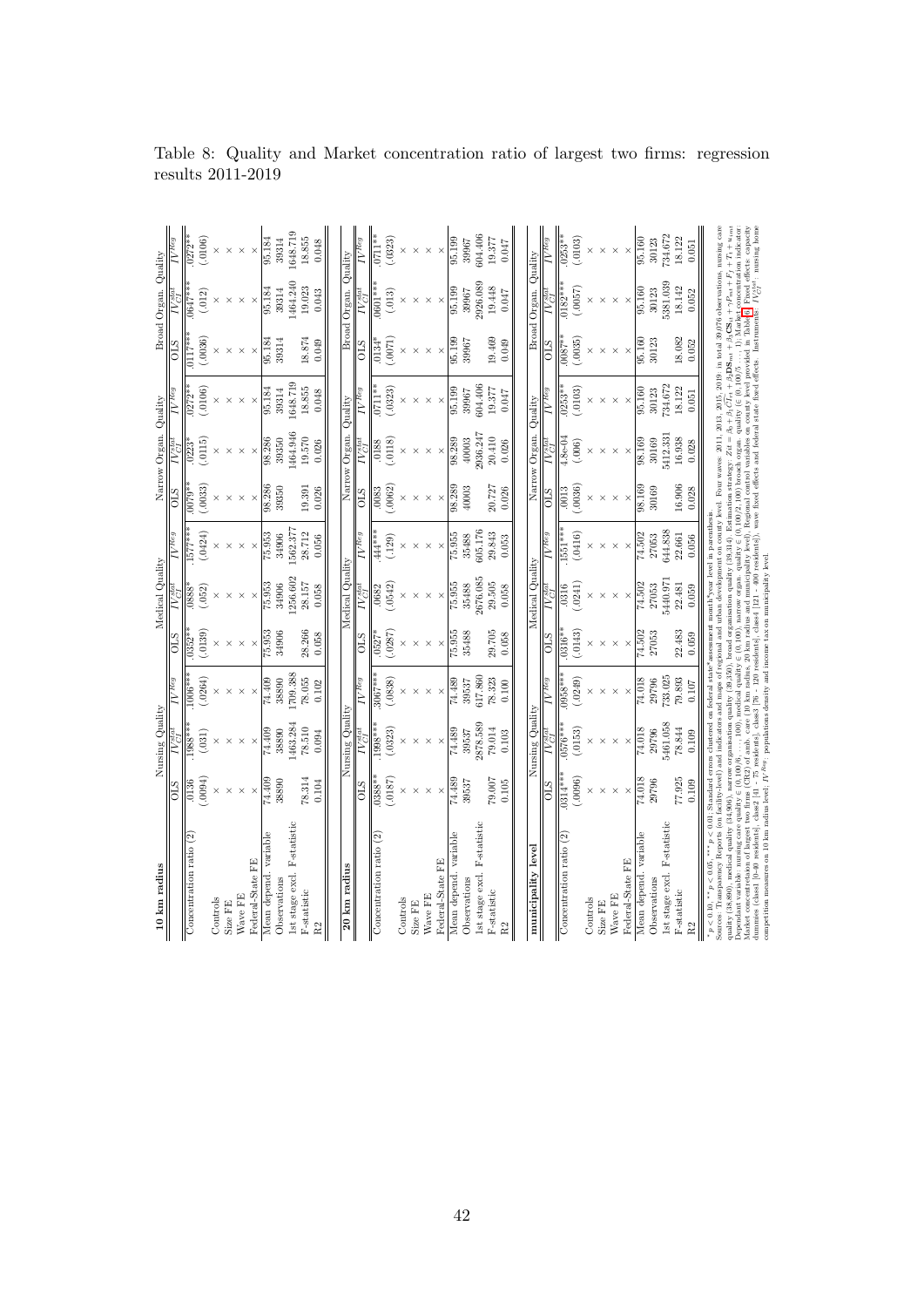| 10 km radius                                                                                                                                                                                                                                                                                                                                                                                                                                                                                                                |                     | Nursing Quality      |                                                                                                        |                  | Medical Quality |                                                                                                  |                 | Narrow Organ    | Quality              |                          | Broad Organ. Quality                     |                                  |
|-----------------------------------------------------------------------------------------------------------------------------------------------------------------------------------------------------------------------------------------------------------------------------------------------------------------------------------------------------------------------------------------------------------------------------------------------------------------------------------------------------------------------------|---------------------|----------------------|--------------------------------------------------------------------------------------------------------|------------------|-----------------|--------------------------------------------------------------------------------------------------|-----------------|-----------------|----------------------|--------------------------|------------------------------------------|----------------------------------|
|                                                                                                                                                                                                                                                                                                                                                                                                                                                                                                                             | $\frac{10}{2}$      |                      | $\overline{N^{Reg}}$                                                                                   | STO              |                 | $\overline{IV^{Reg}}$                                                                            | <b>CTO</b>      |                 |                      | <b>CILS</b>              |                                          |                                  |
| Inv. no. amb. facilities                                                                                                                                                                                                                                                                                                                                                                                                                                                                                                    | $\frac{8}{3}$       | $\sqrt{0.33}$ **     | $25.72***$                                                                                             | $6.291**$        | 2.221           | $39.84***$                                                                                       | $\frac{1}{214}$ | .667            | $6.835**$            | $2.679**$                | $4.32***$                                | $6.835**$                        |
|                                                                                                                                                                                                                                                                                                                                                                                                                                                                                                                             | 1.826)              | (588)                | (6.73)                                                                                                 | (2.968)          | 13.55)          | (10.85)                                                                                          | (.6893)         | (2.8)           | (2.698)              | .7376                    | (3.286)                                  | (2.698)                          |
| Controls                                                                                                                                                                                                                                                                                                                                                                                                                                                                                                                    |                     |                      |                                                                                                        |                  |                 |                                                                                                  |                 |                 |                      |                          |                                          |                                  |
| Size FE                                                                                                                                                                                                                                                                                                                                                                                                                                                                                                                     |                     | $\times$             | $\times$                                                                                               | $\times$         |                 |                                                                                                  |                 |                 |                      |                          |                                          |                                  |
| Wave FE                                                                                                                                                                                                                                                                                                                                                                                                                                                                                                                     |                     | $\times$             | $\times$                                                                                               | $\times$         |                 | $\times$                                                                                         |                 |                 | $\times$             |                          |                                          |                                  |
| Federal-State FE                                                                                                                                                                                                                                                                                                                                                                                                                                                                                                            | $\times$            | $\times$             | $\times$                                                                                               | $\times$         |                 | $\times$                                                                                         |                 |                 | $\times$             |                          |                                          |                                  |
| Mean depend. variable                                                                                                                                                                                                                                                                                                                                                                                                                                                                                                       | 74.409              | 74.409               | 74.409                                                                                                 | 75.953           | 75.953          | 75.953                                                                                           | 98.28           | 98.286          | 95.184               | 95.18<br>                | 95.184                                   | 95.184                           |
| Observations                                                                                                                                                                                                                                                                                                                                                                                                                                                                                                                | 38890               | 38890                | 38890                                                                                                  | 34906            | 34906           | 34906                                                                                            | 39350           | 39350           | 39314                | 39314                    | 39314                                    | 39314                            |
| F-statistic<br>Ist stage excl.                                                                                                                                                                                                                                                                                                                                                                                                                                                                                              |                     | 720.857              | 986.517                                                                                                |                  | 305.265         | 918.689                                                                                          |                 | 709.002         | 951.149              |                          | 712.583                                  | 951.149                          |
| P-statistic                                                                                                                                                                                                                                                                                                                                                                                                                                                                                                                 | 78.193              | 77.932               | 77.693                                                                                                 | 28.458           | 28.323          | 28.485                                                                                           | 19.466          | 20.118          | 18.869               | 18.740                   | 18.854                                   | 18.869                           |
| R <sub>2</sub>                                                                                                                                                                                                                                                                                                                                                                                                                                                                                                              | 0.104               | 0.094                | 0.100                                                                                                  | $0.058\,$        | 0.058           | 0.055                                                                                            | 0.026           | 0.026           | 0.048                | 0.049                    | 0.043                                    | 0.048                            |
|                                                                                                                                                                                                                                                                                                                                                                                                                                                                                                                             |                     |                      |                                                                                                        |                  |                 |                                                                                                  |                 |                 |                      |                          |                                          |                                  |
| 20 km radius                                                                                                                                                                                                                                                                                                                                                                                                                                                                                                                |                     | Nursing Quality      |                                                                                                        |                  | Medical Quality |                                                                                                  |                 | Narrow Organ.   | Quality              |                          | Broad Organ. Quality                     |                                  |
|                                                                                                                                                                                                                                                                                                                                                                                                                                                                                                                             | $\frac{1}{10}$      |                      | $\overline{W^{Reg}}$                                                                                   | STO              |                 | $\overline{N^{Reg}}$                                                                             | $\frac{1}{10}$  | $V_{CI}^{stat}$ | $\overline{N^{Reg}}$ | <b>OLS</b>               |                                          | $IV$ <sup><math>Reg</math></sup> |
| Inv. no. amb. facilities                                                                                                                                                                                                                                                                                                                                                                                                                                                                                                    | $11.14*$            | $53.36***$           | $29.3**$                                                                                               | 4.672            | $-15.74$        | 86.1**                                                                                           |                 | 3.283           | $29.51**$            | $5.926**$                | $5.16*$                                  | $29.51**$                        |
|                                                                                                                                                                                                                                                                                                                                                                                                                                                                                                                             | (6.56)              | (13.56)              | (35.55)                                                                                                | (10.69)          | (25.59)         | (55.08)                                                                                          | (2.257)         | 4.961)          | (13.67)              | (2.623)                  | (6.141)                                  | (13.67)                          |
| Controls                                                                                                                                                                                                                                                                                                                                                                                                                                                                                                                    | $\times$            | $\times$             | $\times$                                                                                               |                  |                 |                                                                                                  |                 |                 |                      |                          |                                          |                                  |
| Size FE                                                                                                                                                                                                                                                                                                                                                                                                                                                                                                                     | ×                   | $\times$             | $\times$                                                                                               | $\times$         | $\times$        |                                                                                                  |                 |                 | $\times$             |                          |                                          | $\times$                         |
| Nave FE                                                                                                                                                                                                                                                                                                                                                                                                                                                                                                                     | ×                   | ×                    | $\times$                                                                                               | $\times$         | $\times$        | $\times$                                                                                         |                 | ×               | $\times$             |                          |                                          |                                  |
| Federal-State FE                                                                                                                                                                                                                                                                                                                                                                                                                                                                                                            | $\times$            | $\times$             | $\times$                                                                                               | $\times$         | $\times$        | $\times$                                                                                         |                 |                 | $\times$             |                          |                                          |                                  |
| Mean depend. variable                                                                                                                                                                                                                                                                                                                                                                                                                                                                                                       | 74.489              | 74.489               | 74.489                                                                                                 | 75.955           | 75.955          | 75.955                                                                                           | 98.289          | 98.289          | 95.199               | 95.199                   | 95.199                                   | 95.199                           |
| Observations                                                                                                                                                                                                                                                                                                                                                                                                                                                                                                                | 39537               | 39537                | 39537                                                                                                  | 35488            | 35488           | 35488                                                                                            | 40003           | 40003           | 39967                | 39967                    | 39967                                    | 39967                            |
| F-statistic<br>Ist stage excl.                                                                                                                                                                                                                                                                                                                                                                                                                                                                                              |                     | 620.400              | 584.237                                                                                                |                  | 564.891         | 557.650                                                                                          |                 | 623.838         | 581.473              |                          | 611.836                                  | 581.473                          |
| <b>F-statistic</b>                                                                                                                                                                                                                                                                                                                                                                                                                                                                                                          | 79.059              | 79.075               | 78.757                                                                                                 | 29.588           | 29.755          | 29.121                                                                                           | 20.978          | 20.525          | 19.507               | 19.339                   | 19.345                                   | 19.507                           |
| $\tilde{\mathcal{E}}$                                                                                                                                                                                                                                                                                                                                                                                                                                                                                                       | 0.105               | 0.104                | 0.098                                                                                                  | 0.058            | 0.058           | 0.051                                                                                            | 0.026           | 0.026           | 0.047                | 0.049                    | 0.048                                    | 0.047                            |
|                                                                                                                                                                                                                                                                                                                                                                                                                                                                                                                             |                     |                      |                                                                                                        |                  |                 |                                                                                                  |                 |                 |                      |                          |                                          |                                  |
| municipality level                                                                                                                                                                                                                                                                                                                                                                                                                                                                                                          |                     | Nursing Quality      |                                                                                                        |                  | Medical Quality |                                                                                                  |                 | Narrow Organ.   | Quality              |                          | Broad Organ. Quality                     |                                  |
|                                                                                                                                                                                                                                                                                                                                                                                                                                                                                                                             | STO                 |                      | $\overline{N^{Reg}}$                                                                                   | $\overline{O}$   |                 | $IV$ Reg                                                                                         | STO             |                 |                      | СПО                      |                                          |                                  |
| Inv. no. amb. facilities                                                                                                                                                                                                                                                                                                                                                                                                                                                                                                    | (1.572)<br>$4.023*$ | $3.781**$<br>(2.914) | $-7.9***$<br>(4.638)                                                                                   | (2.497)<br>3.887 | 4.356)<br>6.214 | $28.99***$<br>(628.7)                                                                            | (.6134)<br>0985 | 1.083)<br>248.  | (1.938)              | .5764)<br>$\frac{1}{18}$ | (1.127)<br>$2.684*$                      | 1.938)<br>1776*                  |
|                                                                                                                                                                                                                                                                                                                                                                                                                                                                                                                             |                     |                      |                                                                                                        |                  |                 |                                                                                                  |                 |                 |                      |                          |                                          |                                  |
| Controls<br>Size FE                                                                                                                                                                                                                                                                                                                                                                                                                                                                                                         |                     |                      |                                                                                                        |                  |                 |                                                                                                  |                 |                 |                      |                          |                                          |                                  |
| Wave FE                                                                                                                                                                                                                                                                                                                                                                                                                                                                                                                     |                     | $\times$             |                                                                                                        | $\times$         | $\times$        |                                                                                                  |                 |                 |                      |                          |                                          |                                  |
|                                                                                                                                                                                                                                                                                                                                                                                                                                                                                                                             |                     | $\times$             | $\times$                                                                                               | $\times$         | $\times$        | $\times$                                                                                         |                 | $\times$        | $\times$             |                          |                                          |                                  |
| Federal-State FE                                                                                                                                                                                                                                                                                                                                                                                                                                                                                                            | $\times$            | $\times$             | $\times$                                                                                               | $\times$         | $\times$        | $\times$                                                                                         | $\times$        | $\times$        | $\times$             | $\times$                 | $\times$                                 | $\times$                         |
| Mean depend. variable                                                                                                                                                                                                                                                                                                                                                                                                                                                                                                       | 74.018              | 74.018               | 74.018                                                                                                 | 74.502           | 74.502          | 74.502                                                                                           | 98.169          | 98.169          | 95.160               | 95.160                   | 95.160                                   | 95.160                           |
| Observations                                                                                                                                                                                                                                                                                                                                                                                                                                                                                                                | 29796               | 29796                | 29796                                                                                                  | 27053            | 27053           | 27053                                                                                            | 30169           | 30169           | 30123                | 30123                    | 30123                                    | 30123                            |
| Ist stage excl. F-statistic                                                                                                                                                                                                                                                                                                                                                                                                                                                                                                 |                     | 1787.542             | 813.648                                                                                                |                  | 1506.835        | 708.699                                                                                          |                 | 1784.273        | 818.351              |                          | 1754.468                                 | 818.351                          |
| F-statistic                                                                                                                                                                                                                                                                                                                                                                                                                                                                                                                 | 77.661              | 78.022               | 78.941                                                                                                 | 22.437           | 22.398          | 22.312                                                                                           | 16.983          | 16.910          | 18.115               | 18.091                   | 18.119                                   | 18.115                           |
| R <sub>2</sub>                                                                                                                                                                                                                                                                                                                                                                                                                                                                                                              | 0.109               | 0.108                | 0.106                                                                                                  | 0.059            | 0.059           | 0.055                                                                                            | 0.028           | 0.028           | 0.051                | 0.052                    | 0.052                                    | 0.051                            |
| ** $p < 0.05$ .<br>$p<0.10,$                                                                                                                                                                                                                                                                                                                                                                                                                                                                                                |                     |                      | *** $p < 0.01$ ; Standard errors clustered on federal state*assessment month*year level in parenthesis |                  |                 |                                                                                                  |                 |                 |                      |                          |                                          |                                  |
| Sources: Transparency Reports (on facility-level) and indicators and maps of regional and urban development on county level. Four waves: 2011, 2013, 2013, 2019 in total 39,076 observations, nursing care<br>, medical quality (34,906), narrow organisation quality (39,350), broad organisation quality (39,314). Estimation strategy: $Zit = \beta_0 + \beta_1 C \overline{L_{t}} + \beta_2 C \overline{L_{t}} + \beta_3 C \overline{S_{t}} + \frac{F}{l} + \Gamma_t + \Gamma_t + u_{im}$<br>$_{\text{quality}}(38,890$ |                     |                      |                                                                                                        |                  |                 |                                                                                                  |                 |                 |                      |                          |                                          |                                  |
| nursing care quality<br>Dependant variable:                                                                                                                                                                                                                                                                                                                                                                                                                                                                                 | $\in (0, 100/6,$    |                      |                                                                                                        |                  |                 | medical quality $\in$ (0,100), narrow organ. quality $\in$ (0,100/2,100) broach organ. quality ( |                 |                 |                      |                          | $(e (0, 100/5, 1);$ Market concentration |                                  |
| ndicator:Inverse number of ambulatory facilities (10 km radius, 20 km radius and municipality level), Regional control variables on county level provided in Table 6. Fixed effects: capacity dummie                                                                                                                                                                                                                                                                                                                        |                     |                      |                                                                                                        |                  |                 |                                                                                                  |                 |                 |                      |                          |                                          |                                  |
| class1 [0-40 residents], class2 [41 - 75 residents], class3 [76 - 120 residents], class4 [121 - 400 residents]), wave fixed effects and federal state fixed effects. Instruments: $IV_{c1}^{8/61}$ : nursing home competition<br>neasures on 10 km radius level; $IV^{Reg}$ ; populations density and income tax on municipality level                                                                                                                                                                                      |                     |                      |                                                                                                        |                  |                 |                                                                                                  |                 |                 |                      |                          |                                          |                                  |

measures on 10 km radius level; IV Reg: populations density and income tax on municipality level.

Table 9: Quality and Market concentration ratio as inverse number of competitors: regression results 2011-2019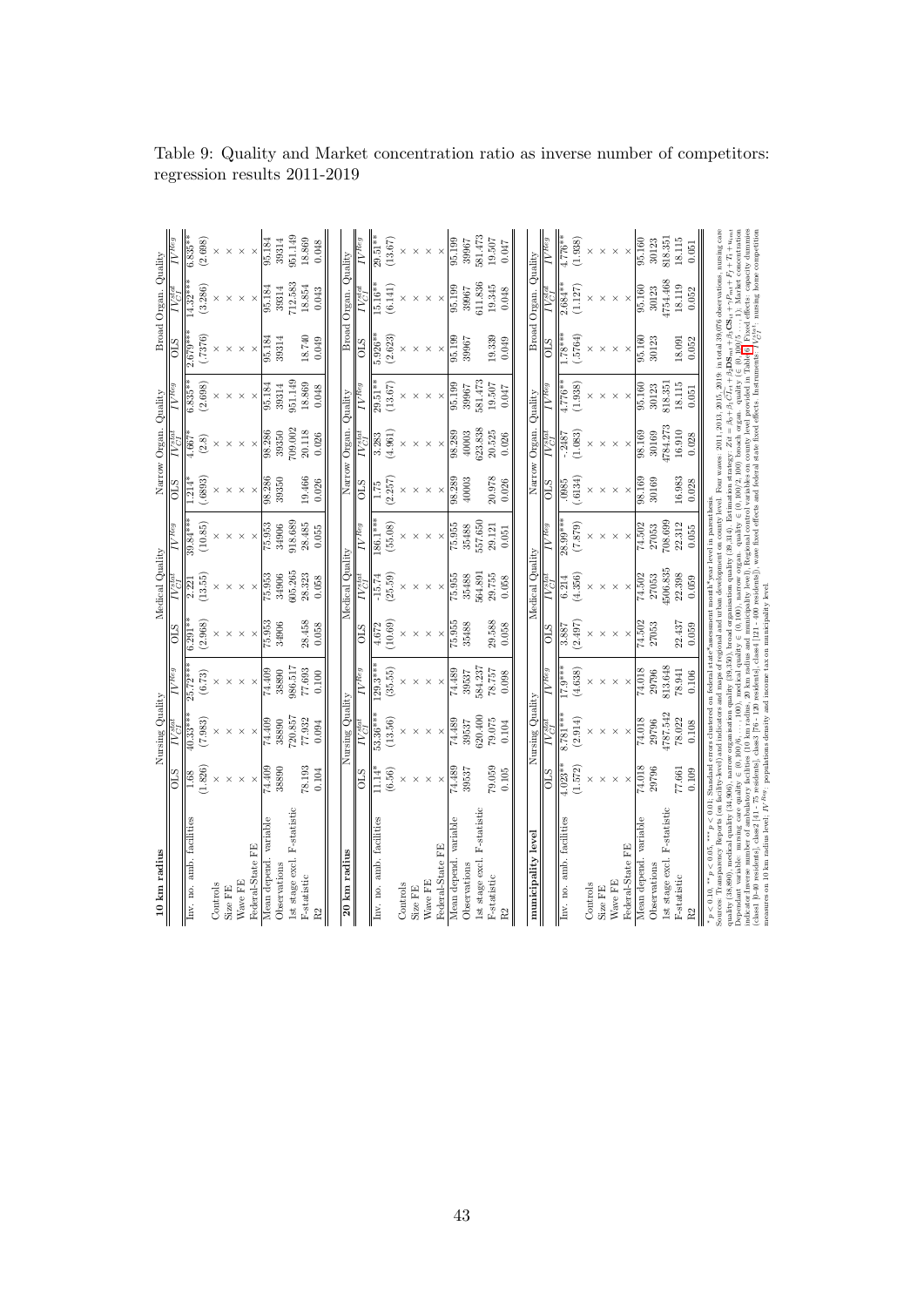## <span id="page-43-1"></span>A.5 First-stage regression results

|                           |             | Lable 10. I Hav-stage Estimations |            |              |            |                          |
|---------------------------|-------------|-----------------------------------|------------|--------------|------------|--------------------------|
| $10 \text{ km}$ radius    |             | amb. HHI                          |            | amb. $CR(2)$ |            | Inv. no. amb. facilities |
| Stat. HHI                 | $.2771$ *** |                                   |            |              |            |                          |
|                           | (.0107)     |                                   |            |              |            |                          |
| Stat. CR $(2)$            |             |                                   | $.3705***$ |              |            |                          |
|                           |             |                                   | (.0097)    |              |            |                          |
| Inv. no. stat. facilities |             |                                   |            |              | $.2564***$ |                          |
|                           |             |                                   |            |              | (.0096)    |                          |
| Income tax                |             | $-.0157***$                       |            | $-.027***$   |            | $-1.2e-04***$            |
|                           |             | (.0032)                           |            | (.0057)      |            | $(2.7e-05)$              |
| Population density        |             | $-.0086^{***}\,$                  |            | $-.0168***$  |            | $-6.5e-05***$            |
|                           |             | $(1.8e-0.4)$                      |            | $(2.9e-04)$  |            | $(1.5e-06)$              |
| Controls                  | $\times$    | $\times$                          | $\times$   | $\times$     | $\times$   | $\times$                 |
| Size FE                   | $\times$    | $\times$                          | $\times$   | $\times$     | $\times$   | $\times$                 |
| Wave FE                   | $\times$    | X                                 | $\times$   | $\times$     | $\times$   | $\times$                 |
| Fed. State FE             | $\times$    | X                                 | $\times$   | X            | $\times$   | $\times$                 |
| excl. F-statistic         | 673.687     | 1103.957                          | 1463.28    | 1709.38      | 720.857    | 986.517                  |
| Observations              | 38890       | 38890                             | 38890      | 38890        | 38890      | 38890                    |

<span id="page-43-0"></span>

|  |  |  | Table 10: First-stage Estimations |
|--|--|--|-----------------------------------|
|--|--|--|-----------------------------------|

| 20 km radius         | amb. HHI  |              | amb. $CR(2)$ |              | Inv. no. amb. facilities |               |  |
|----------------------|-----------|--------------|--------------|--------------|--------------------------|---------------|--|
| Stat. HHI            | $.146***$ |              |              |              |                          |               |  |
|                      | (.0049)   |              |              |              |                          |               |  |
| Stat. CR $(2)$       |           |              | $.3347***$   |              |                          |               |  |
|                      |           |              | (.0065)      |              |                          |               |  |
| No. stat. facilities |           |              |              |              | $.1009***$               |               |  |
|                      |           |              |              |              | (.0041)                  |               |  |
| Income tax           |           | $-.0057***$  |              | $-.0152***$  |                          | $-3.7e-05***$ |  |
|                      |           | (.0011)      |              | (.0029)      |                          | $(7.0e-06)$   |  |
| Population density   |           | $-.0016***$  |              | $-.0046***$  |                          | $-1.0e-05***$ |  |
|                      |           | $(5.1e-0.5)$ |              | $(1.3e-0.4)$ |                          | $(3.1e-07)$   |  |
| Controls             | $\times$  | $\times$     | $\times$     | $\times$     | $\times$                 | $\times$      |  |
| Size FE              | $\times$  | $\times$     | $\times$     | $\times$     | $\times$                 | $\times$      |  |
| Wave FE              | $\times$  | $\times$     | $\times$     | $\times$     | $\times$                 | $\times$      |  |
| Fed. State FE        | $\times$  | $\times$     | $\times$     | $\times$     | $\times$                 | $\times$      |  |
| excl. F-statistic    | 885.90    | 532.06       | 2878.59      | 617.86       | 620.40                   | 584.24        |  |
| Observations         | 39537     | 39537        | 39537        | 39537        | 39537                    | 39537         |  |

| municipality level   |            | amb. HHI    |            | amb. $CR(2)$ | Inv. no. amb. facilities |               |  |
|----------------------|------------|-------------|------------|--------------|--------------------------|---------------|--|
| Stat. HHI            | $.5487***$ |             |            |              |                          |               |  |
|                      | (.009)     |             |            |              |                          |               |  |
| Stat. CR $(2)$       |            |             | $.5691***$ |              |                          |               |  |
|                      |            |             | (.0077)    |              |                          |               |  |
| No. stat. facilities |            |             |            |              | $.5197***$               |               |  |
|                      |            |             |            |              | (.0075)                  |               |  |
| Income tax           |            | $.0077***$  |            | $.0088***$   |                          | $6.3e-05***$  |  |
|                      |            | (.0019)     |            | (.0026)      |                          | $(1.5e-05)$   |  |
| Population density   |            | $-.0127***$ |            | $-.0205***$  |                          | $-1.1e-04***$ |  |
|                      |            | $(3.4e-04)$ |            | $(5.4e-04)$  |                          | $(2.7e-06)$   |  |
| Controls             | $\times$   | $\times$    | $\times$   | $\times$     | $\times$                 | $\times$      |  |
| Size FE              | $\times$   | $\times$    | $\times$   | $\times$     | $\times$                 | $\times$      |  |
| Wave FE              | $\times$   | $\times$    | $\times$   | $\times$     | $\times$                 | $\times$      |  |
| Fed. State FE        | $\times$   | $\times$    | $\times$   | $\times$     | $\times$                 | $\times$      |  |
| excl. F-statistic    | 3713.44    | 706.97      | 5461.05    | 733.03       | 4787.54                  | 813.65        |  |
| Observations         | 29796      | 29796       | 29796      | 29796        | 29796                    | 29796         |  |

 $^*p < 0.10,$   $^{**}p < 0.05,$   $^{***}p < 0.01$ ; Standard errors clustered on federal state\*assessment month\*year level<br>in parenthesis. Sources: Transparency Reports (on facility-level) and indicators and maps of regional and urb (38,890), medical quality (34,906), narrow organisation quality (39,350), broad organisation quality (39,314). Estimation strategy:  $Z_{it} = \beta_0 + \beta_1 \widehat{CI_{rt}} + \beta_2 \mathbf{DS}_{mt} + \beta_3 \mathbf{CS}_{it} + \gamma P_{mt} + F_f + T_t + u_{int}$  Dependant variable:<br>Dependant variable: nursing care quality  $\in (0, 100/6, ..., 100)$ , medical quality  $\in (0, 100)$ , narrow organ. qual  $1/N$  (10 km radius, 20 km radius and municipality level), HHI amb. care  $HHI_{rt} = \sum_{i=1}^{N} s_{it}^2$  (10 km radius, 20

km radius and municipality level) and CR(2) amb. care  $CR(2)_{rt} = \sum_{i=1}^{2} s_{it}$  (10 km radius, 20 km radius and municipality level). Fixed effects: capacity dummies (class<br>1 $[0-40$  residents], class<br>2 $[41-75$  residents], class<br>4 $[121-400$  residents]), wave fixed effects and federal state fixed effects. In<br>struments:  $IV_{\ell}^{R+1}$ : n